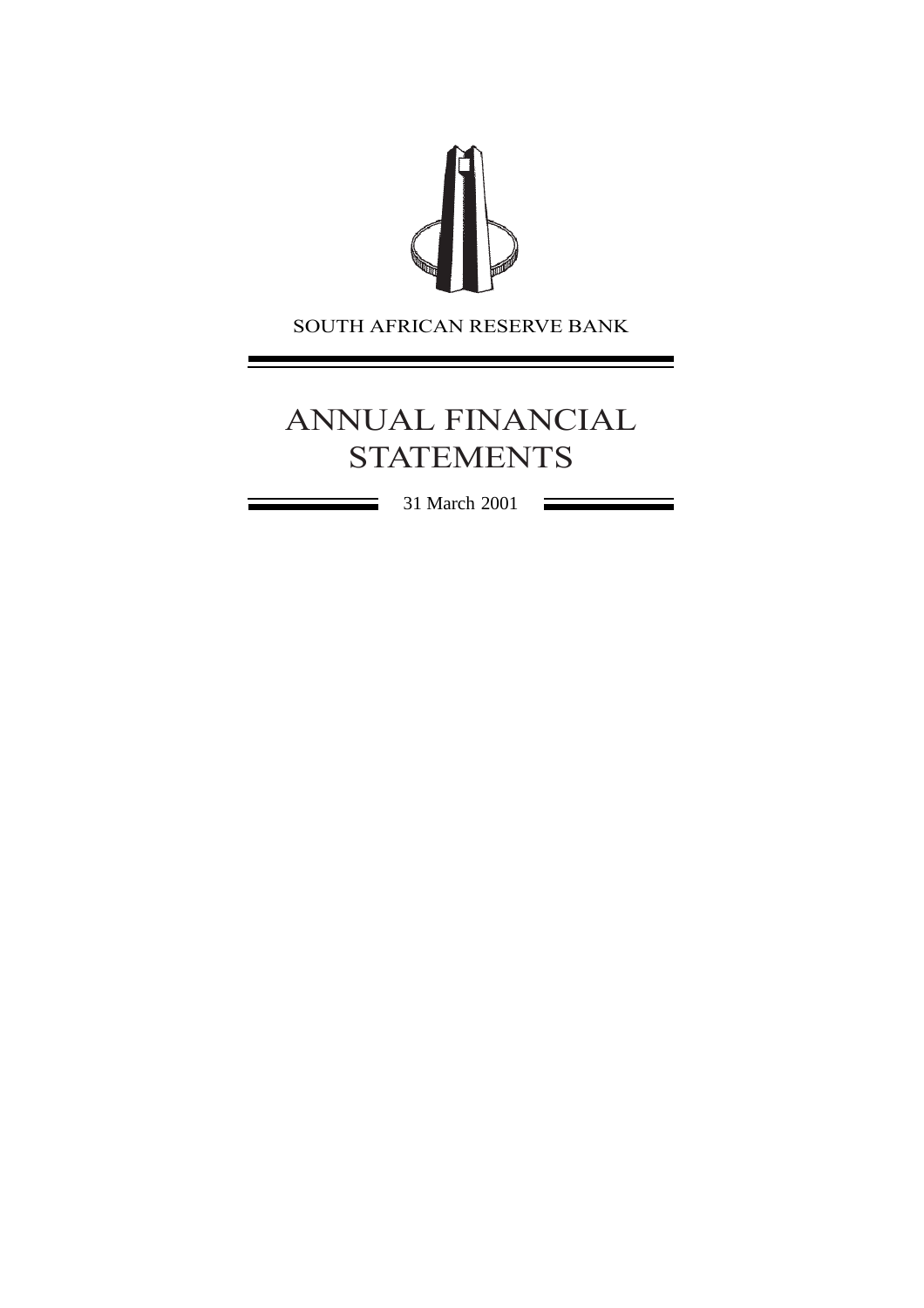## SOUTH AFRICAN RESERVE BANK

# ANNUAL FINANCIAL **STATEMENTS**

To be presented to shareholders at the ordinary general meeting to be held on 28 August 2001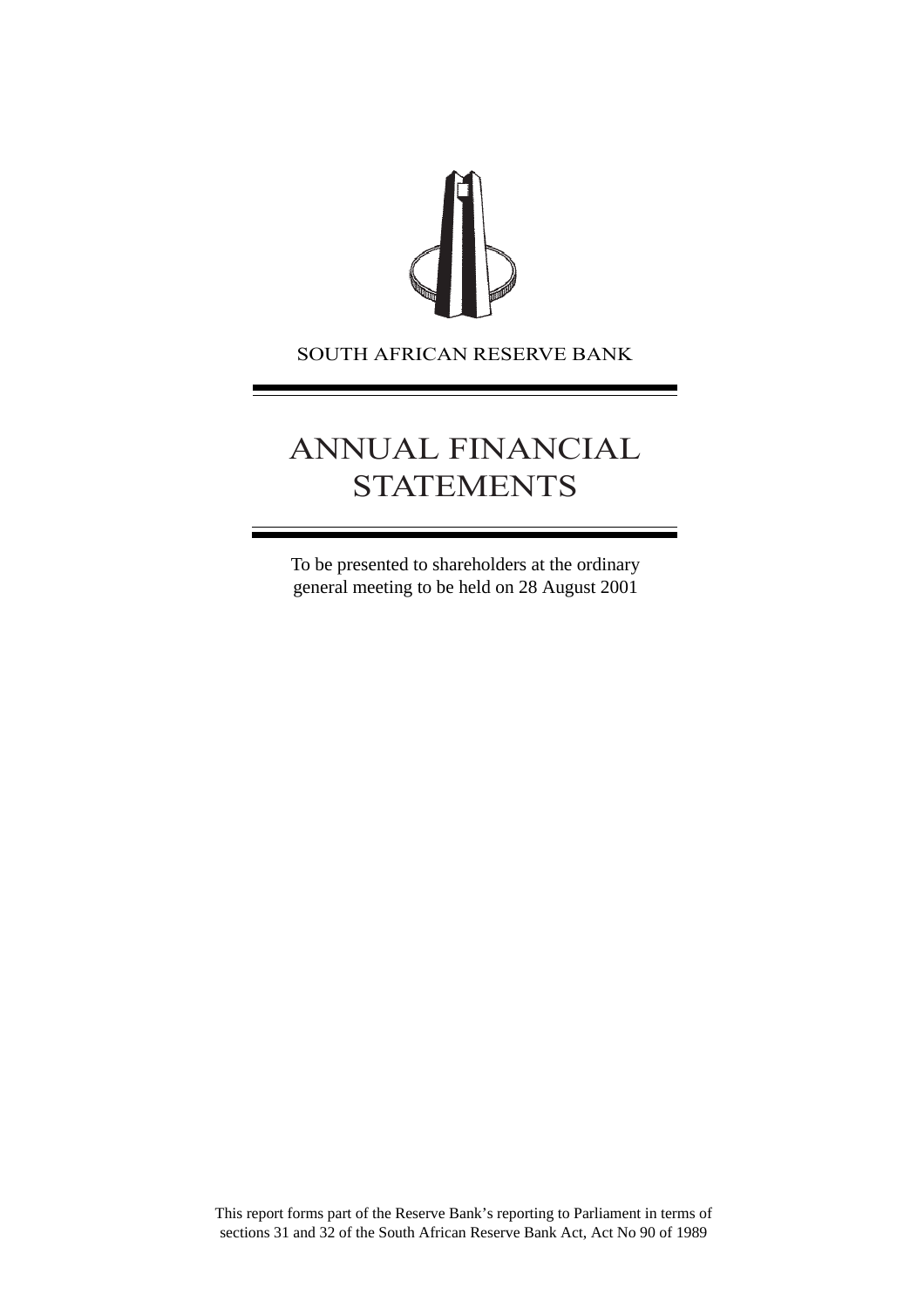# **Contents**

| 1               |
|-----------------|
| $\overline{2}$  |
| 4               |
| 6               |
| 8               |
| 10              |
| 12 <sup>2</sup> |
| 15              |
| 24              |
| 25              |
| 26              |
| 31              |
| 32              |
| 33              |
| 34              |
| 35              |
| 36              |
| 51              |
| 52              |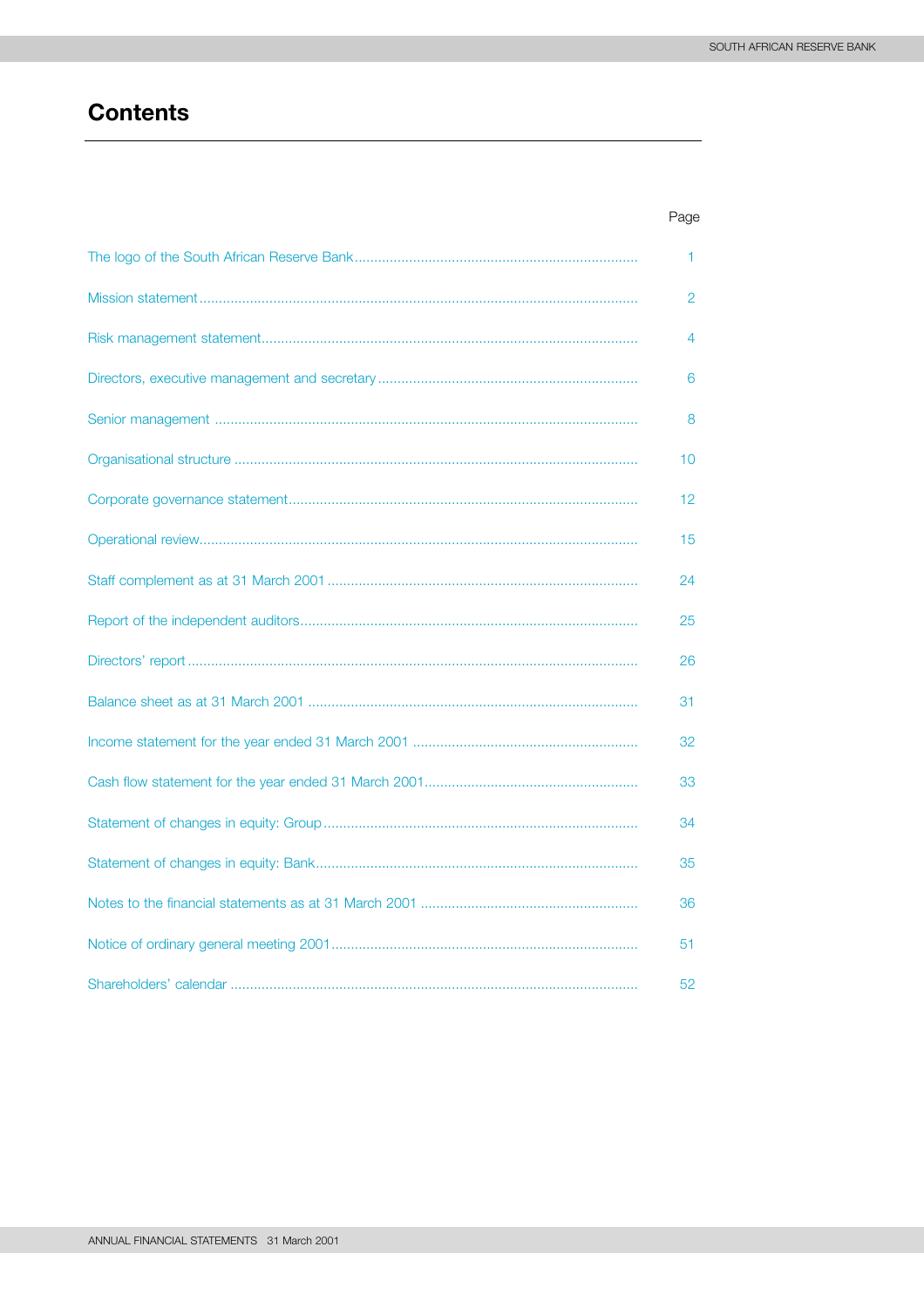# <span id="page-3-0"></span>**The logo of the South African Reserve Bank**



The head office building of the Reserve Bank in Pretoria forms the nucleus of the logo of the Bank. The logo portrays the four basic functions and the mission of the Bank. Its colour is gold. Gold has, because of its monetary role in the history of the world in general and South Africa in particular over more than three thousand years, become synonymous with money, and money is the business of the Bank.

The foreground consists of the head office building with its four distinct façades, depicting symbolically the four main functions of the Bank, namely:

- to formulate and implement monetary policy;
- to manage the money and the banking system of the country;
- to provide economic and financial services to government; and
- to provide economic and statistical services to the general public.

The cross-section near the top of the building represents the viewing platform on the upper floors and depicts the corporate services (technology, etc.) that provide the supporting infrastructure to the line functions and also bond the various activities of the Bank into a unitary and smoothly functioning total organisation. Behind the head office building lies a coin which represents the South African currency.

The mission of the Bank, namely the achievement and maintenance of financial stability, is symbolically embodied in the logo, with the building representing the Bank and its functions, guarding over the coin and, in the process, achieving and maintaining financial stability.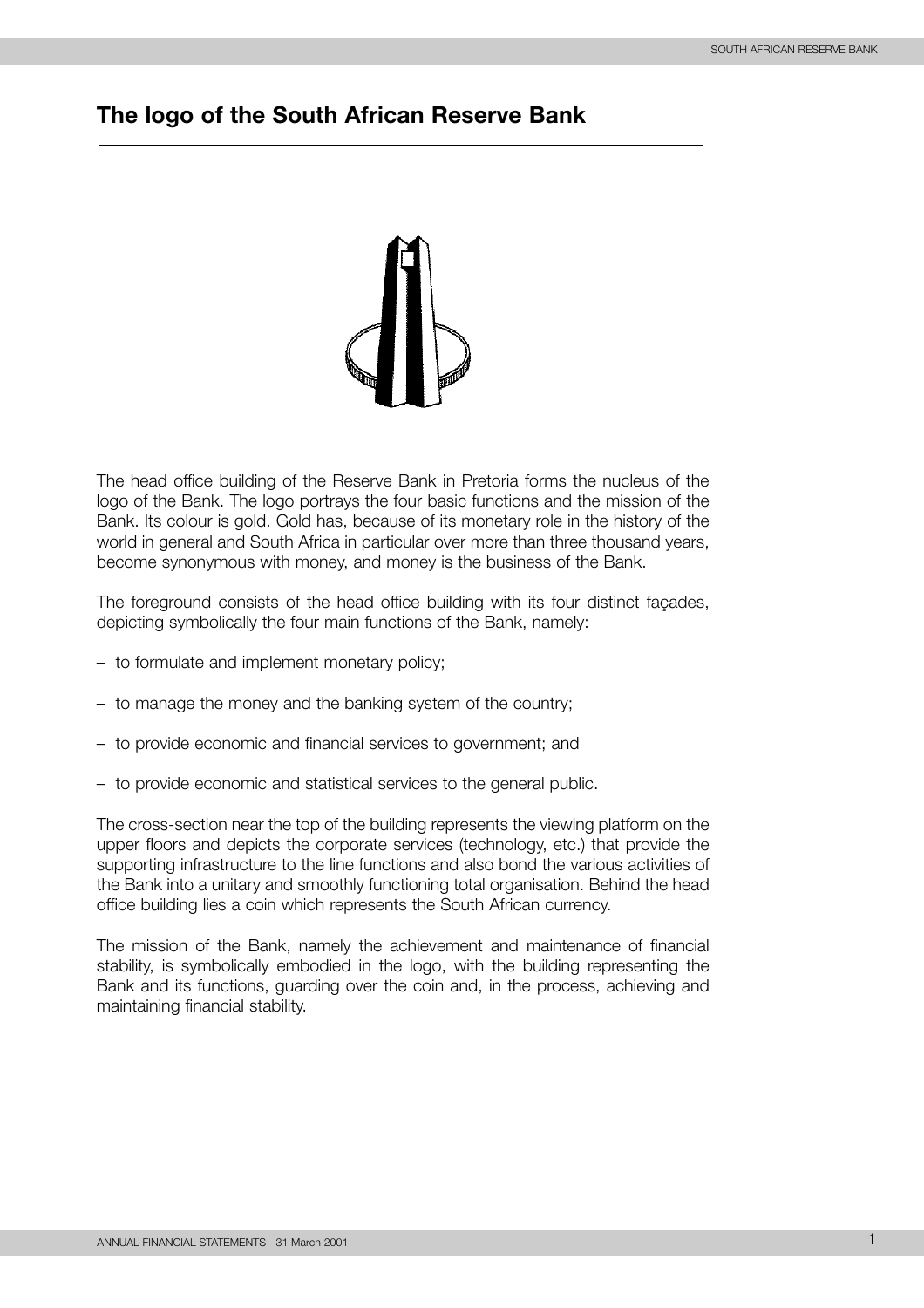# <span id="page-4-0"></span>**Mission statement**

The South African Reserve Bank is the central bank of the Republic of South Africa. It regards its primary goal in the South African economic system as

#### *The achievement and maintenance of financial stability*

The South African Reserve Bank is convinced that it is essential that South Africa has a growing economy based on the principles of a market system, private and social initiative, effective competition and social fairness. It recognises, in the performance of its duties, the need to pursue balanced economic development and growth.

### **Functions**

The Reserve Bank, in the pursuance of its goal, the realisation of its philosophy and the fulfilment of its responsibilities, assumes responsibility for:

- formulating and implementing monetary policy in such a way that the primary goal of the Reserve Bank will be achieved in the interest of the whole community that it serves;
- ensuring that the South African money, banking and financial system as a whole is sound, meets the requirements of the community and keeps abreast of developments in international finance;
- assisting the South African government, as well as other members of the economic community of Southern Africa, in the formulation and implementation of macroeconomic policy; and
- informing the South African community and all interested stakeholders abroad about monetary policy specifically, and the South African economic situation in general.

#### **Business philosophy**

The Reserve Bank accepts that the credibility of its policy and actions is a prerequisite for the attainment of its goals and that such credibility can only be achieved and maintained through independent action, firmness of principle, resoluteness and fixed intent. Furthermore, the Bank is convinced that fairness is essential in its judgement and in its actions.

The Reserve Bank ensures, through the application of modern management practices and technology, that all its activities are conducted at the lowest possible cost.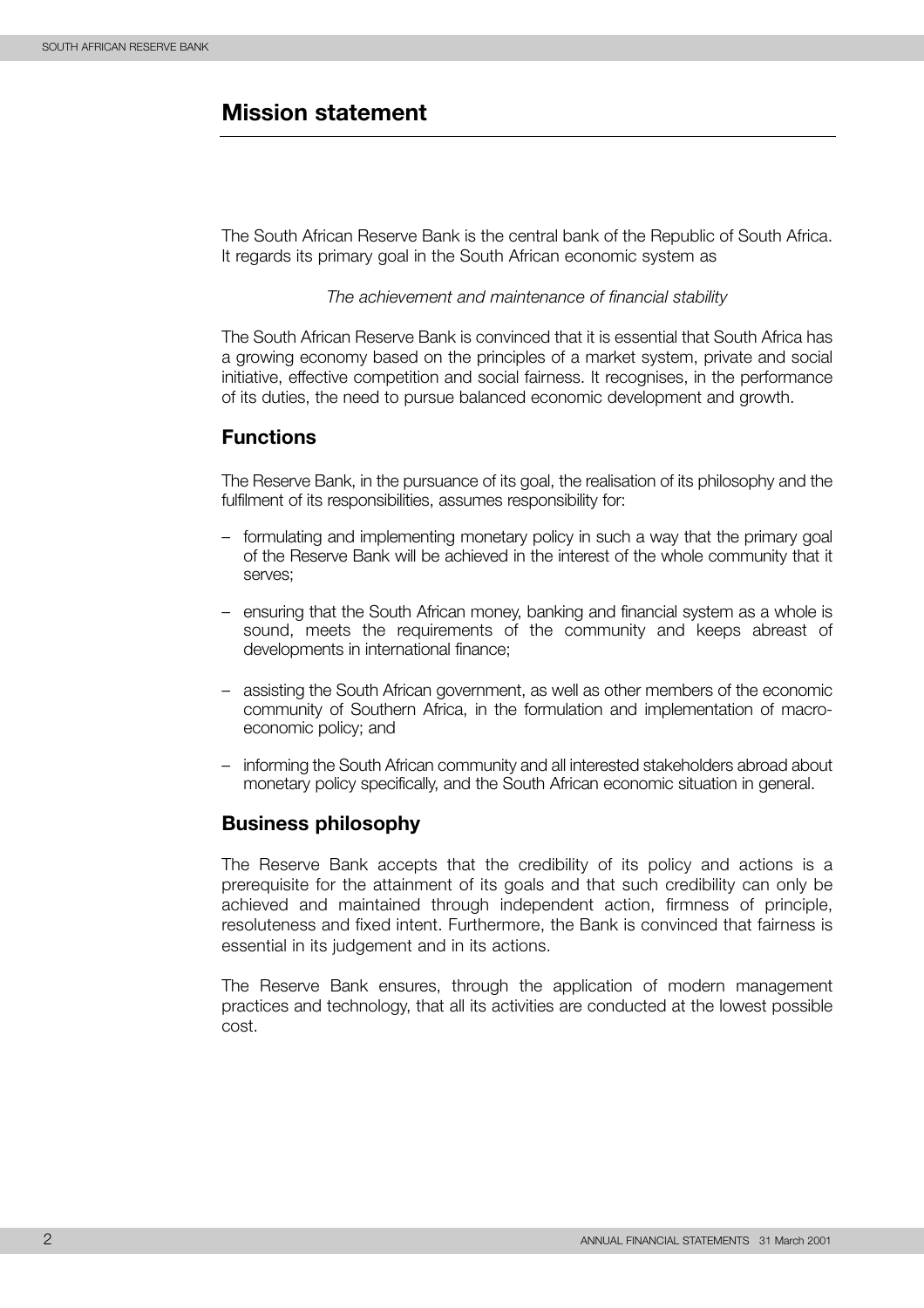#### **Personnel philosophy**

The Reserve Bank is convinced that its employees should find working for the Bank a stimulating and personally enriching experience, and consequently accepts coresponsibility for the development of each employee to his/her full potential. Career progress is based on the contribution made by the individual towards the fulfilment of the responsibilities of the Bank and therefore initiative, innovative thinking and professional expertise are systematically developed and rewarded.

The Reserve Bank is convinced that equal opportunities for all, irrespective of ethnicity, colour, gender or religion, should be pursued.

The Reserve Bank accepts that only through the loyalty and dedication of its employees will the Bank be able to achieve its goal and fulfil its aims.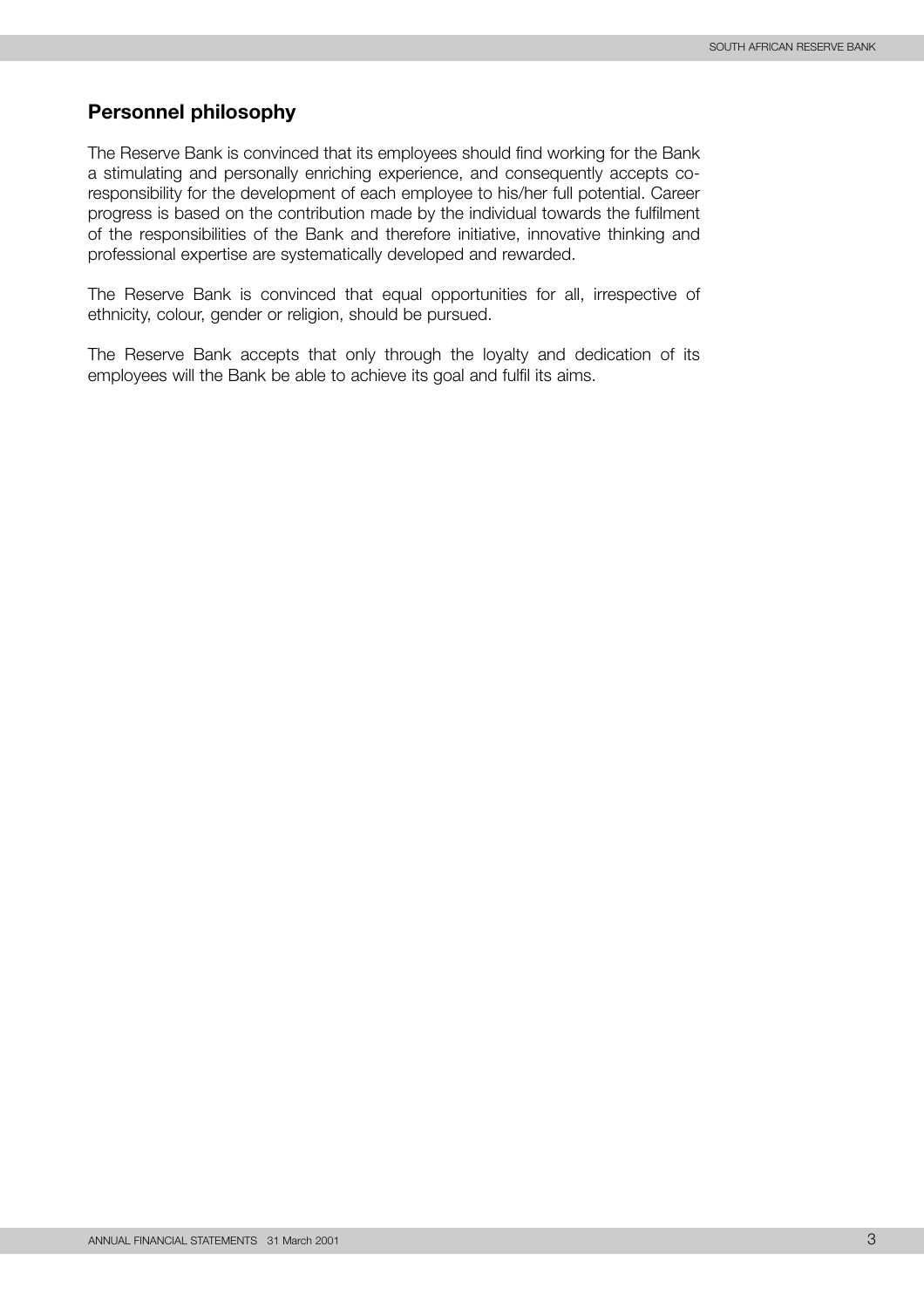# <span id="page-6-0"></span>**Risk management statement**

Risk is an inherent feature of the Bank's activities as the central bank of the Republic of South Africa. The Bank is committed to managing these risks by applying appropriate structures, systems and procedures. These structures, systems and procedures evolve continuously in response to changes in the financial and economic environment in which the Bank operates.

#### **Management structures**

The organisational structure of the Bank is designed to ensure an appropriate allocation of responsibilities. This is supported by a formal delegation of authority and a proper segregation of duties to achieve sound internal controls. The management of foreign and local financial market risks is strengthened by separate middle office functions to monitor exposures and report independently to management.

#### **Risk elements**

The main risk elements in the Bank's activities are market price, credit, market liquidity, operational, human resource, legal and reputational risks. These are discussed below.

#### **Market price risk**

Market price risk is the risk of loss resulting from changes in market conditions and prices. In its monetary policy operations, the Bank is obliged to accept certain marketrelated risks which would not be fully compatible with pure commercial practice. The Bank nevertheless manages its market risks responsibly, utilising modern technology and appropriate organisational structures and procedures. Exposures and limits are measured continuously and strategies are routinely reviewed by management on a daily basis and, when circumstances require, throughout the day.

#### **Credit risk**

Credit risk is the risk of loss due to the inability or unwillingness of a counterparty to meet its contractual obligations. Credit risk arises from such activities of the Bank as advances to and deposits made with other institutions and the settlement of financial market transactions.

Credit risk policies are formulated by the Governors' Committee, in terms of which counterparty limits and security arrangements are set.

#### **Market liquidity risk**

Market liquidity risk is the risk of loss due to the inability of the Bank to transact in large volumes at current market prices. Market liquidity risks arise in situations where it is necessary to acquire or dispose of large positions in the market within a short period, but where the execution of such large transactions is prohibited by prevailing turnover levels in the market. In order to absorb significant losses which may arise from positions taken in the execution of monetary policy, the Bank has, over time, set aside reserves to be employed in such circumstances.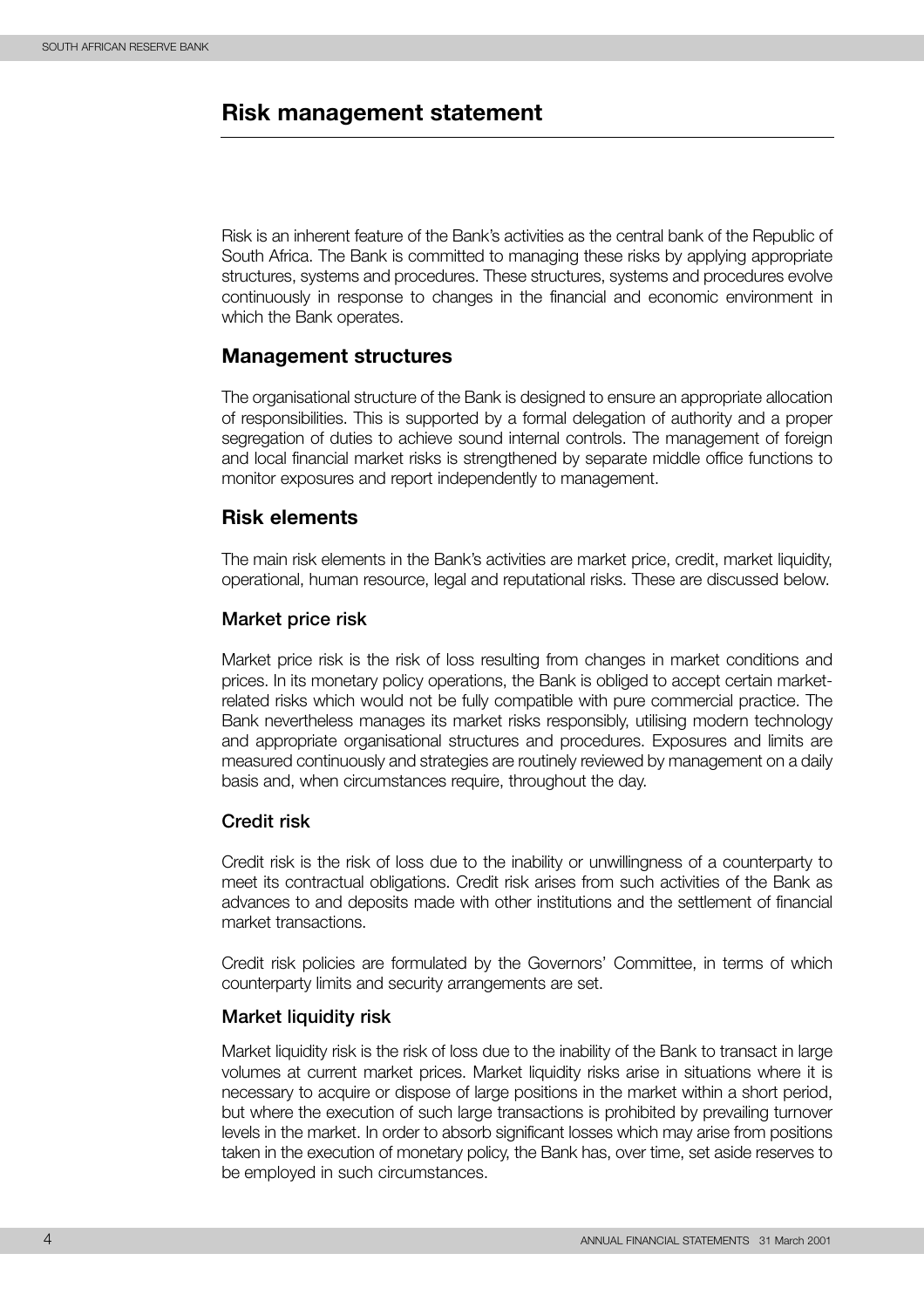#### **Operational risk**

Operational risk is the risk of loss due to factors such as inadequate systems, management failure, ineffective internal controls, fraud and human error.

The Bank addresses these risks through an appropriate culture and value system, comprehensive internal controls, back-up facilities, contingency planning and independent internal audit procedures. Assessments of operational risk are conducted on an ongoing basis by the appropriate organisational units where actual risks are closely monitored by executive management and the Board through both the Internal Audit Department and the audit committee.

#### **Human resource risk**

The particular nature of the Bank's activities necessitates specialised knowledge in certain areas.

In order to ensure an adequate knowledge base at all times, the Bank invests significantly in staff training, maintains succession plans for key personnel and is committed to remunerating its staff on a market-related basis.

#### **Legal risk**

Legal risks arise from any uncertainty of enforceability, whether through legal or judicial processes, of the obligations of the Bank's clients and counterparties.

The Bank seeks to minimise such uncertainties through continuous consultation with internal and external legal advisers to understand better the nature of such risks and to improve the documentation and structure of transactions. In addition, the Bank has established legal standards and procedures on a basis designed to ensure compliance with all applicable internal, statutory and regulatory requirements.

#### **Reputational risk**

The executive management of the Bank necessarily has a measure of freedom and discretion in the exercise of central banking functions. However, this freedom is circumscribed by the fiduciary duties of good governance and by ensuring a proper balance with accountability and the best interests of the Bank and its various stakeholders. Consequently the Bank's management follows the principles and guidelines contained in the Code of Conduct of the King Report on Corporate Governance in fulfilling their fiduciary duties, including their duties of care and skill, with a view to achieving maximum efficiency and ensuring the reputation of the Bank as the central bank of South Africa.

The Bank's function of overseeing and ensuring the integrity of the country's banking system exposes it to severe criticism whenever there is an incident of bank failure or systemic difficulty. The Bank adheres strictly to the latest international standards, and, to this end, it maintains close liaison with international peers. For example, the Bank strives for full compliance with the Basel Core Principles for effective banking supervision.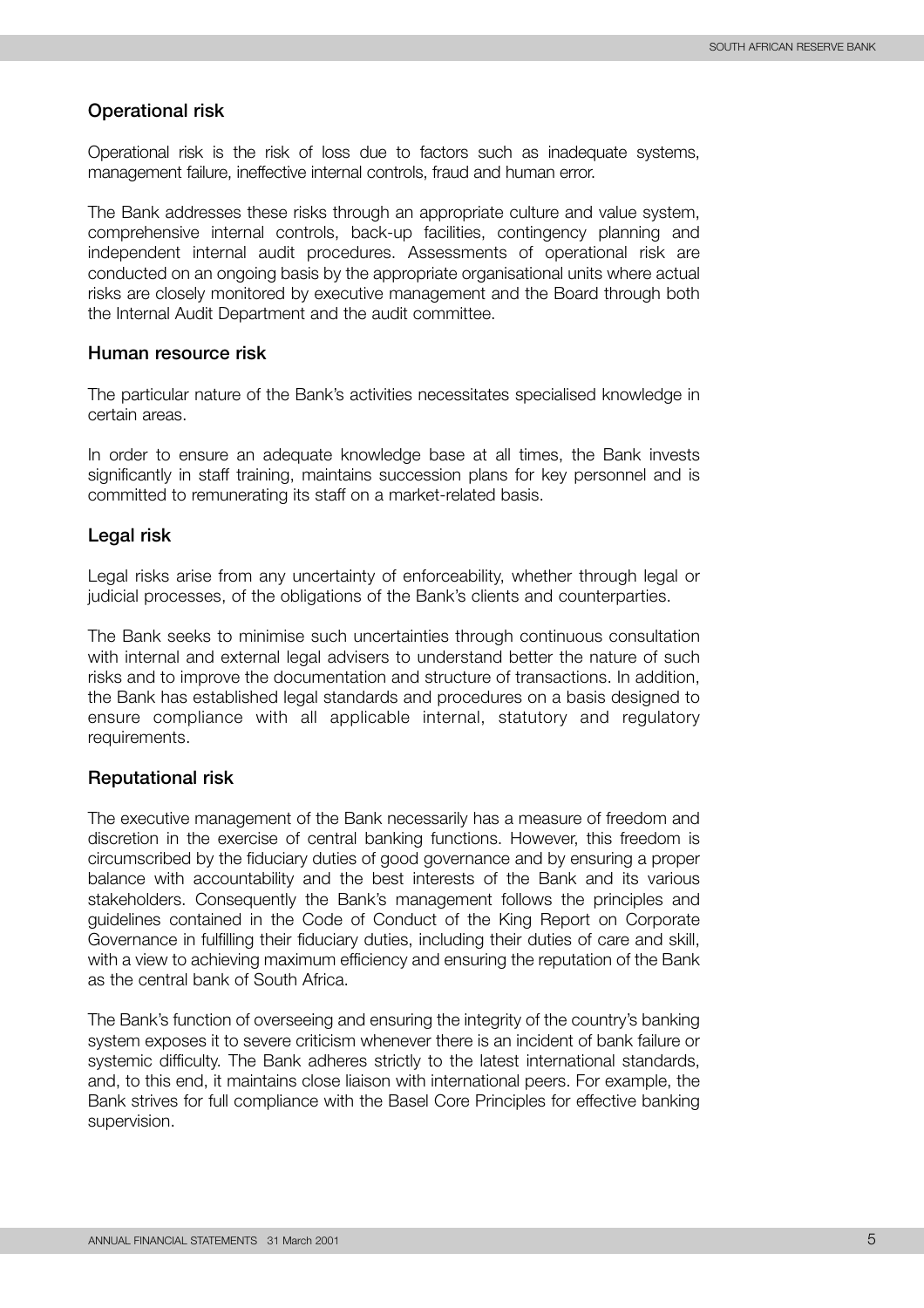# <span id="page-8-0"></span>**Directors, executive management and secretary**

#### **Directors**

Tito Titus Mboweni \* *Governor*

James Havelock Cross ˚ *Senior Deputy Governor*

Timothy Thahane Thahane **•** Gill Marcus *Deputy Governors*

Bax Dale Nomvete Mahavishnu Padayachee ˚ *Representing: Government*

Izak Johannes Moolman ˚ (*term of office expires on 29 August 2001 and not available for re-election*) Deenadayalen Konar † Brian Patrick Gilbertson \* Fatima Jakoet ˚ *Representing: Commerce or finance*

Jacob Wouter Raath (*term of office expires on 29 August 2001 and not available for re-election) Representing: Agriculture*

Marius Theodorus de Waal × Audrey Matshidiso Mokgabudi \* *Representing: Industry* 

- † Chairperson of the audit committee
- x Chairperson of the remuneration committee
- o Member of the audit committee
- \* Member of the remuneration committee<br>  $\uparrow$  Deceased 1 August 2000
- Deceased 1 August 2000
- **•** Retired with effect from 1 April 2001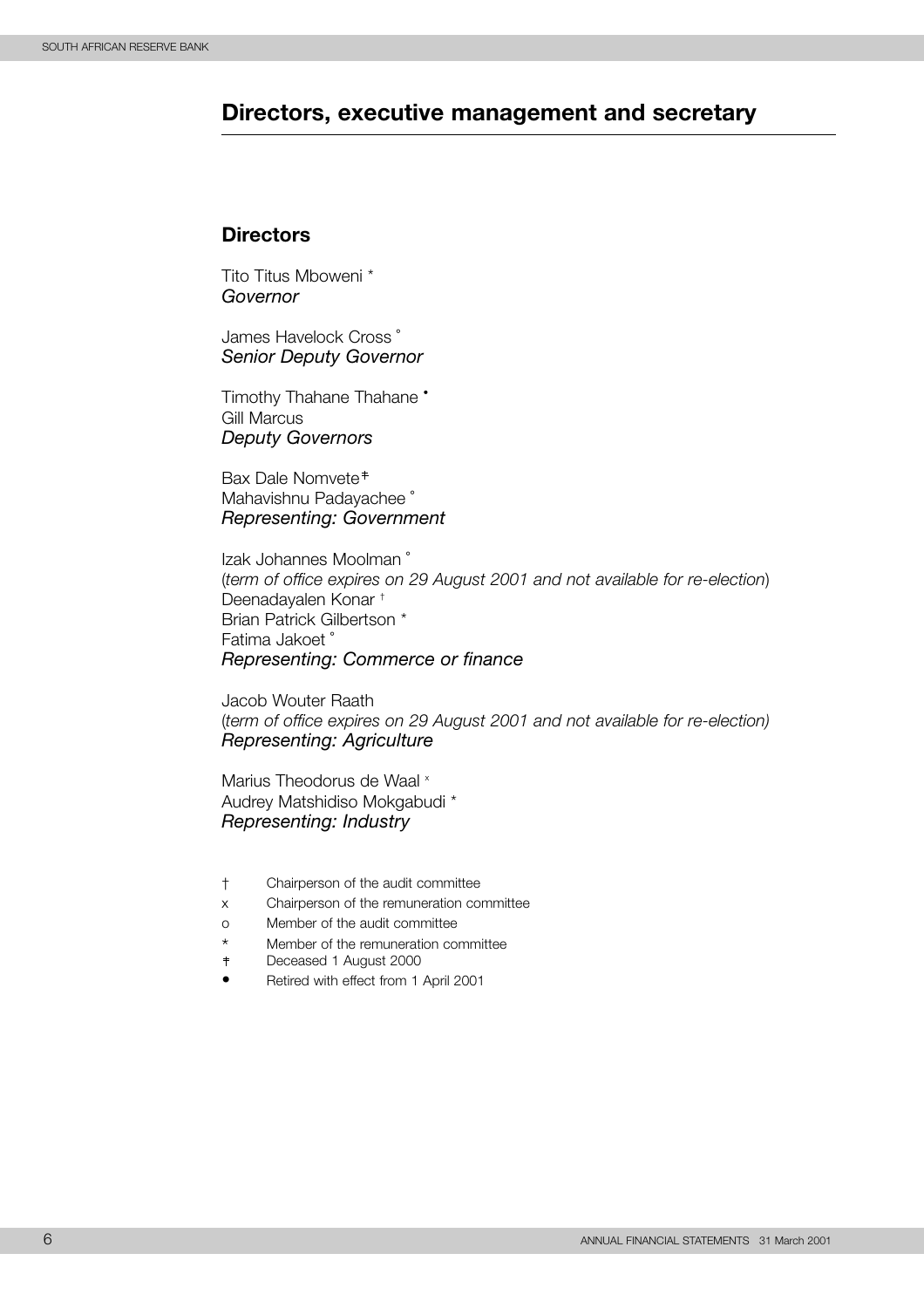# **Executive management**

| Governor: Research, national payment system,<br>human resources and training                                                                                | T T Mboweni  |
|-------------------------------------------------------------------------------------------------------------------------------------------------------------|--------------|
| Senior Deputy Governor: International banking,<br>internal audit, money and capital market operations<br>and currency management and protection<br>services | J H Cross    |
| Deputy Governor: Information technology, legal services,<br>corporate services and international relations                                                  | T T Thahane' |
| Deputy Governor: Bank supervision,<br>exchange control and financial services                                                                               | G Marcus     |

Secretary **Secretary Z R Matsau** 

**Registered office** 370 Church Street Pretoria

**•** Retired with effect from 1 April 2001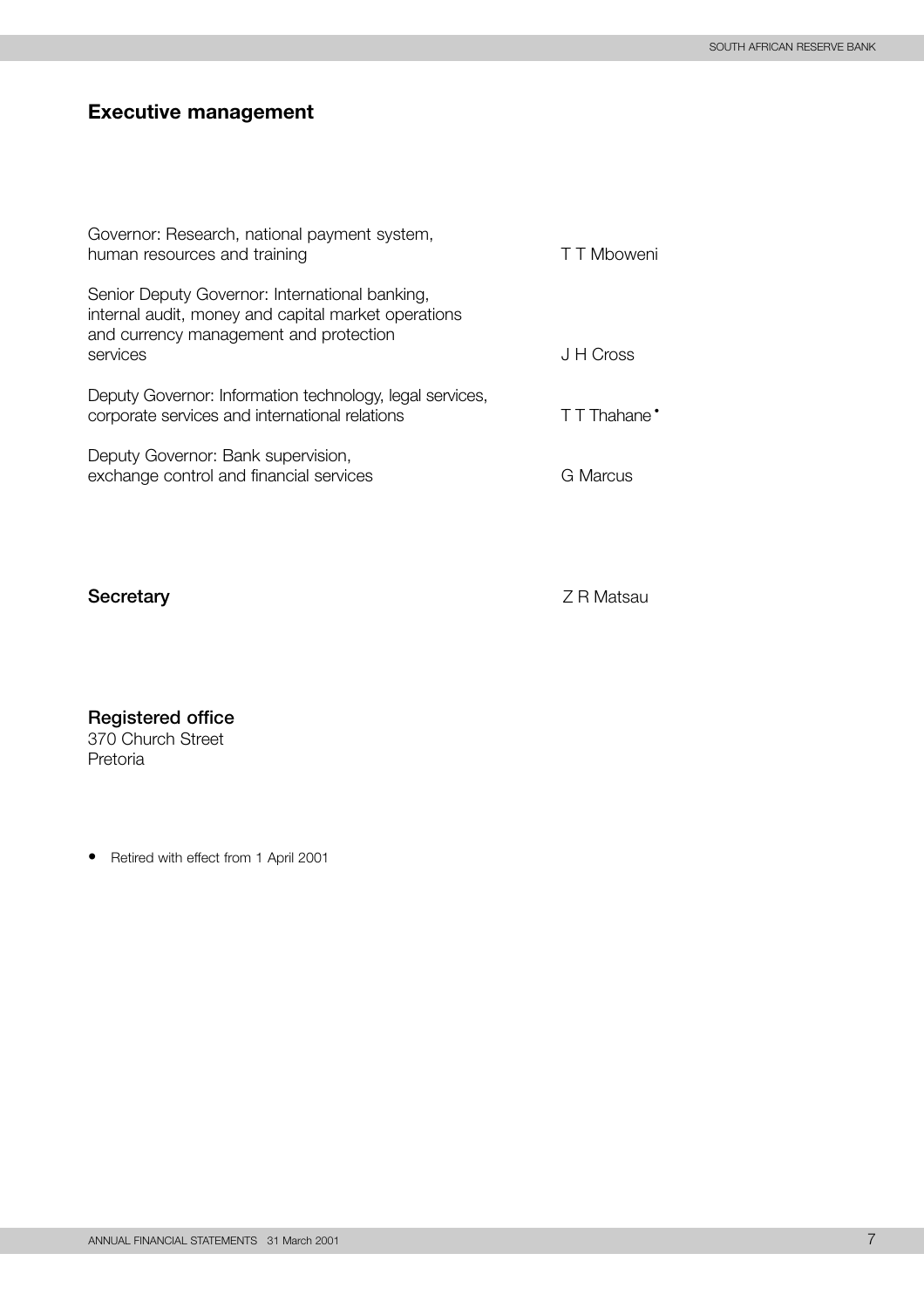# **Senior management**

| Chief Economist and Head: Research                   | E J van der Merwe |
|------------------------------------------------------|-------------------|
| Adviser                                              | X P Guma          |
| Principal: SA Reserve Bank College                   | R M Gidlow        |
| General Manager: Bank supervision                    | C F Wiese         |
| General Manager: International banking               | L van Zyl         |
| General Manager: Human resources                     | T T Ngcobo        |
| General Manager: Currency and<br>protection services | A Ismail          |
| Head: Business systems and technology                | J van Heerden     |
| Head: Exchange control                               | A M Bruce-Brand   |
| Head: Financial services                             | G J Terblanche    |
| Head: Money and capital market                       | R M du Plooy      |
| Head: Internal audit                                 | H P Badenhorst    |
| Head: Corporate services                             | Z S Gumede        |
| Head: National payment system                        | D C Mitchell      |
| Head: Legal services                                 | J J de Jager      |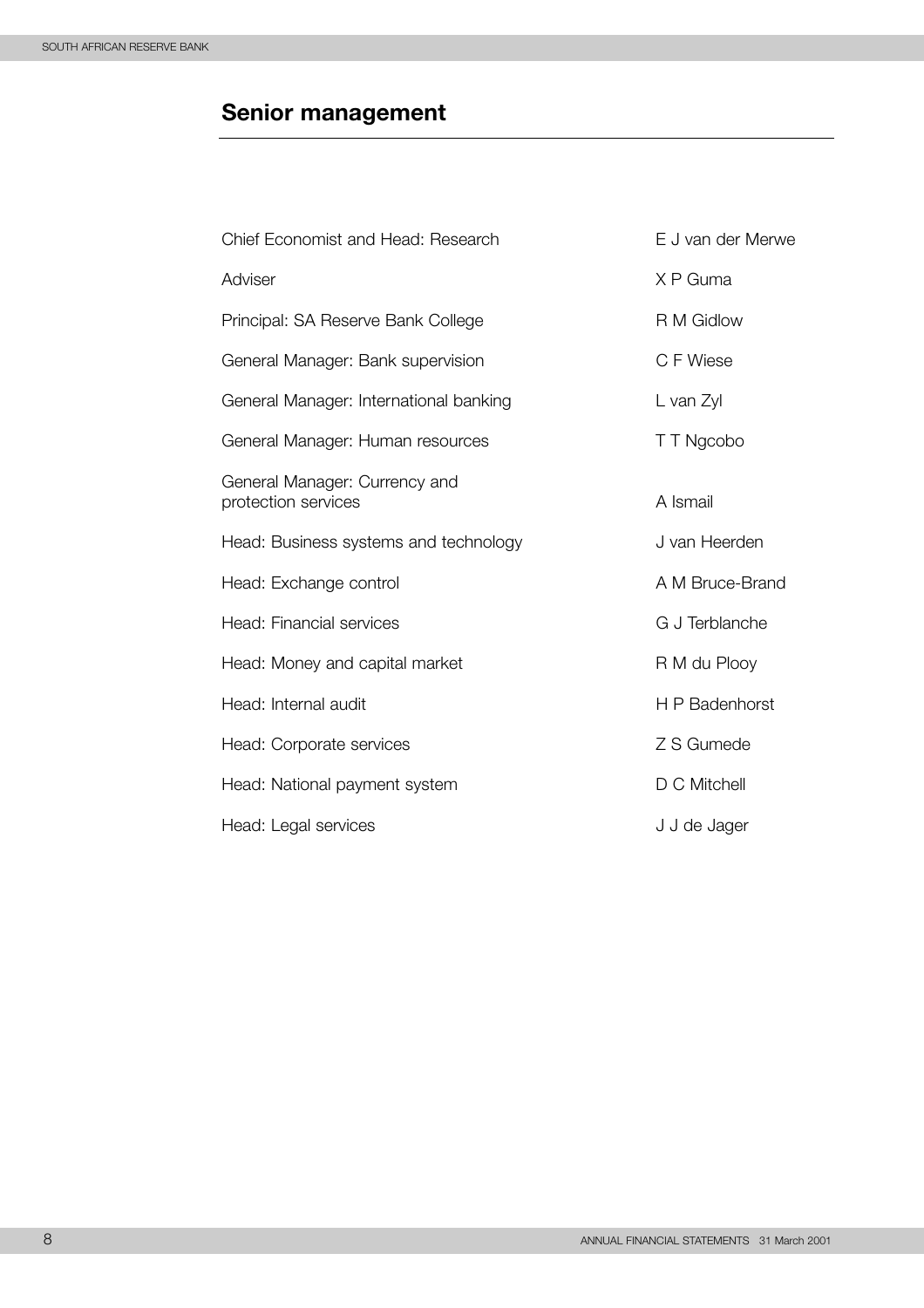# **Branch managers as at 31 March 2001**

| Bloemfontein   | I Oberholster |
|----------------|---------------|
| Cape Town      | M L Ochse     |
| Durban         | A C Botha     |
| East London    | A G Dent      |
| Johannesburg   | T Mdhluli     |
| Port Elizabeth | J A Swart     |
| Pretoria North | M C Twala     |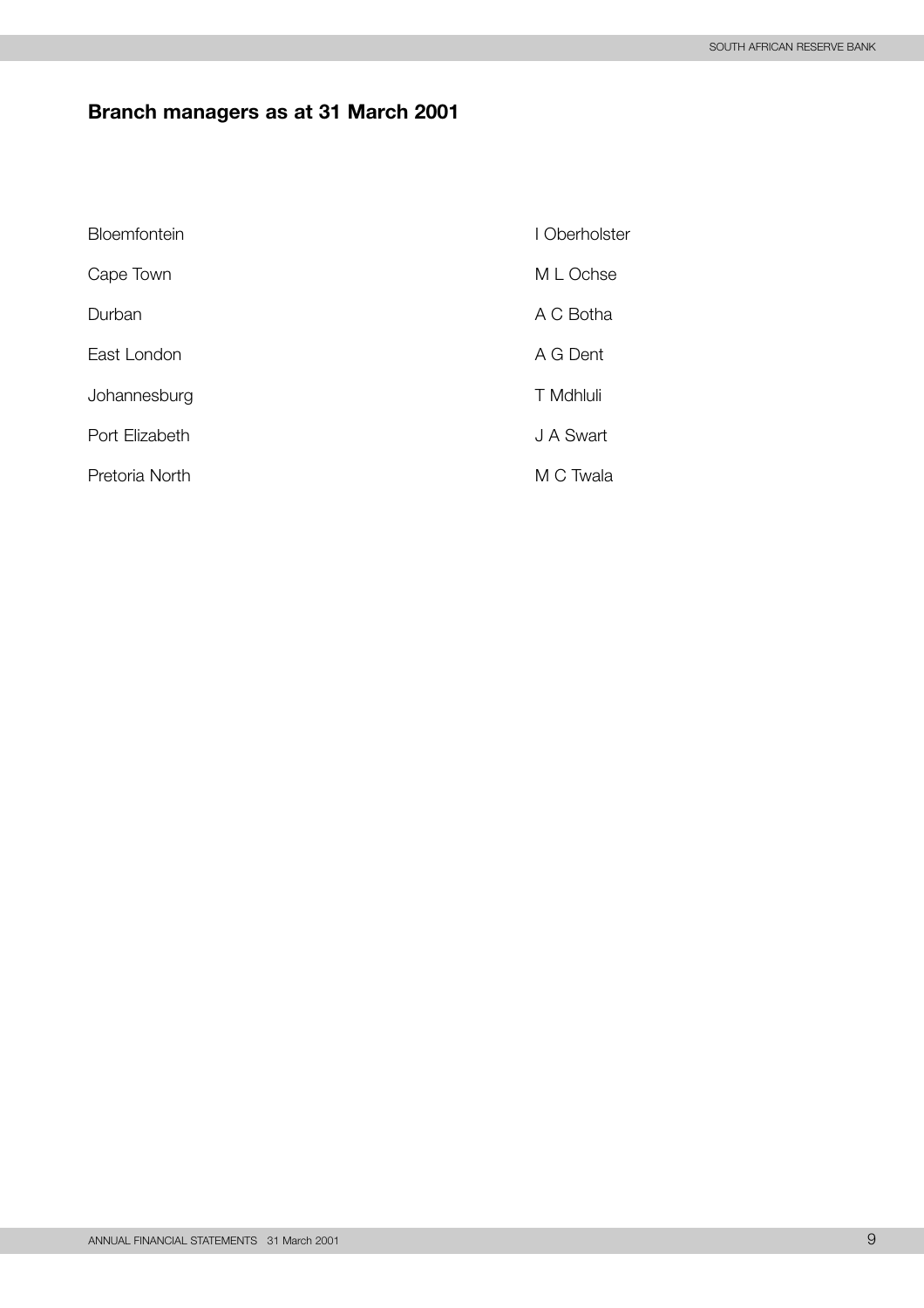<span id="page-12-0"></span>

**Corporate support services**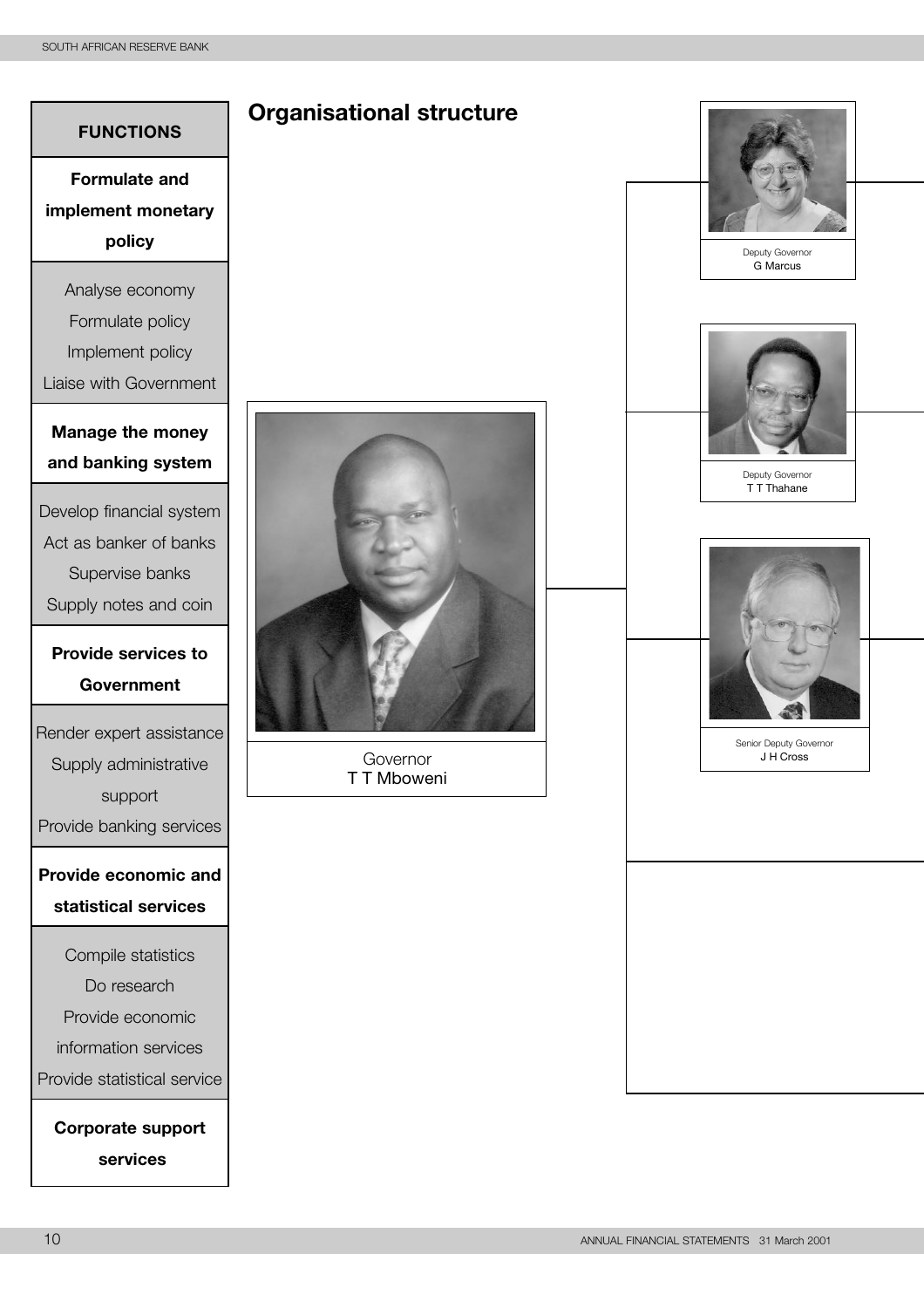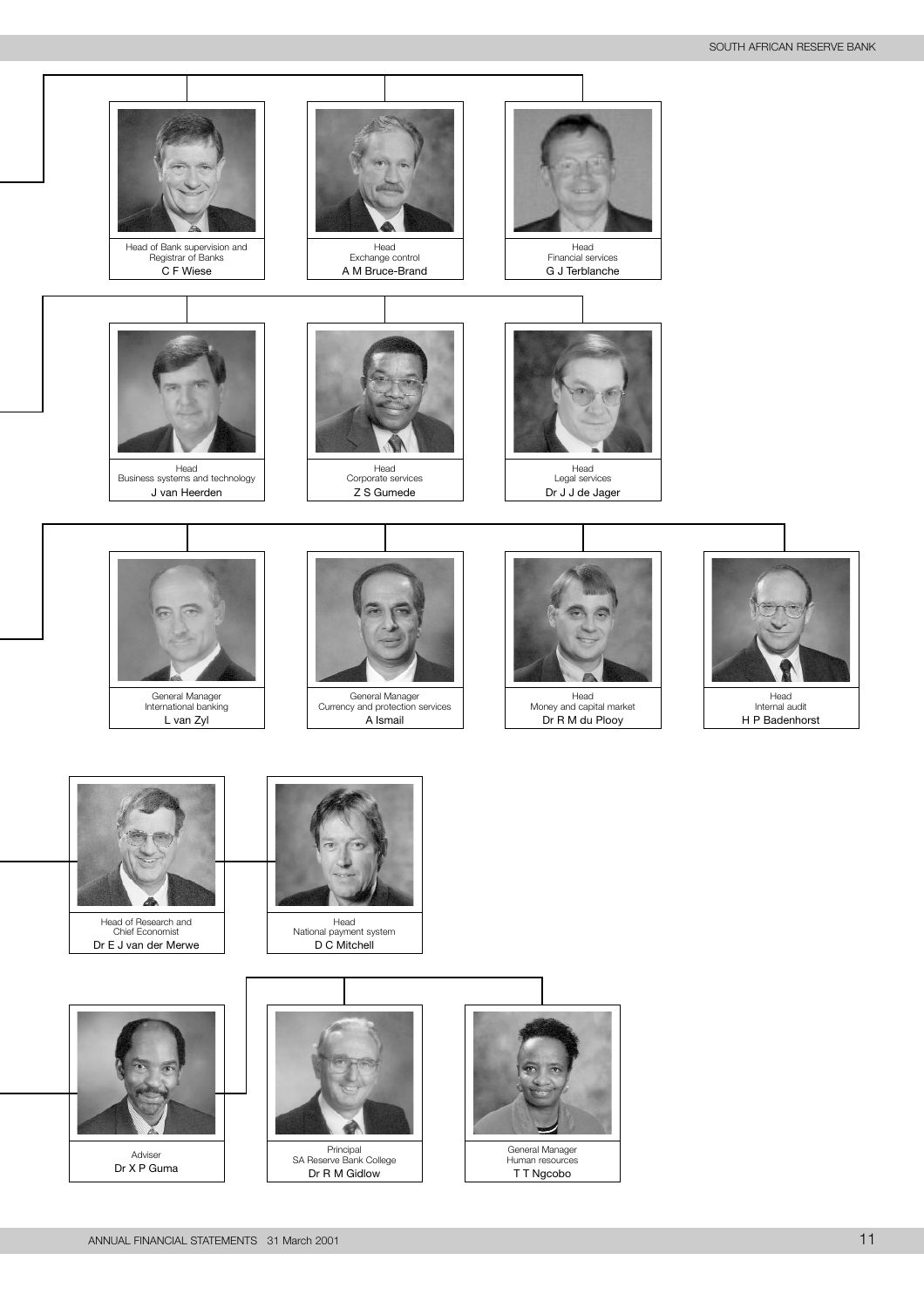# <span id="page-14-0"></span>**Corporate governance statement**

The Bank is committed to the principles of, and complies with all significant requirements contained in the King Report on Corporate Governance. The Bank's compliance with these requirements is as follows:

### **Board of directors**

The Board of fourteen directors comprises:

#### **Executive directors**

– a governor and three deputy governors appointed by the Government;

#### **Non-executive directors**

- three directors appointed by the Government; and
- seven directors elected by the shareholders.

The South African Reserve Bank Act requires that of the directors elected by the shareholders:

- four shall be persons with experience in commerce or finance;
- one shall be a person with experience in agriculture; and
- two shall be persons with industrial experience.

The Board meets regularly and monitors executive management through a structured approach to delegation, reporting and accountability. This structured approach includes reliance on the Governors' Committee which is responsible for the day-to-day activities of the Bank, and on various Board subcommittees, chaired by non-executive directors. Non-executive directors have no service contracts with the Bank and are appointed for specific terms. Re-election is not automatic.

#### **Governors' Committee**

The Governor and three deputy governors, in their capacity as executive directors of the Bank responsible for the day-to-day management and policy decisions, except those reserved for the Board, regularly meet as the Governors' Committee of the Bank to consider policy issues and other executive management matters. These meetings are also attended by the chief economist, the general counsel and the adviser to the governors.

#### **Audit Committee**

The composition of the audit committee appears on page 6. The external and internal auditors have unrestricted access to this committee. The committee meets regularly with management, the Internal Audit Department and the external auditors to review the financial statements and underlying accounting policies, the effectiveness of management information and other systems of internal control, and the effectiveness of the internal audit function.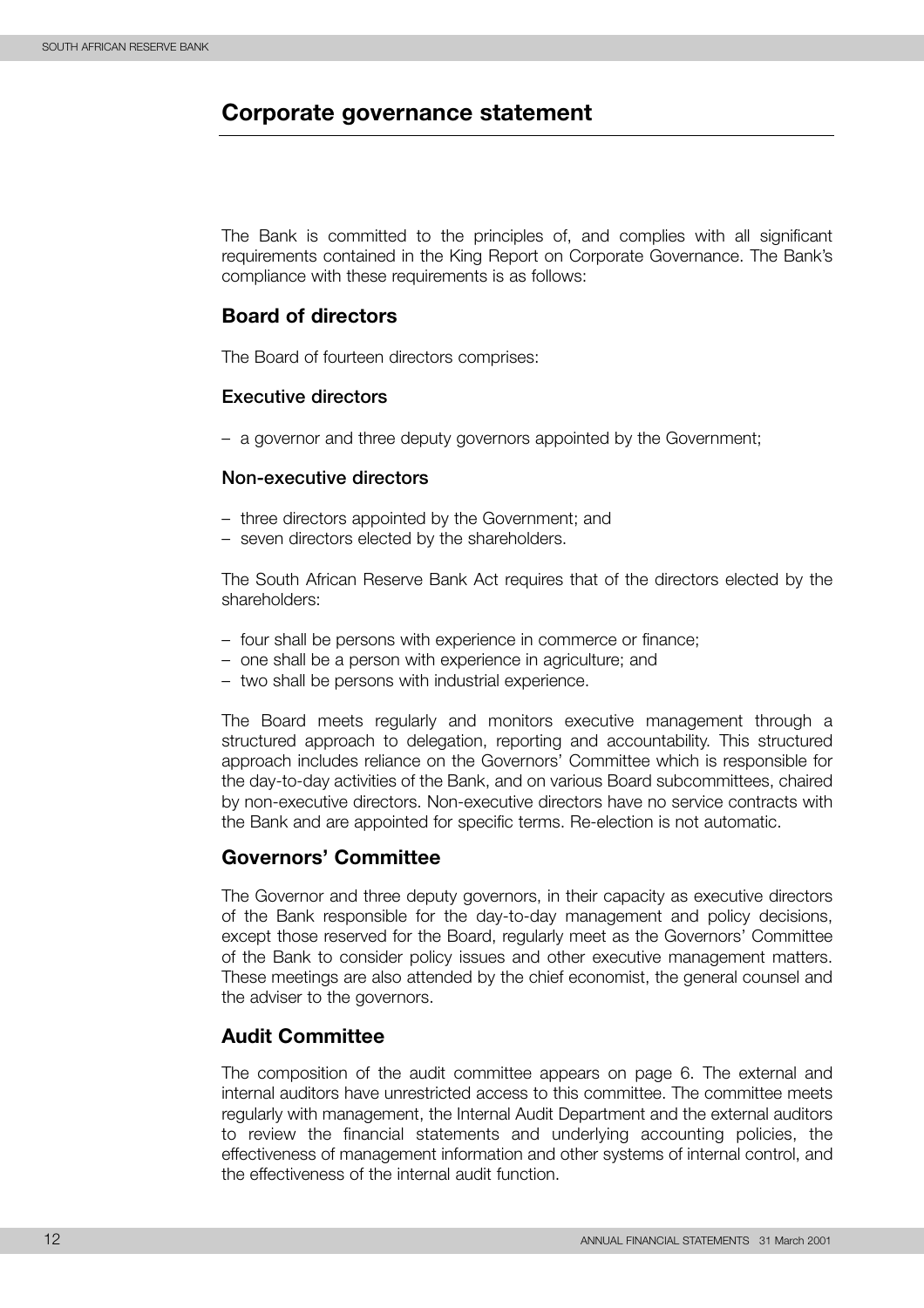#### **Remuneration Committee**

The composition of the remuneration committee appears on page 6. The committee meets regularly with management to review human resource matters and remuneration practices and policies. This committee determines the remuneration packages of the Governor and deputy governors.

#### **Monetary Policy Committee**

The Monetary Policy Committee is responsible for ensuring the transparency of monetary policy implementation in line with current international best practice. The committee comprises the Governor and deputy governors as voting members, as well as other senior staff of the Bank as non-voting members. The committee meets at approximately six-week intervals and a statement on monetary policy is issued after each meeting.

#### **Internal control and audit**

The internal audit function, which is administratively accountable to a deputy governor, is an independent appraisal function examining and evaluating the Bank's activities and resultant business risks. Its objective is to assist members of executive management in the effective discharge of their responsibilities. The scope of the internal audit function includes a review of the reliability and integrity of financial and operating information, the systems of internal controls, the means of safeguarding assets, as well as an evaluation of the efficiency with which resources are managed, and of the effectiveness with which operations are conducted. The Chief Internal Auditor has the responsibility of reporting to the audit committee and has unrestricted access to its chairperson.

To fulfil its responsibilities, management maintains adequate accounting records and has developed and continues to maintain an effective system of internal controls. The systems of internal financial control, designed to prevent material misstatement of financial statement information or loss of assets, are based on organisational structures and written policies and procedures, including budgeting and forecasting disciplines and the comparison of actual results against these budgets and forecasts. The auditors, both internal and external, have satisfied themselves, by performing their normal tests in respect of internal controls, that these systems and procedures are implemented and monitored by suitably trained staff, with an appropriate segregation of their authority and duties and by comprehensive use of advanced computer hardware and software technologies. Employees are required to maintain the highest ethical standards in ensuring that business practices are conducted in a manner which in all reasonable circumstances is above reproach.

#### **Financial discipline**

The Bank ensures financial discipline through a budget committee comprising the three deputy governors, the heads of the Financial Services, Human Resources, Corporate Services and Research Departments, as well as the head of Strategic Planning. This committee meets regularly to oversee the preparation of the operational and capital budgets and the monitoring and management of actual financial performance.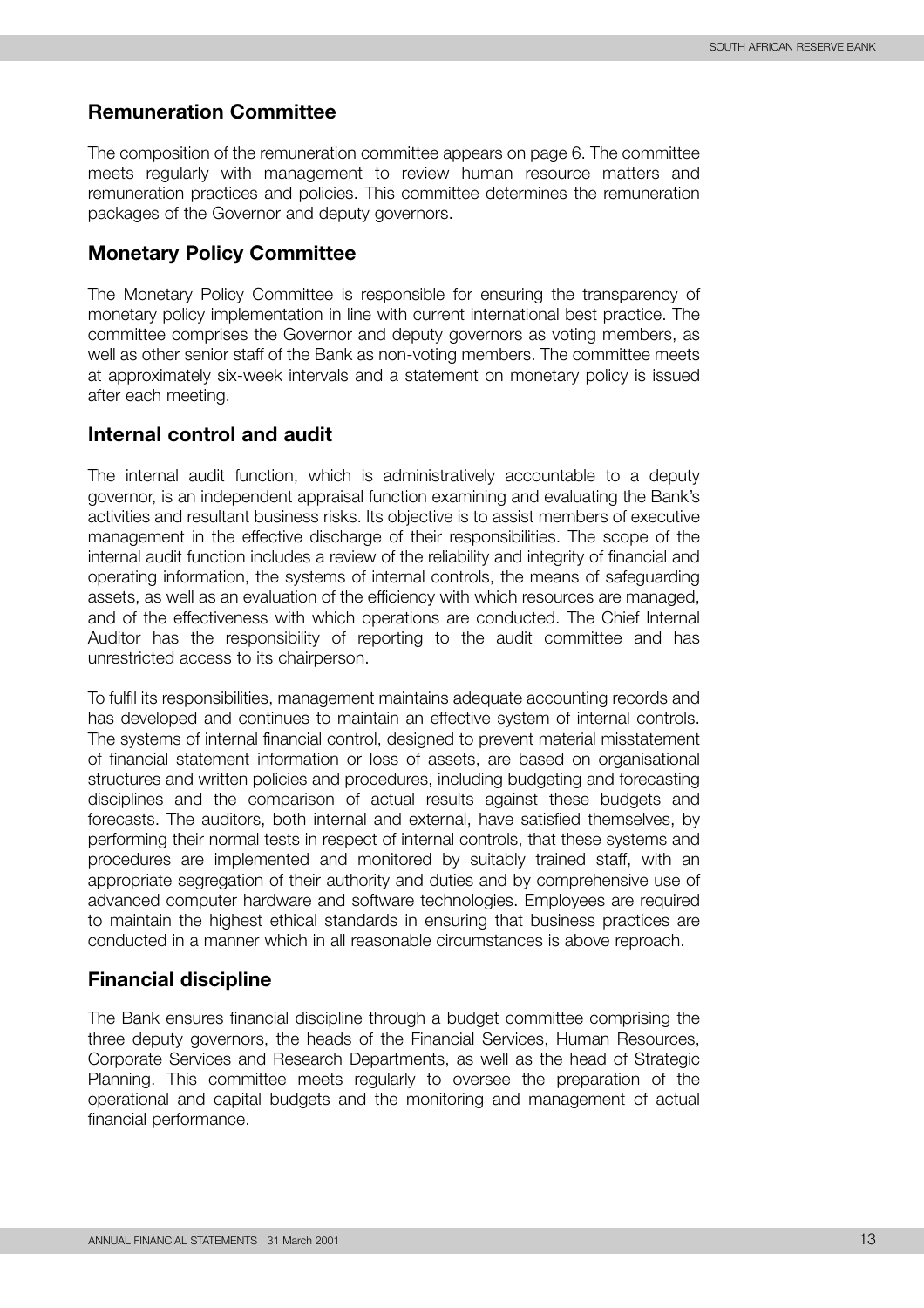### **Employee participation**

The Bank and its employees share relevant information by means of meetings of the Departmental Equity Forums or Branch Equity Forums. Information from employees is consolidated centrally by the Employment Equity Consultative Body (EECB) which forwards it via the Management Steering Committee to the Governors' Committee for consideration and possible consensus.

Staff members are kept informed about a wide range of issues through regular briefings, seminars and publications such as newsletters and the staff magazine, and induction courses for new employees about the role and functions of the Bank. Electronic mail and the Intranet are used to bring management and press announcements to the immediate attention of staff.

### **Employment Equity Consultative Body (EECB) and Management Steering Committee (MSC)**

In line with the provisions of the Employment Equity Act, No. 55 of 1998, democratic elections were held in the first half of 2000 and representatives were elected to the Employment Equity Consultative Body (EECB) to represent the interests of the employees of the Bank for the purposes of consultation with these employees or their representatives, and to give effect to the legislative requirements of the Act.

Designated representatives of the executive management of the Bank were appointed to the Management Steering Committee (MSC) to give operational effect to the consultation requirement that the Act places on the Bank as employer. The MSC supports and represents the Governors' Committee in consulting with the designated employee representatives of the EECB about the Bank's employment equity plan, contained in the Bank's HR 2005 Plan, and also about employment equity matters in the Bank to achieve the Bank's transformation targets.

## **Code of conduct**

Acceptable staff conduct is clearly prescribed in the Bank's Personnel Regulations and Procedures which are made available to all new appointees.

## **Environmental impact control**

The Bank and its subsidiaries recognise that environmental issues are of fundamental importance to successful business strategies. The Bank is conscious of its obligations to the environment and applies best available environment-friendly practices to minimise the impact of its operations wherever possible.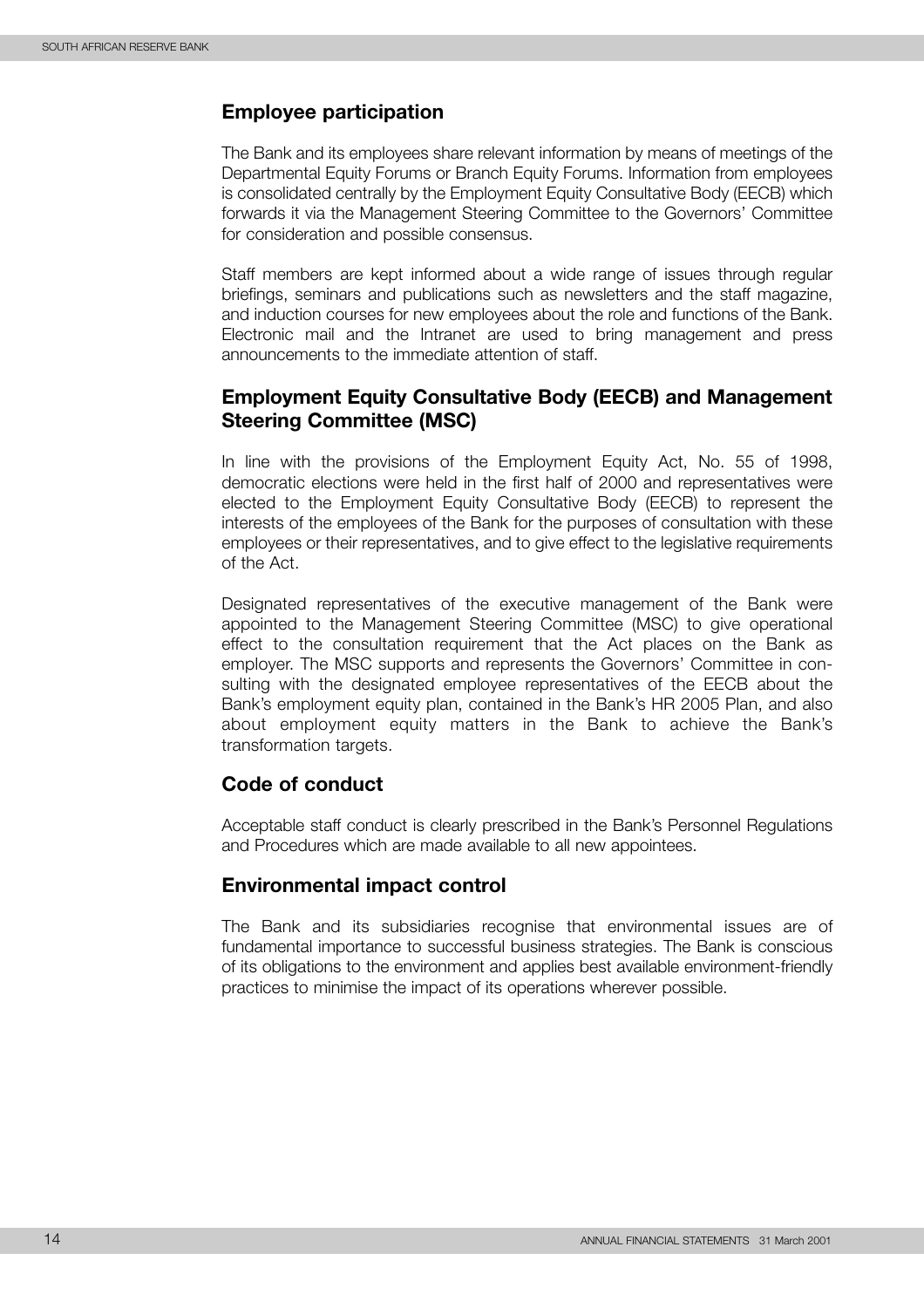# <span id="page-17-0"></span>**Operational review**

#### **Departmental operational reviews**

#### **Bank Supervision Department**

The department contributes domestically and internationally to the stability and efficiency of the banking and depositor protection system, primarily by fulfilling the statutory obligations set out in the Banks Act, 1990. To this end, the department's activities are performed by seven divisions.

The two Analysis Divisions supervise, on a consolidated basis, 34 locally controlled and nine foreign-controlled banks, and three registered mutual banks. The divisions analyse the risk-based supervisory information submitted by banks, identify issues of concern and discuss them with banks, monitor compliance with prudential requirements, hold discussions on strategic issues with various levels of banks' management, assess risk-management systems and controls, promote sound riskmanagement practices, hold annual trilateral discussions and give presentations to boards of directors of banks.

The On-site Supervision Division validates on site the key assertions made by the Analysis Division staff, with credit risk as the initial focus. The division undertakes on-site reviews to assess the adequacy of the risk management policies and systems employed by banks and the quality of bank assets. On average, the onsite reviews take two weeks per on-site review and the division's work is aimed at forming an opinion about the adequacy of each bank's risk management policies and procedures, the effective and consistent operation of the risk management systems and controls, the quality of bank assets (mainly loans and advances) and the adequacy of the management information system for facilitating effective risk management.

The Legal and Regulatory Administration Division drafts proposed amendments to the Act, reviews regulations and drafts proposed amendments to regulations, drafts proposed circulars to banks, deals with litigation concerning banks placed under curatorship or liquidation, processes new applications for registration as banks and branches of foreign banks, investigates contraventions of the Act and processes applications for mergers and acquisitions of banks.

The Policy and Research Division researches the latest developments in the field of bank supervision, develops policy responses to emerging issues, researches and develops consolidated supervision and capital adequacy requirements for banks' securities trading activities, analytically reviews the aggregated information submitted by all the institutions comprising the banking sector, compiles macro-reports on the banking sector, updates and administers training material and the training database, and presents lectures for training purposes.

The Information Systems Division collects statutory returns, captures information on an electronic database, prepares data for analytical review, processes data for and produces risk-based reports, prepares graphs to reflect trends, maintains information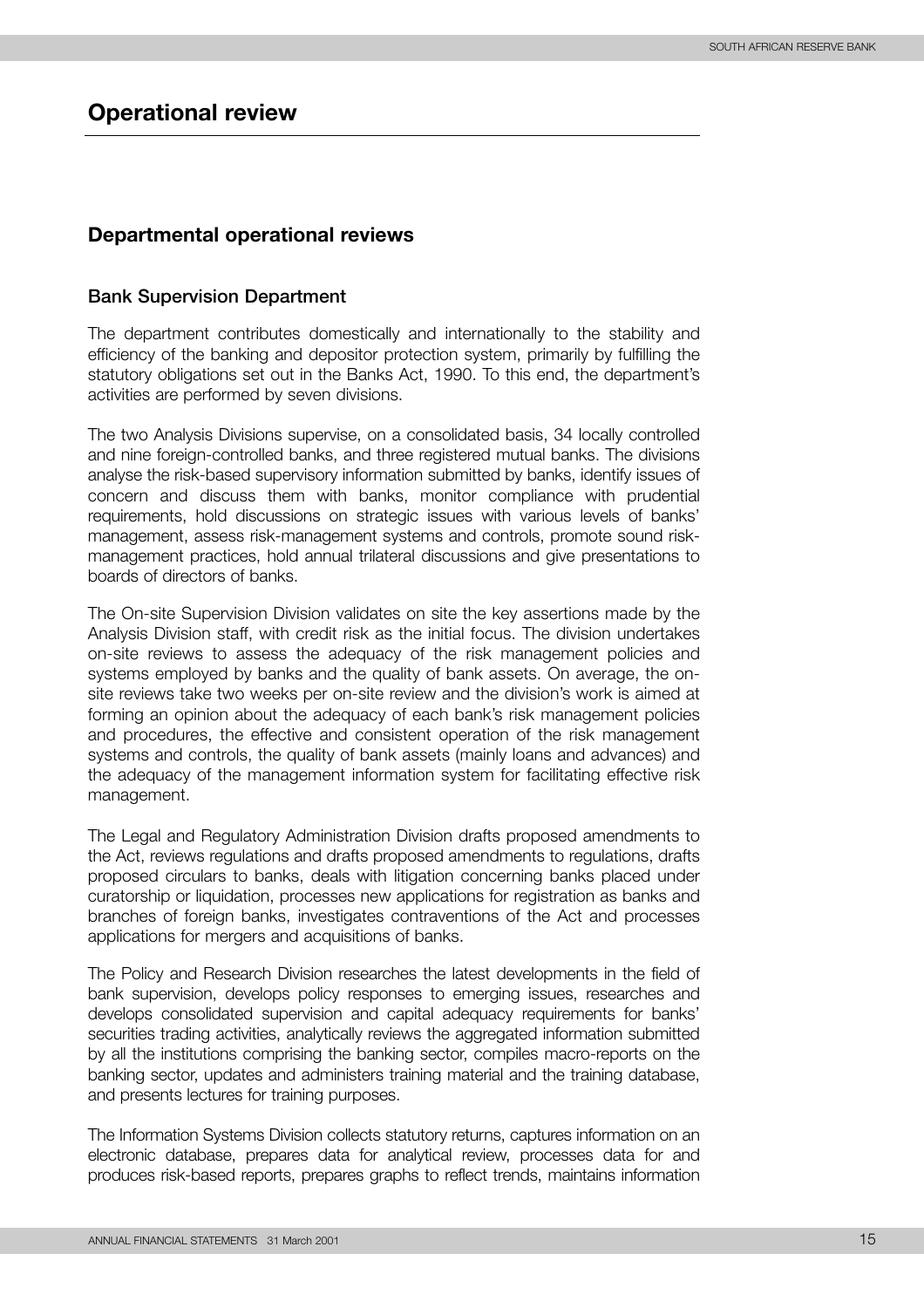on the database and does research to ensure that the technology used in the department is at the forefront of development.

The Operational Management and Correspondence Division processes and controls correspondence with banks, handles matters of an administrative nature in terms of the Act, prepares and monitors the departmental budget, and administers staff and other resources and facilities.

In the next financial year, the department will continue to extend its relations with other supervisors at local, regional and international levels.

#### **Business Systems and Technology Department**

The major purpose of the department is to support the mission of the Bank by enabling effective business processes through information and communication technology. In performing its duties the department provides novel, integrated and cost-effective information technology (IT) solutions. It provides and maintains a reliable and secure IT infrastructure; ensures the effective management of the Bank's information resources; and facilitates the development of an integrated IT solution to support the regional financial system and infrastructure in the SADC. It also continues the process of enhancing the IT utilisation capability in the SADC central banks, and exploits to the advantage of the Bank the opportunities and benefits offered by new and emerging technologies.

The department initiated several major new projects during the 2000/01 financial year. The most significant of these were the development of a new retirement fund administration system (Refas) for the Financial Services Department; the cross-border information flow system (BOPCUS) for the Exchange Control Department; the Bankwide information security initiative; and a Bank-wide GroupWare initiative for document management, electronic data interchange, workflow and automated web publishing.

The rebuilding of SAMOS knowledge and skills project which commenced in the second quarter of 1999, after the departure of highly skilled staff members from the department, was successfully completed.

The department was also actively involved in various skills development initiatives, the most significant being the Information Technology Banking Internship Programme (ITBIP). This programme involves seven commercial banks and focuses on training previously disadvantaged young people to become programmers and network specialists. The department is sponsoring eight students for the 2001 calendar year and has employed 13 successful students from the designated group over the past three years.

The department continued its involvement and leadership role in the SADC Information Technology Forum. To assist with capacity building in the SADC central banks, several skills development courses were presented and assistance was provided to specific SADC central banks. The initiative to provide harmonised solutions for real-time gross settlement, economic analysis and bank supervision has also made significant progress.

#### **Corporate Services Department**

The management and development of the Bank's infrastructure, i.e. building and equipment as well as the provision of logistical support, remain the cornerstone of the Corporate Services Department's activities. The Facilities Management Division has continued to carry out maintenance work as part of an annual maintenance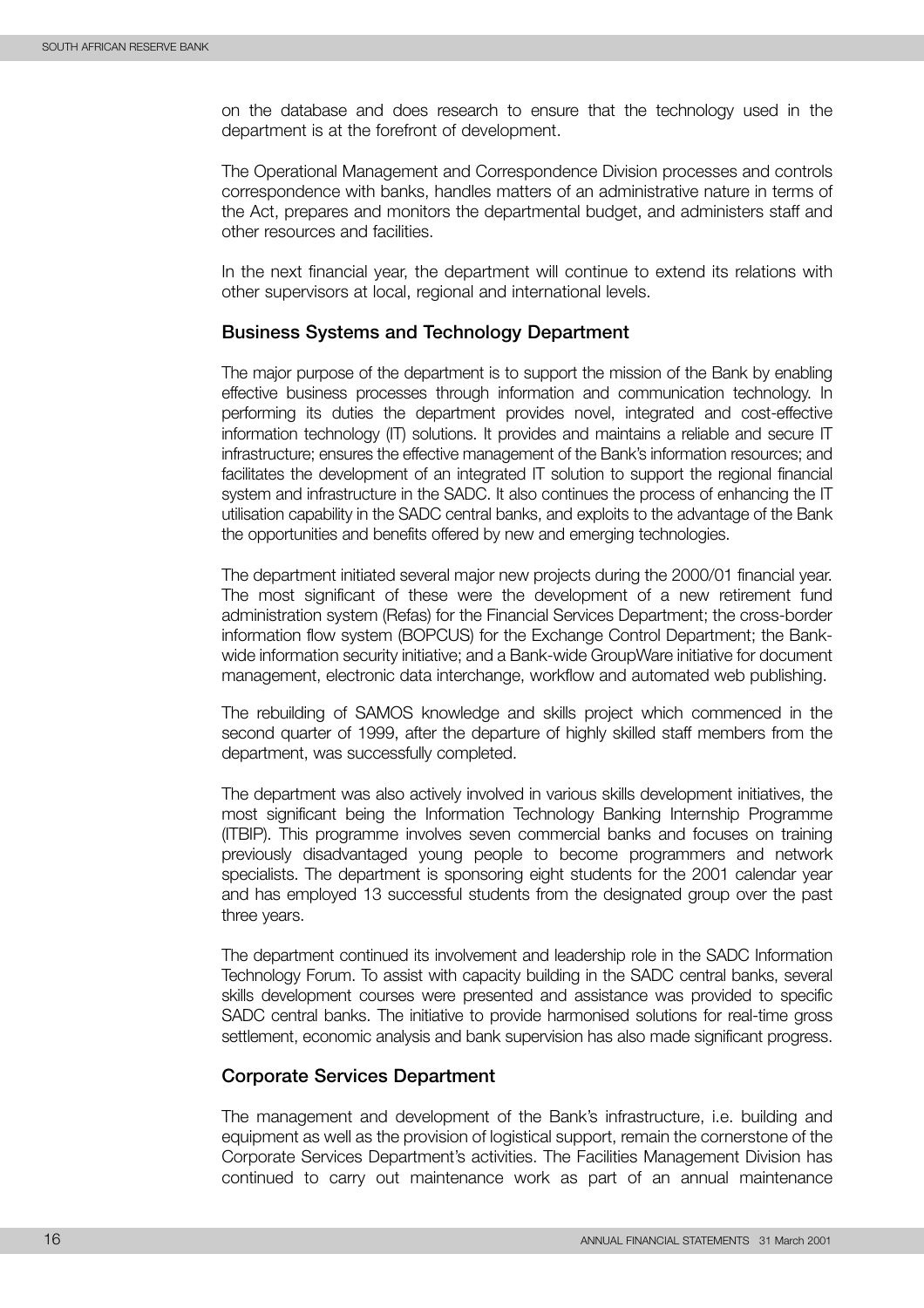programme. Obsolete equipment has been replaced or upgraded to ensure the smooth operation of the Bank. Of significance in the period under review were: (i) the completion of the Church Square Complex refurbishment amounting to R32 million – the National Treasury took tenancy on 1 March 2001; (ii) the completion of the refurbishment of the Governor's two official residences in Pretoria and Cape Town; (iii) the implementation of Project Imali, i.e. refurbishment of branch buildings to accommodate the cash wholesaling function; and (iv) the refurbishment of 38 Church Square at an estimated cost of R7,5 million to accommodate certain head office staff.

The Procurement Unit was also formalised. This unit ensures that accountability, transparency and equity in all the Bank's procurements are in line with established policy. The unit has ensured that competition is promoted for all the Bank's contracts and that small, medium and micro enterprises (SMMEs) are also afforded an opportunity to do business with the Bank.

The Protocol and Conferences Unit organised and co-ordinated a number of events for local, international and SADC region delegates. Of note were the Bank for International Settlements (BIS) meeting of African Central Bank Deputy Governors and the banquet for heads of foreign missions accredited in South Africa.

#### **Currency and Protection Services Department**

The mandate of the department is to manage cash and the procedures for the distribution of currency within the country; to co-ordinate and ensure the overall protection and safety of the South African Reserve Bank's staff, systems and assets; to identify, evaluate and manage the security risks associated with the Bank's activities; and to evaluate and maintain, on a continuous basis, the South African Reserve Bank's Business Continuity Plan.

The department comprises three divisions and one section: the Currency Management Division, Protection Services Division, Security Risk Division and a Support Services Section.

The Currency Management Division issued R40 148 million in new banknotes during the year ended 31 March 2001. The banknotes received by the branches by means of deposits made, totalled R124 499 million and soiled banknotes amounting to R27 300 million were withdrawn from circulation and destroyed. Banknotes in circulation as at 31 March 2001 amounted to R27 755 million.

Coin to the value of R73,7 million was issued during the financial year. The coin issue was significantly lower than the value of coin issued in the previous year because the higher denomination coins were held in reserve at the South African Reserve Bank branches over the Y2K transition period.

The Currency Management Division commenced the implementation of the new cash management strategy called Project Imali (money). The project makes provision for greater operational capacity at existing branches, as well as providing contracted bulk cash services in Mpumalanga and the Northern Province, where the Bank is not yet represented. The branches also extend other services of the Reserve Bank to the general public, such as hosting the regional Monetary Policy Forums.

A project to launch a new banknote series is currently in progress and local artists will be invited to participate in the design phase. A research study has also been launched into the public's uses, preferences and perceptions in respect of coin.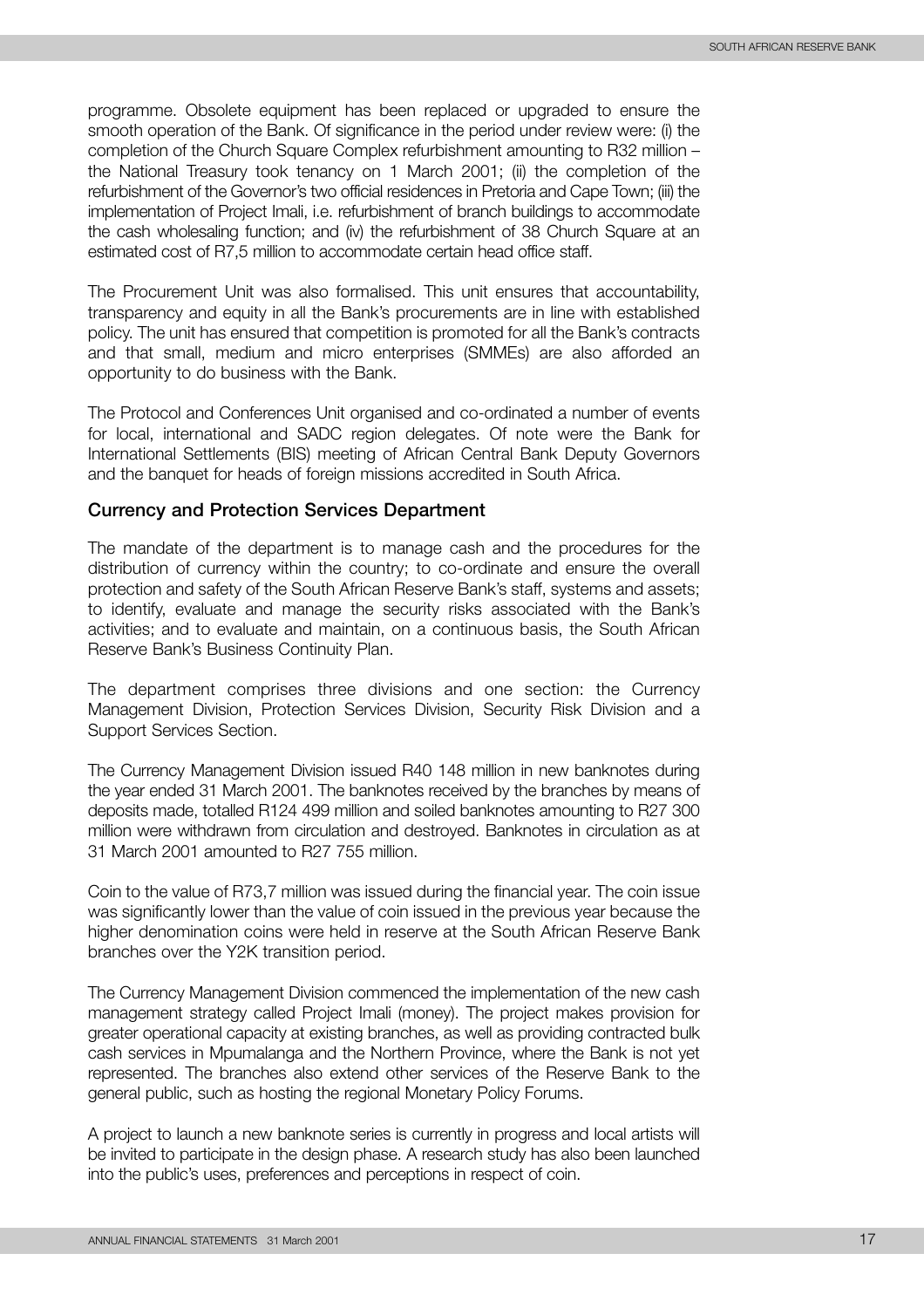The establishment of the Security Risk Division is in line with recent international developments, which have seen several major central banks develop a dedicated capacity to collect and analyse information on security issues and organised criminal activity.

The Security Risk Division supplies security information and collates, researches, coordinates and evaluates criminal and other security threats to the Bank. These threats include cash-in-transit risks, cash heists, counterfeiting, money laundering, fraud, and cyber terrorism. The division will, within and outside the Bank, adopt a multidisciplinary approach, promote a consultative process and where necessary, facilitate cross-cutting project teams.

#### **Exchange Control Department**

The department administers exchange controls on behalf of the Minister of Finance, in terms of delegated powers. The department's main functions are to implement, administer and monitor the provisions of the regulations, as well as to collect, analyse and disseminate information to policy makers about cross-border foreign exchange flows. The 34 authorised dealers in foreign exchange, who have been appointed by the Treasury, carry out the day-to-day administration of exchange controls.

The concepts of the paradigm shift project, i.e. the change in philosophy permitting all transactions except certain specified exclusions, with the emphasis on accurate transaction reporting, were crystallised and specific directions and strategies developed. The first stage of the information flow project, operational as from 1 April 2001, has been successfully engineered. Further exchange control reforms, including the termination of the asset swap mechanism, were implemented by the department.

#### **Executive Management**

Since the restructuring of the former Secretariat Department, and the reallocation of the major portion of its functions to the Executive Management Department and the Corporate Services Department, the Executive Management's staff complement has grown. The Executive Management Department comprises the Office of the Governor, Offices of the Deputy Governors, Special Adviser to the Governors, Secretarial Support Services Unit, Media and Public Affairs Unit, Vulindlela Unit and Special Projects. The Chief Economist and Head of Research reports directly to the Governor. The focus during the year under review was to establish and consolidate the new structure and to improve resources, communication and administration.

The personal staff in the Office of the Governor and Deputy Governors continued to provide a support and administrative function to the governors in their day-to-day tasks and duties.

The Secretarial Support Services Unit continues to provide secretarial support to Board meetings, Board committees, the Governors' Committee and to the Bank's other internal committees.

The Public Affairs and Media (Communications) Unit has continued to assist with the dissemination, both internally and externally, of information on the functions and operations of the Bank through the six-monthly meetings of the Monetary Policy Forums and through the Communications Forum established during the year under review. The unit has also been responsible for implementing the Bank's social responsibility programme.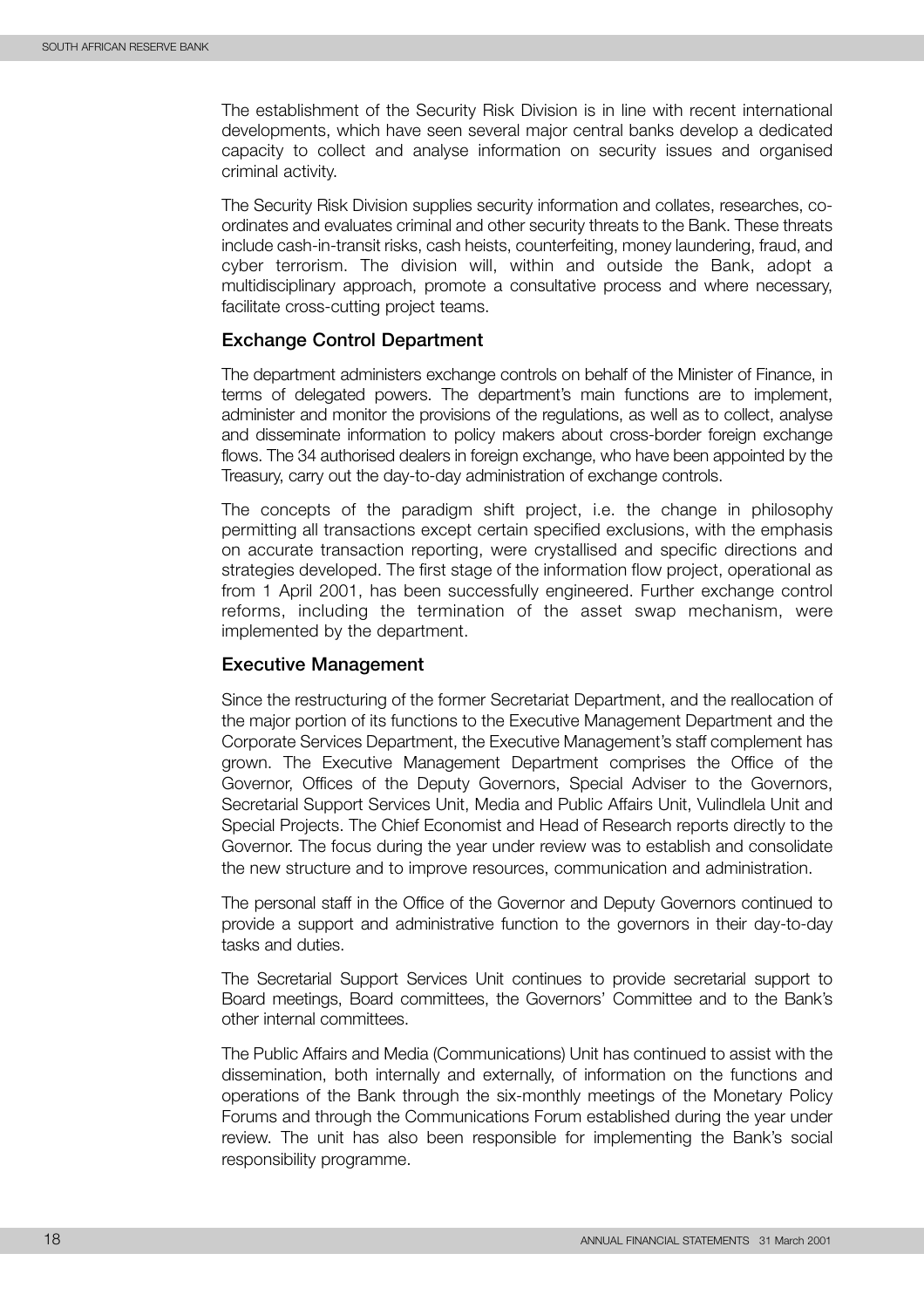The Vulindlela Unit comprises two components: Change Management and Strategic Management. The Change Management component has been instrumental in compiling the Bank's Employment Equity Plan and ensuring that the Bank complies with the requirements of the Employment Equity Act, 1998. Change management has also been actively involved in the implementation of all aspects of employment equity in the Bank. The strategic management component has continued to support management at all levels in the Bank in determining and achieving the strategic objectives of the Bank. The highlight for strategic management has been the formulation of the Bank's Vision 2010 as well as the development of the Bank's strategic framework.

The Special Projects service has been actively involved in the work of the Governor's Panel considering the past assistance extended to Bankorp, the finalisation of a Governors' Handbook and the formulation of protocol guidelines for the Bank.

#### **Financial Services Department**

The department administers the finances of the Bank, and also provides banking services to customers. Its responsibilities include financial and management accounting for the Bank, such as budgetary control, administering the payroll, accounts payable, fixed assets registers, domestic payments and receipts of the Bank, managing the SWIFT system, as well as administering the Corporation for Public Deposits and the Pension and Retirement Funds of the Bank. In addition, the department provides banking services utilised by the Bank itself, the central government and other clients. The department is closely involved in the South African payments and settlements industry and is represented on various interbank work groups and committees in this regard. Significant focus areas for the next financial year will be ensuring the smooth introduction of same-day settlement for banks in South Africa on 7 May 2001 and continuing to meet the expanding needs of the Bank through the recruitment, training and retention of suitably qualified staff to provide financial support services and control systems.

#### **Human Resources Department**

The department continues to pursue the achievement of key institutional objectives through human resources processes. To this end, policies are reviewed, formulated and implemented to ensure equity in the Bank on an ongoing basis. A revised staff regulation manual has been completed and will be benchmarked.

Milestones worthy of note were the change in the pay philosophy implemented on 1 April 2001, as well as a successful HIV/AIDS awareness campaign.

The department played a pivotal role in the Sector Education and Training Authority in writing unit standards for the finance sector. The Bank's workplace skills plan was well received and consequently the Bank qualified for a rebate.

In terms of labour relations, the staff can look forward to receiving an IR pocket manual in the near future.

#### **Internal Audit Department**

In supporting all levels of management, the primary purpose of the department is to appraise independently the Bank's and its subsidiaries' corporate business risks, the adequacy and effectiveness of the system of controls and the quality of performance. It also provides consulting services concerning risk and control matters. Through the audit committee, the department also provides information about these functions to the Bank's Board of directors.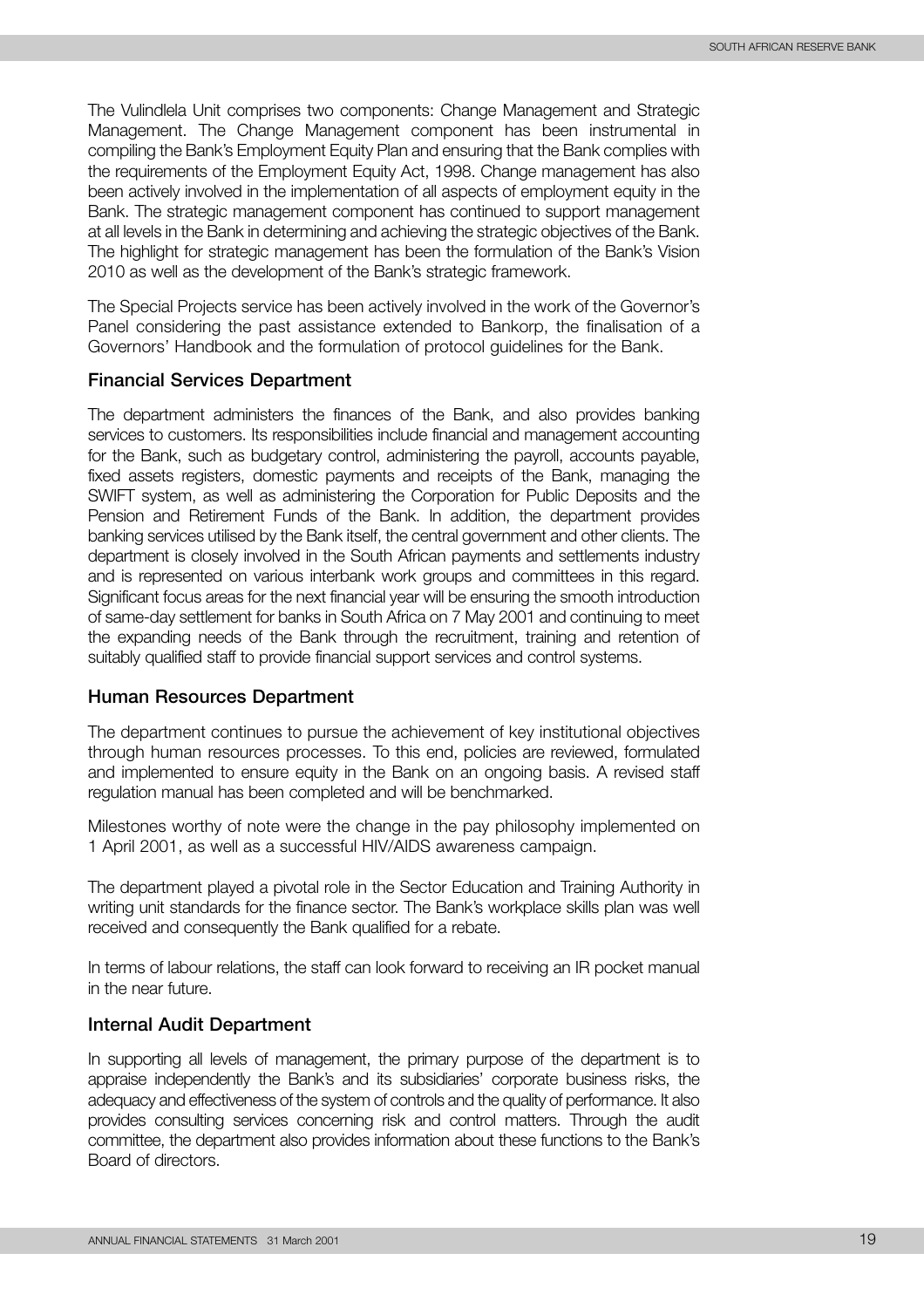The department's audit approach is risk-based and a model is applied to assess the relative risks associated with the activities of various departments and the subsidiaries. The model divides overall risk into inherent risk and the risk of inadequate control. The model was used as a guide in defining and planning audit projects for the 2000/01 financial year. The department had planned 294 projects for the year under review, including Control and Risk Self-Assessment projects and co-ordinating the issuing of annual letters of representation by heads of departments.

In total, 245 projects were completed in this financial year and 81 were in various stages of completion as at 31 March 2001. These included the normal planned systems audits, performance audits, verification audits, follow-up audits, preliminary surveys, analytical reviews, investigations, *ad hoc* client requests, compliance audits performed at monthly and quarterly intervals, continuous projects as well as the business monitoring notes issued to convey concerns or obtain clarity about aspects identified by the department in the course of its continuous businessmonitoring process.

Generally, the purpose and scope of every audit entailed the evaluation of the adequacy and effectiveness of all controls designed to address the high and medium risks identified. In all instances an opinion was formulated, supported by the relevant findings and discussed with the responsible level of management. Details of shortcomings and/or opportunities for enhancement were also discussed and these, along with management's envisaged remedial actions, were included in a written report distributed to all parties involved.

The findings contained in each audit report were also summarised and reported to the relevant audit committee.

#### **International Banking Department**

The department's purpose is to perform international banking and international treasury services. The department's core responsibilities are described briefly below.

The department implements exchange rate policy. In addition to executing transactions in the spot and forward foreign-exchange market, the department also gathers information, in particular from the foreign-exchange market, analyses these data and makes an input into the policy-making process.

The department manages the Bank's gold and foreign-exchange reserves. In this regard, small tranches of the reserves are managed by external fund managers. A benchmark return has been set on these funds, and the investment guidelines within which the fund managers may operate, have been clearly and conservatively spelt out. Although increased attention is being given to achieving satisfactory returns within acceptable risk parameters on the investment of foreign reserves, the management of liquidity remains of cardinal importance.

The Bank's correspondent banking relationships involve the negotiation, renewal and administration of credit facilities with counterparts.

Following the announcement by the Minister of Finance in December 1997, goldmining companies have been selling an increasing percentage of their gold production directly to their overseas counterparts. The department also provides loans to the local jewellery industry and purchases legal tender gold coins.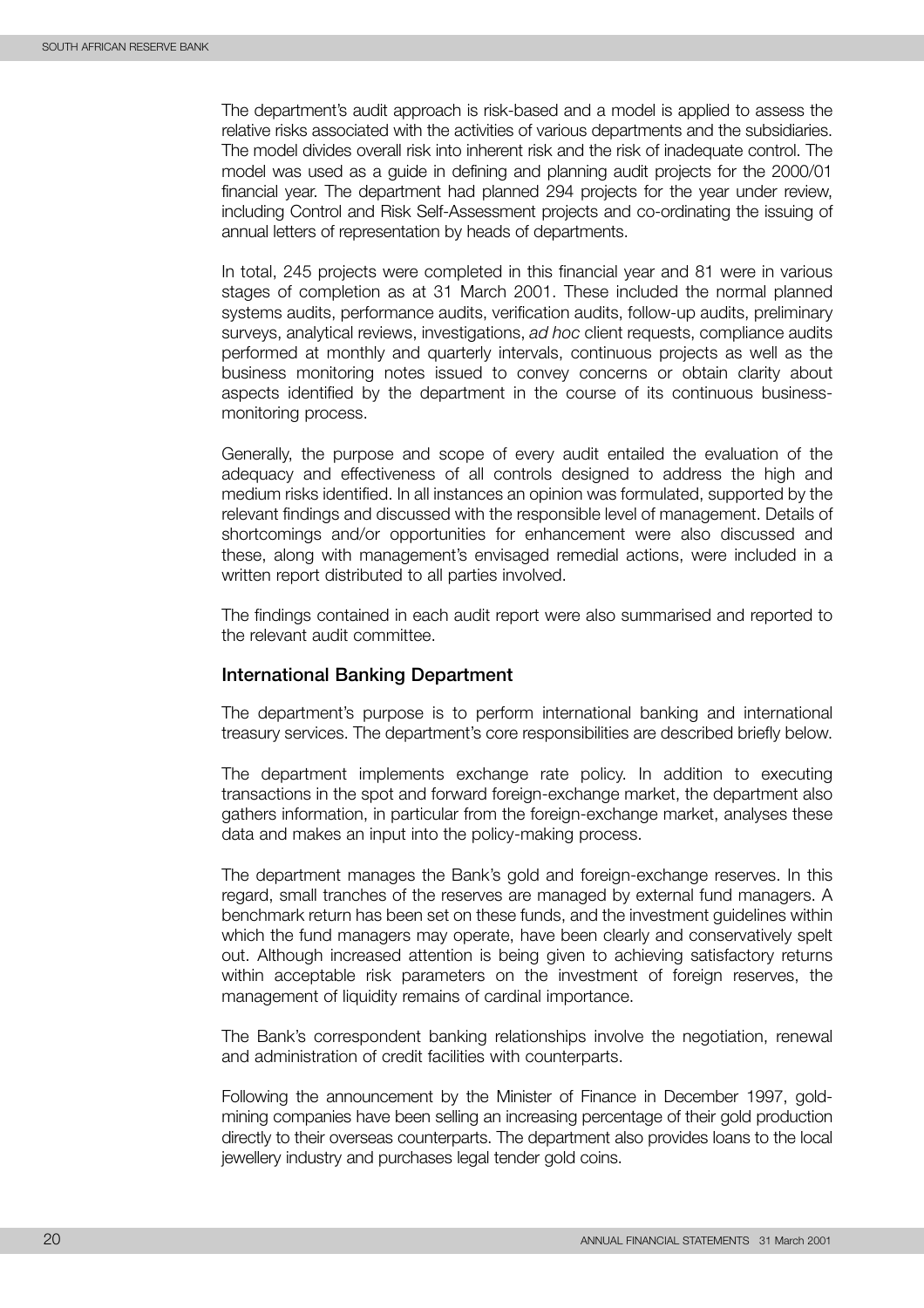The department identifies and measures all risks inherent in gold and foreign-exchange activities and ensures that these risks are within set limits. A comprehensive riskmanagement system is utilised.

Furthermore, the department performs an accounting function for all gold and foreignexchange transactions in accordance with the South African Reserve Bank Act.

#### **Legal Services Department**

The department renders a comprehensive and centralised legal and insurance service to the South African Reserve Bank Group that proactively keeps abreast of progressive developments in a changing environment. To provide and initiate a professional legal service, the functions performed by this department encompass furnishing legal opinions, drafting and negotiating contracts, managing litigation and alternative dispute-resolution proceedings as well as drafting legislation, conducting legal research, performing legal administrative services, managing commercial contracts, managing the Bank's register of shareholders and insurance portfolio and providing a selective legal advice service to staff and pensioners, as well as the subsidiaries of the Bank.

The Bank's Group short-term insurance portfolio was restructured, resulting in the liquidation of both the off-shore captive insurer and the local cell captive facility and the incorporation of a wholly owned on-shore captive insurance company, namely the South African Reserve Bank Captive Insurance Company Limited (SARBCIC).

The department also successfully negotiated and drafted a significantly greater number of commercial contracts relating to the Bank's various building and renovation projects, Project Imali and information technology transactions, including STRATE. Members of the department were increasingly required to assist clients in the negotiation of claims, disputes and other commercial matters and were involved in transactions at a strategic level. Legal advice was provided on a wide range of matters, including the formation of the Employment Equity Consultative Body, procurement matters and various Bank policies.

A new section, named the Intellectual Property and Cyberlaw Section was established during the year. It was decided that the functions relating to the Bank's register of shareholders should remain vested in the department and it would continue to manage this register.

#### **Money and Capital Market Department**

The primary responsibility of the department is to implement the Reserve Bank's monetary policy decisions. This entails refinancing the banks' liquidity requirements through repurchase transactions and other facilities such as the averaging of cash reserves or marginal lending, as well as managing liquidity in the money market through open-market operations. Other functions of the department include participating in the formulating of government debt-management strategies, administering the auctions of government bonds and Treasury bills, and assisting National Treasury with the surveillance of primary dealers in government bonds. As part of its ongoing activities, the department also contributes to the development and efficient functioning of the financial markets in South Africa by proactively participating in these markets.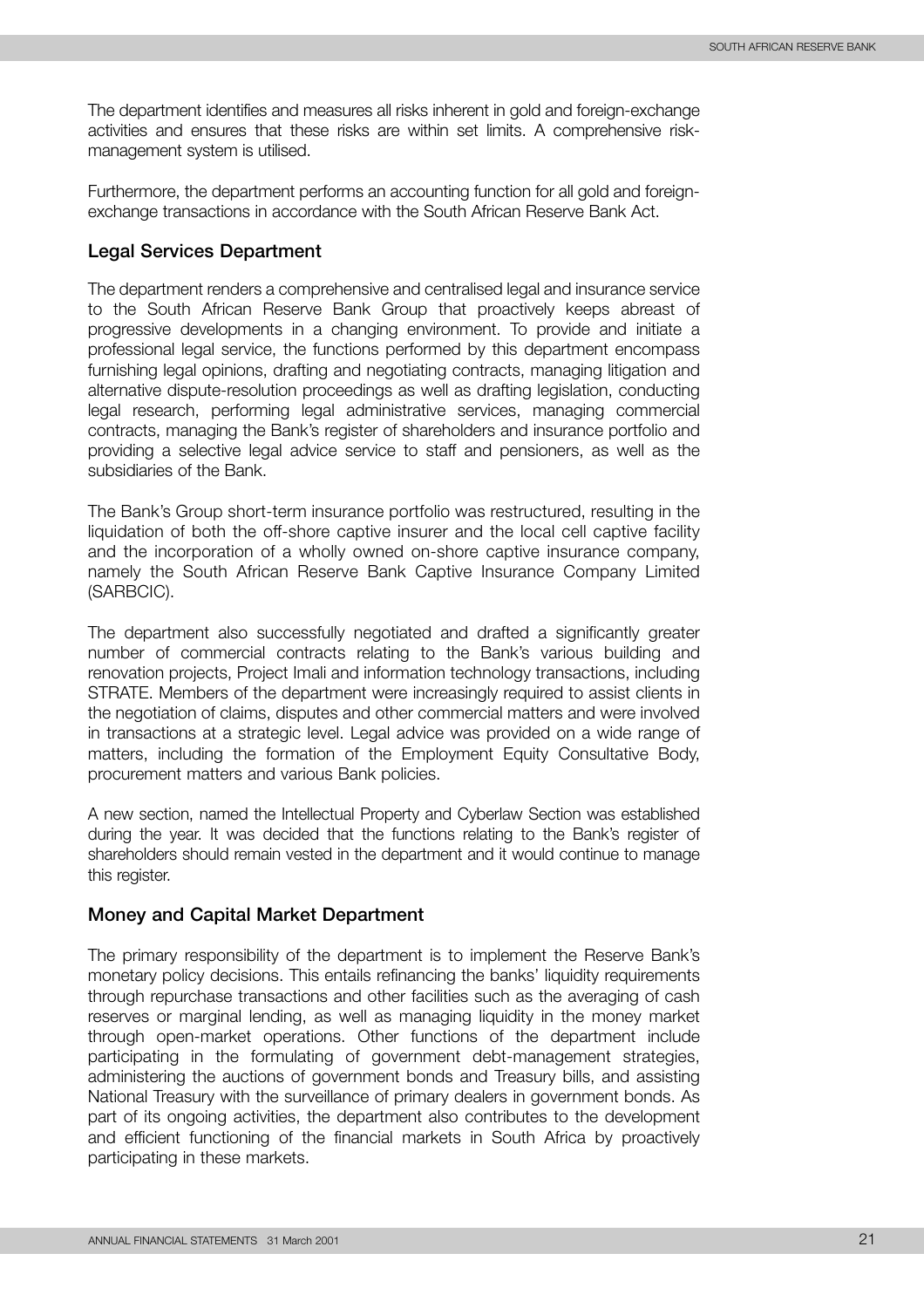The following initiatives, however, merit special mention:

- An extensive research project was conducted on ways of improving the functioning of the Bank's refinancing system, and how modifications to this system could enhance the functioning of the interbank market as well. This project involved the South African banking sector and other money-market participants, and also incorporated opinions and advice from international institutions and other central banks. The proposed changes have been approved in principle and will be implemented in the course of the 2001/02 financial year.
- Treasury bills were successfully immobilised. This step substantially reduces the operational risk inherent in transactions in this instrument and contributes to liquidity in the money market. In addition, Reserve Bank debentures are to be immobilised by the end of April 2001. The department also actively participates in the initiative of the Treasury Operations Forum to dematerialise all moneymarket instruments in South Africa.

#### **National Payment System Department**

The department is responsible for the overall management and oversight function of the national payment system (NPS). It supports the mission of the Bank by ensuring the overall effectiveness and integrity of the payment system.

Significant progress was made in the course of this year in reducing settlement risk. Payment and clearing house agreements were drafted and signed in 2000 and measures have been introduced to further reduce the number of high-value payments in the retail payment streams. After intensive consultation with the banking industry, the same-day settlement of all payments is to be introduced on 7 May 2001 in the interbank real-time settlement system (SAMOS). International research was conducted into the roles and responsibilities of the Reserve Bank in the financial markets infrastructure. This investigation arose primarily from the Bank's desire to reduce settlement risk in exchange transactions and to achieve delivery-versus-payment.

The department continued to lead the project to develop the payment system capacity of SADC countries, and the project is now progressing to the business and technical specification phase. Cross-border payment practices and arrangements in the Common Monetary Area are still being addressed to align those practices and arrangements with the South African NPS principles.

In line with central banks around the world, the department is monitoring and keeping abreast of developments in electronic money (e-money). Workshops were facilitated to enhance the inter-operability of systems and co-operation between the government and private sector.

#### **Research Department**

The department supports economic policy formulation by providing accurate macroeconomic information and advice. The department collects statistical information and conducts economic research into the latest developments in the South African economy.

The department provides extensive economic statistics and other information to all interested parties. To this end, the department has established and maintains an extensive and well-documented database, as well as an effective information dissemination mechanism.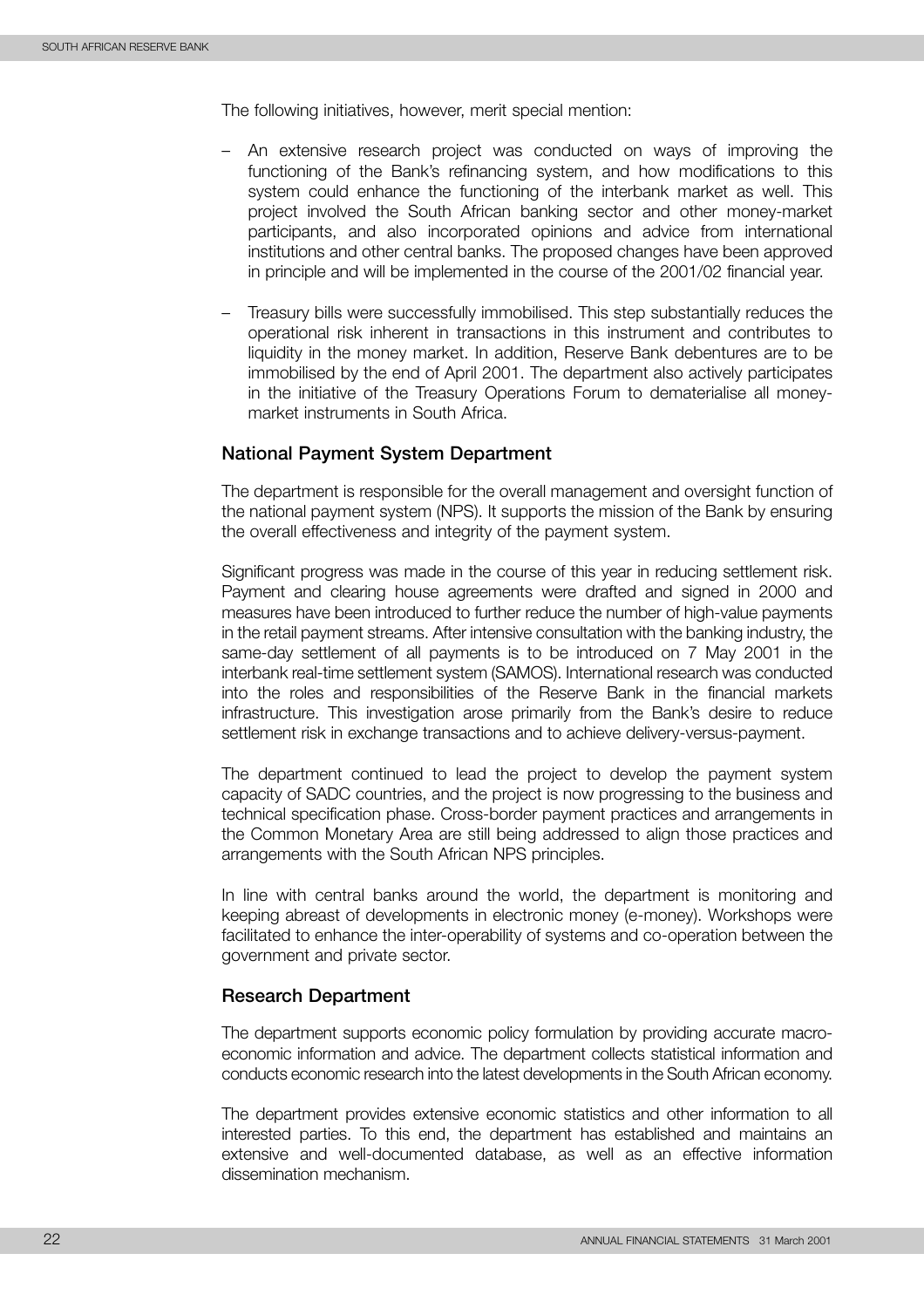During the year under review, the department implemented the inflation-targeting framework. All divisions contributed to the detailed reporting system for the Monetary Policy Committee. In line with international practice in inflation-targeting countries, the Monetary Policy Research Unit prepared the *Monetary Policy Review*, published for the first time in March 2001. This review and a summarised version will be published twice a year to coincide with the Bank's Monetary Policy Forums.

Reviews on economics were published in the *Quarterly Bulletin* and *Annual Economic Report*. Reviews on domestic and international economic conditions were presented at the meetings of the Monetary Policy Committee, the Board of the Bank, the Governors' Committee and the Monetary Policy Implementation Committee. Senior staff members also participated in the Monetary Policy Forums and made presentations on economic developments and issues to the national Portfolio Committee on Finance and various other interest groups.

There was further progress with meeting the standards of macroeconomic frameworks such as the System of National Accounts, the *Balance of Payments Manual,* the Government Financial Statistics and the National Financial Account. The Public Finance Division was involved in training public officials in the use of the Vulindlela system for capturing and processing government transactions and in starting the migration to accrual accounting. Further refinements to analyses of the bond market and the redesigning of bank reporting forms enhanced the department's capacity to report on activities in the financial sector.

#### **South African Reserve Bank College**

The college was established to upgrade the central banking skills of individuals to the highest level, in order to support the mission of the Bank and that of other central banks in the SADC region by offering a variety of learning opportunities itself or in conjunction with other training institutions.

During the year under review the college played an active role in the activities of the SADC Training and Development Forum. In addition, the college presented numerous courses to staff of the Bank and to staff of private-sector and tertiary education institutions in South Africa.

During the period under review, the college also actively participated with the Bank Sector Education and Training Authority to develop learnerships for the banking sector. It co-operated with the Human Resources Department of the Bank to develop unit standards (competencies) and assessment guides for the line departments.

The college provides training for the Bank's cadet programme. The programme is accredited by the Institute of Bankers of South Africa. Eight of the cadets were appointed in the Bank.

In addition to its other international strategic partners, the college has established ties with the Banque de France and the two institutions plan to present jointly a course on introduction to derivatives later this year.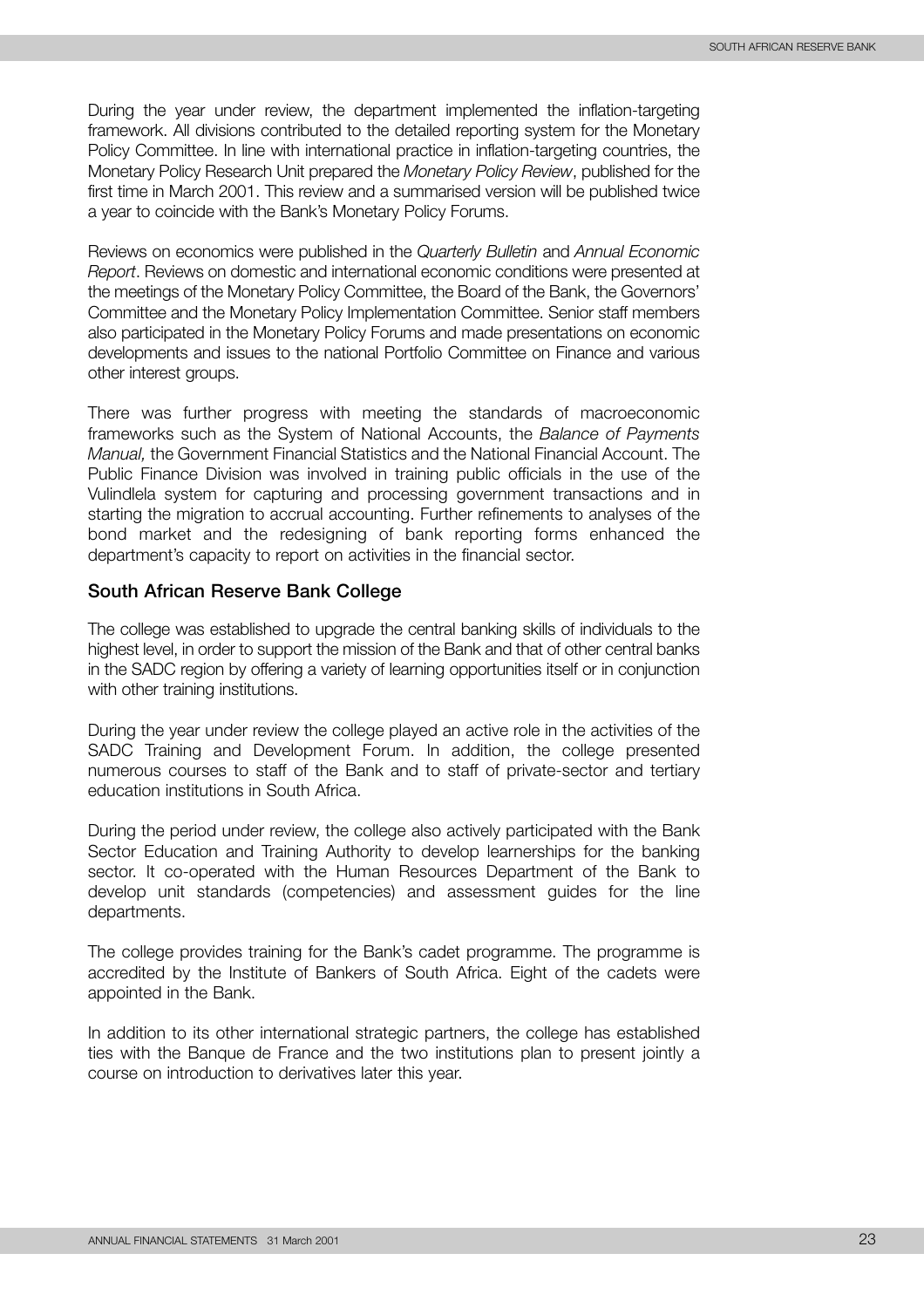# <span id="page-26-0"></span>**Staff complement as at 31 March 2001**

#### **Number**

| Executive management                                  | 43      |
|-------------------------------------------------------|---------|
| Bank supervision                                      | 85      |
| Business systems and technology                       | 158     |
| Corporate services                                    | 247     |
| Currency and protection services (including branches) | 952     |
| Exchange control                                      | 149     |
| Financial services                                    | 71      |
| Human resources                                       | 52      |
| Internal audit                                        | 43      |
| International banking                                 | 62      |
| Legal services                                        | 30      |
| Money and capital market                              | 40      |
| National payment system                               | 23      |
| Research                                              | 138     |
| SARB College, including cadets                        | 40      |
| Total staff complement                                | 2 1 3 3 |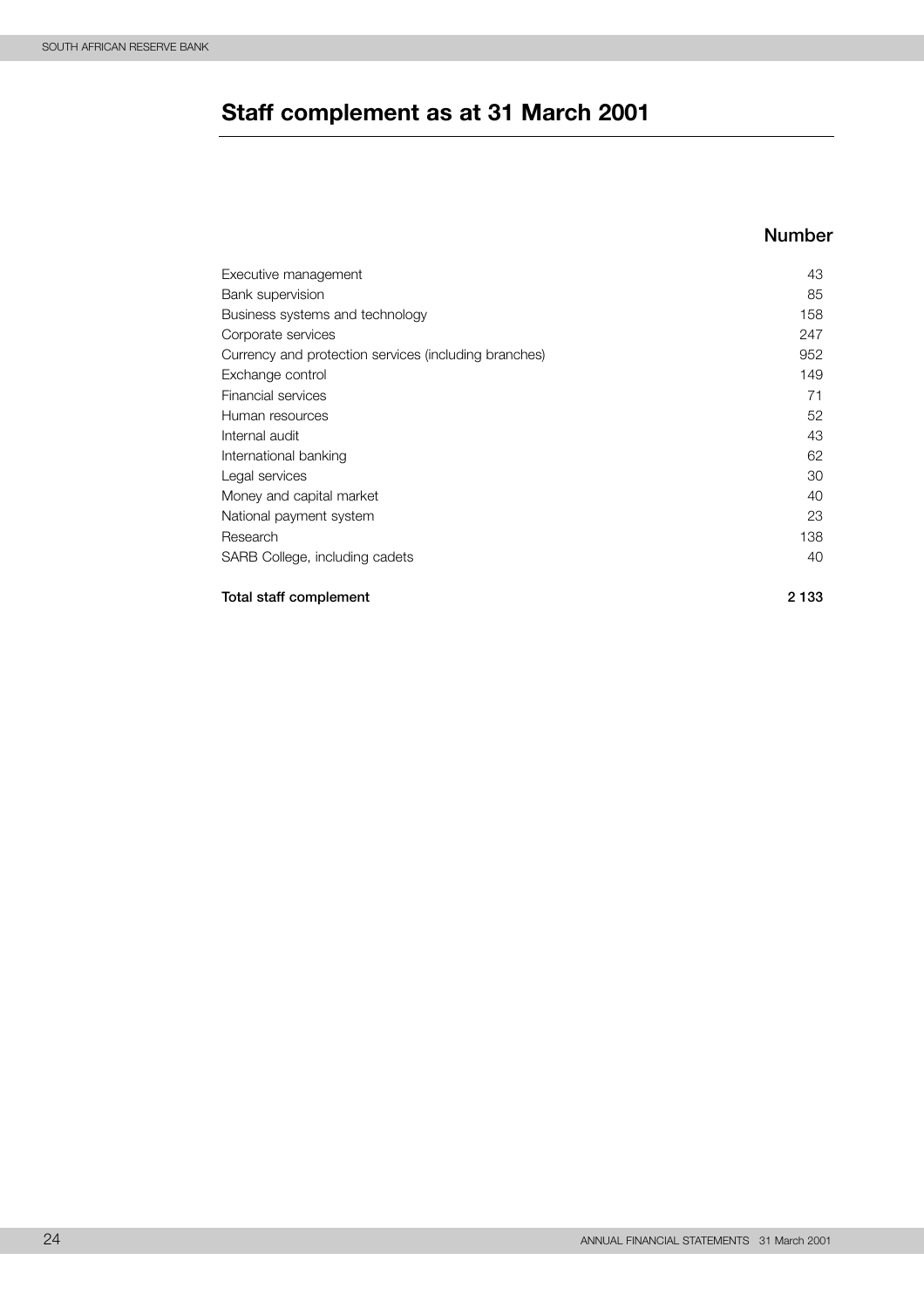## <span id="page-27-0"></span>**Report of the independent auditors**

#### **To the members of the South African Reserve Bank**

We have audited the group annual financial statements and the annual financial statements of the South African Reserve Bank set out on pages 26 to 50 for the year ended 31 March 2001. These financial statements are the responsibility of the directors of the Bank. Our responsibility is to express an opinion on these financial statements based on our audit.

#### **Scope**

We conducted our audit in accordance with statements of South African Auditing Standards. Those standards require that we plan and perform the audit to obtain reasonable assurance that the financial statements are free of material misstatement. An audit includes:

- examining, on a test basis, evidence supporting the amounts and disclosures included in the financial statements;
- assessing the accounting principles used and significant estimates made by management; and
- evaluating the overall financial statement presentation.

We believe that our audit provides a reasonable basis for our opinion.

#### **Audit opinion**

In our opinion these financial statements fairly present, in all material respects, the financial position of the group and the Bank at 31 March 2001, and of the results of their operations and cash flows for the year ended on that date in accordance with South African Statements of Generally Accepted Accounting Practice and the manner required by the South African Reserve Bank Act, No 90 of 1989, and regulations thereunder.

lortte & Touche

*Joint auditors*

frienderhouselogons In.

Deloitte & Touche **PricewaterhouseCoopers** Inc

Registered Accountants and Auditors Chartered Accountants (SA) Pretoria 1 June 2001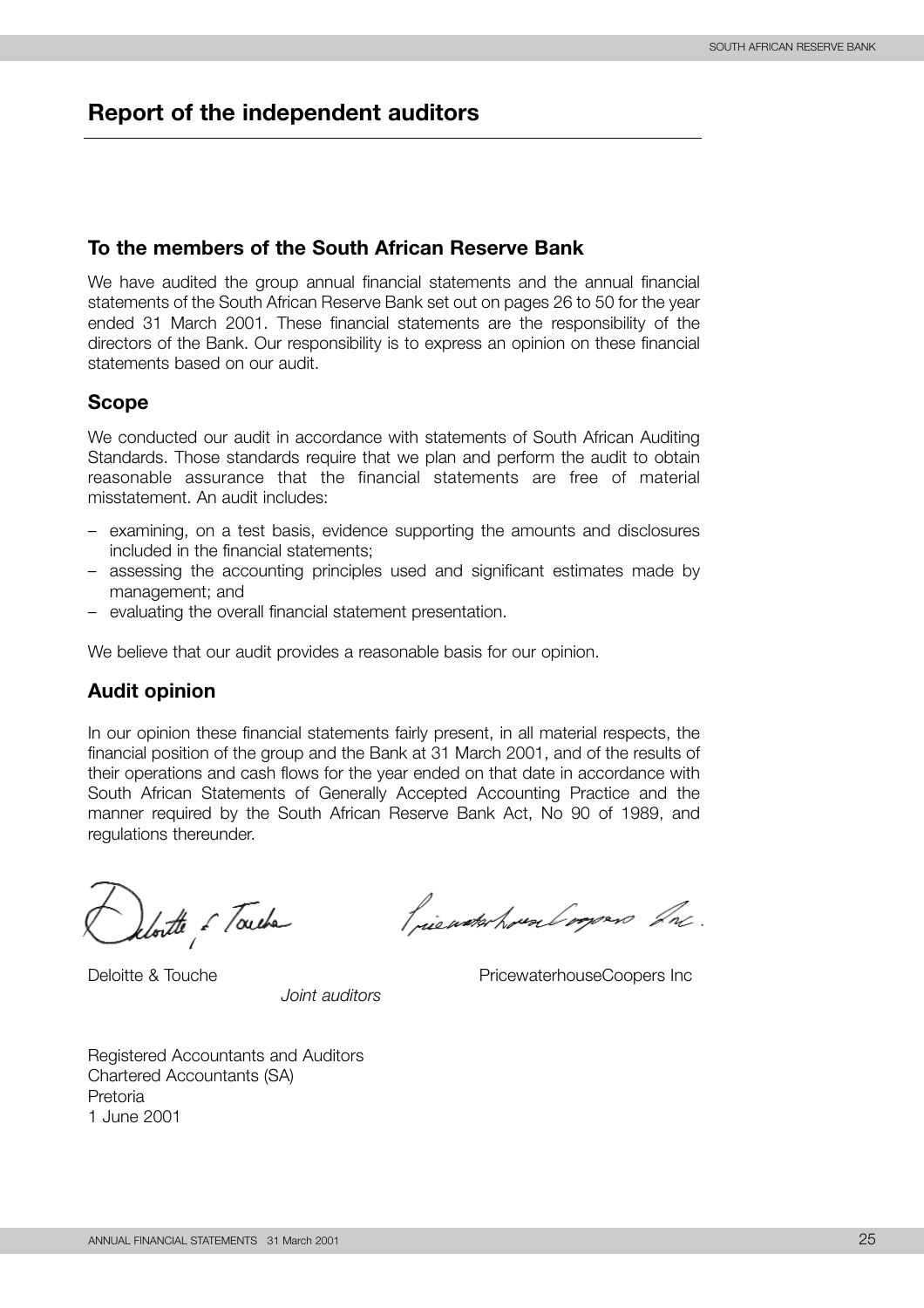# **Directors' report**

### **Introduction**

The directors present the Bank's eighty-first annual report for the year ended 31 March 2001.

This report, in terms of the South African Reserve Bank Act, No 90 of 1989, addresses the performance of the South African Reserve Bank, its subsidiaries and relevant statutory information requirements.

It is the directors' responsibility to prepare annual financial statements and related financial information that fairly present the state of affairs and the financial results of the group. These statements have been prepared on the going concern basis taking cognisance of certain unique aspects relating to the Bank's ability to create and withdraw domestic currency, its role as lender of last resort and its responsibilities in the area of financial stability, as well as its relationship with the government concerning foreign exchange and gold transactions.

The annual financial statements set out in this report have been prepared by management in accordance with South African Statements of Generally Accepted Accounting Practice in all material respects. They include full and responsible disclosure and are based on appropriate accounting policies which have been consistently applied, except where specifically indicated differently, and which are supported by reasonable and prudent judgements and estimates.

In exceptional circumstances, as part of its central banking functions, the Bank may act as "lender of last resort" to banks experiencing difficulty in order to prevent loss of confidence spreading through the financial system as a whole. Confidence in the banking system can best be sustained if the Bank's support is only disclosed when conditions giving rise to potentially systemic disturbances have improved. Accordingly, the Bank's financial statements may not explicitly identify such support.

The financial statements have been audited by independent auditors, who were given unrestricted access to all financial records and related data, including minutes of all meetings of shareholders, the board, committees of the board and management meetings.

The requirements of the King Report on Corporate Governance are dealt with in the corporate governance statement which appears on pages 12 to 14.

### **Nature of business**

The South African Reserve Bank is the central bank of the Republic and is regulated in terms of an Act of Parliament. The primary object of the South African Reserve Bank is the achievement and maintenance of financial stability. In pursuance of its primary objective, the Bank assumes responsibility for the functions as set out in its mission statement on pages 2 and 3.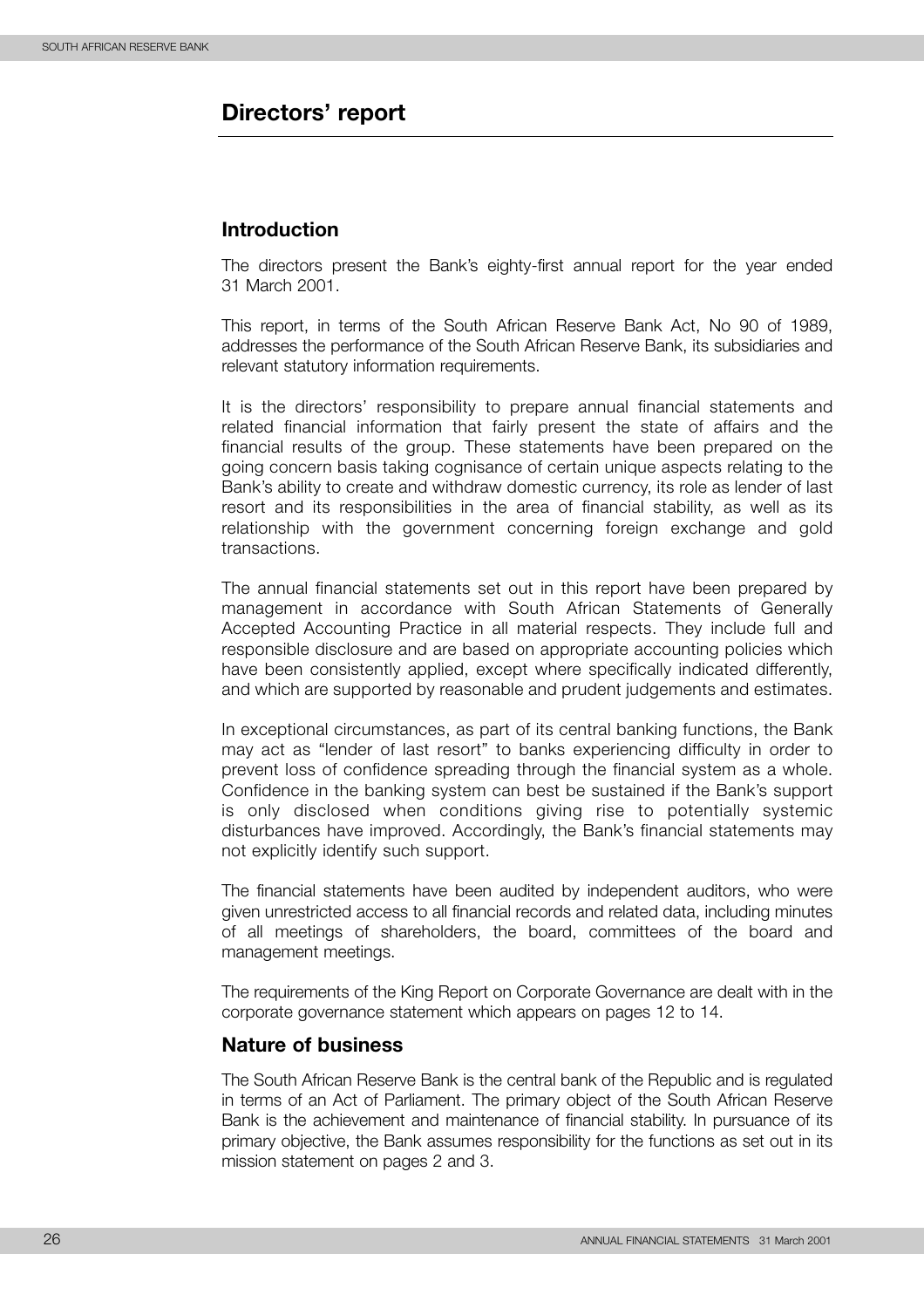The subsidiaries of the Bank are involved in the following activities:

- Corporation for Public Deposits receives call deposits from public entities;
- South African Bank Note Company (Pty) Limited produces banknotes;
- South African Mint Company (Pty) Limited produces coin; and
- South African Reserve Bank Captive Insurance Company Limited is a captive insurance company which manages certain insurable risks of the Bank and its subsidiaries.

#### **Consolidation**

Previously the Bank did not present consolidated financial statements because the business and accounting policies followed by the Bank and its subsidiaries differed materially. Accounting policies have now been harmonised throughout the group to facilitate the preparation of group financial statements.

#### **Achievement of objectives**

The Bank's achievements in respect of its objectives, including the attainment of its main objective, namely the maintenance of financial stability, will be addressed by the Governor at the ordinary general meeting of shareholders to be held on 28 August 2001. This address receives extensive media coverage and is made available to shareholders and other interested parties.

In 1989, the Bank adopted as its prime policy objective the reduction of inflation. At the beginning of 1998, this objective was restated to achieve a rise in the core inflation rate of between 1 and 5 per cent per year. During February 2000, the Minister of Finance announced a new framework for the conduct of monetary policy. The Bank's actions now directly target inflation as measured by the CPIX, i.e. headline inflation excluding mortgage bond rates in metropolitan and other urban areas. The target agreed on between the Minister of Finance and the Governor is to achieve a CPIX rate of between 3 and 6 per cent on average in calendar year 2002. Current projections show that this target is achievable.

The Bank is restructuring its workforce composition in terms of targets set in its HR 2005 Plan in order to reflect more closely the demographics of the population. The Bank is committed to reducing its net open foreign currency position as soon as is practically possible without adversely affecting domestic markets. Good progress has been made in this regard but care has to be taken not to induce speculation against the currency by being too predictable. Market conditions affecting emergingmarket countries such as South Africa, were not conducive to the rapid reduction of the open position during the year under review. Another major initiative of the Bank, namely, taking over from the banking industry certain bulk cash-handling functions, have come on stream during the year and full implementation will continue over the next few years.

Strategic planning is performed annually with a medium-term time horizon. The strategic planning culminates in operational plans, objectives and budgets which are monitored regularly by the budget committee and Governors' Committee. The Bank has formulated its vision for the year 2010, which will guide future strategic planning. The Bank's achievements will be measured against this vision.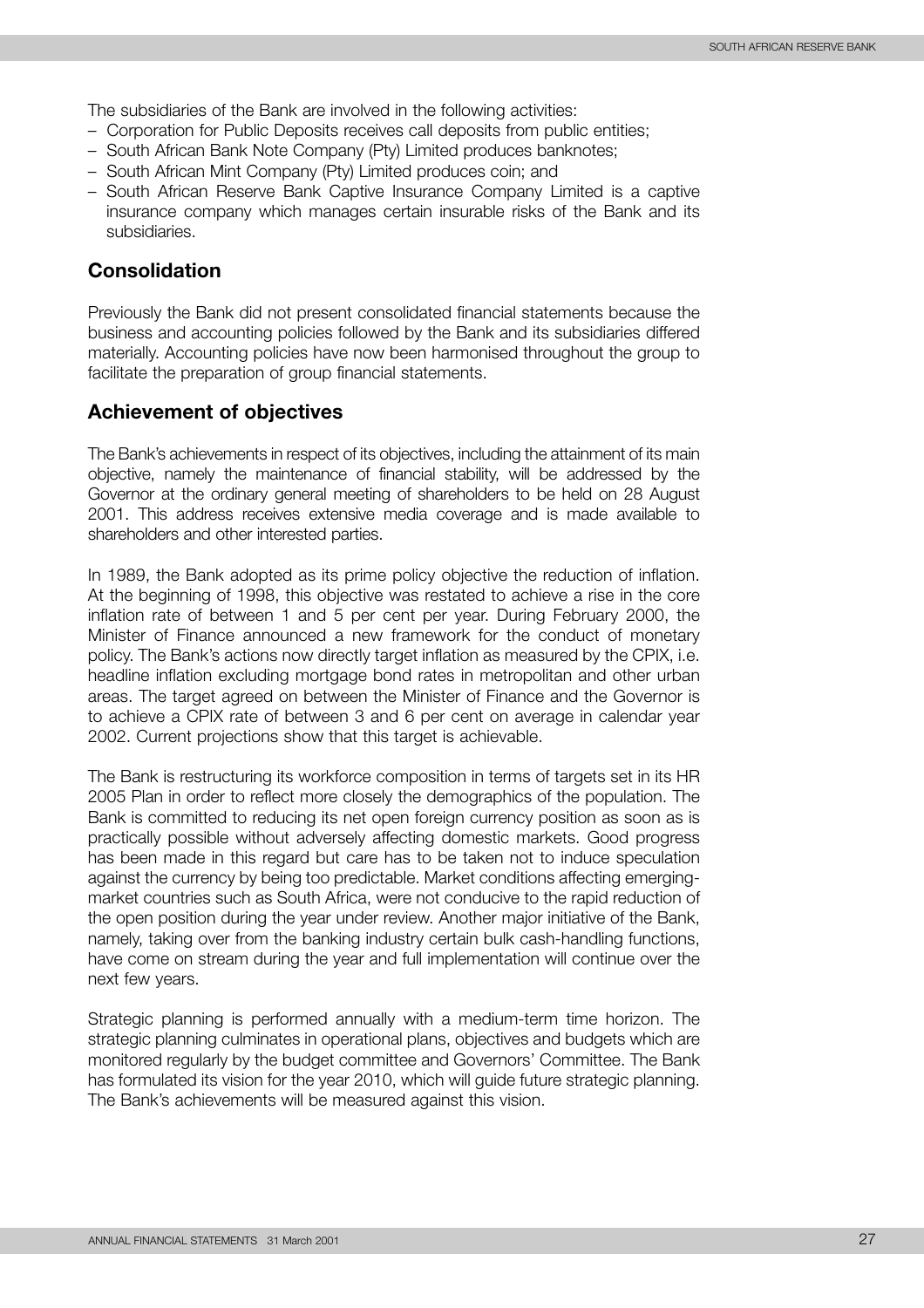### **Financial results**

The income statement appears on page 32.

All remaining profits of the Bank, after transfers to reserves and dividends paid, are paid to the Government in terms of the South African Reserve Bank Act. Amounts paid and due in terms of the Act over the past two years were as follows:

|                                | Group                      | Bank    |
|--------------------------------|----------------------------|---------|
|                                | R'000                      | R'000   |
| 31 March 2001<br>31 March 2000 | 317 870<br>344 355 311 314 | 291 575 |
|                                |                            |         |

#### **Dividends**

The directors approved a final dividend of 5 cents per share in terms of the South African Reserve Bank Act which, together with the interim dividend paid of 5 cents, amounted to 10 cents per share for the year (2000: 10 cents).

#### **Property, plant and equipment**

The Bank has traditionally adopted a policy of providing for capital expenditure by making transfers to a property and equipment reserve and charging capital expenditure incurred during any year to this reserve. This policy had been applied to fund capital expenditure as the Bank remits 90 per cent of its unappropriated profits to Government annually. As this policy does not accord with South African Statements of Generally Accepted Accounting Practice (GAAP), the Bank has decided to adopt GAAP fully and to state property, plant and equipment at cost less depreciation as from 1 April 2000. Comparative figures have been restated in accordance with the new policy, effectively accounting for the full implementation of GAAP from 1 April 1999 (refer to Note 2 to the financial statements).

#### **Directors**

The composition of the Board of directors is set out on page 6.

The term of office of Mr T T Thahane expired on 31 March 2001 when he retired from the service of the Bank.

The Bank regrets to announce that Prof Bax Dale Nomvete passed away on 1 August 2000.

There are currently three vacancies on the Board, one for a deputy governor and two for representatives of Government.

#### **Direct and indirect shareholding of directors on 31 March 2001**

|                                              | Number of shares |
|----------------------------------------------|------------------|
| Direct shareholding<br>Indirect shareholding | 510              |
|                                              | 510              |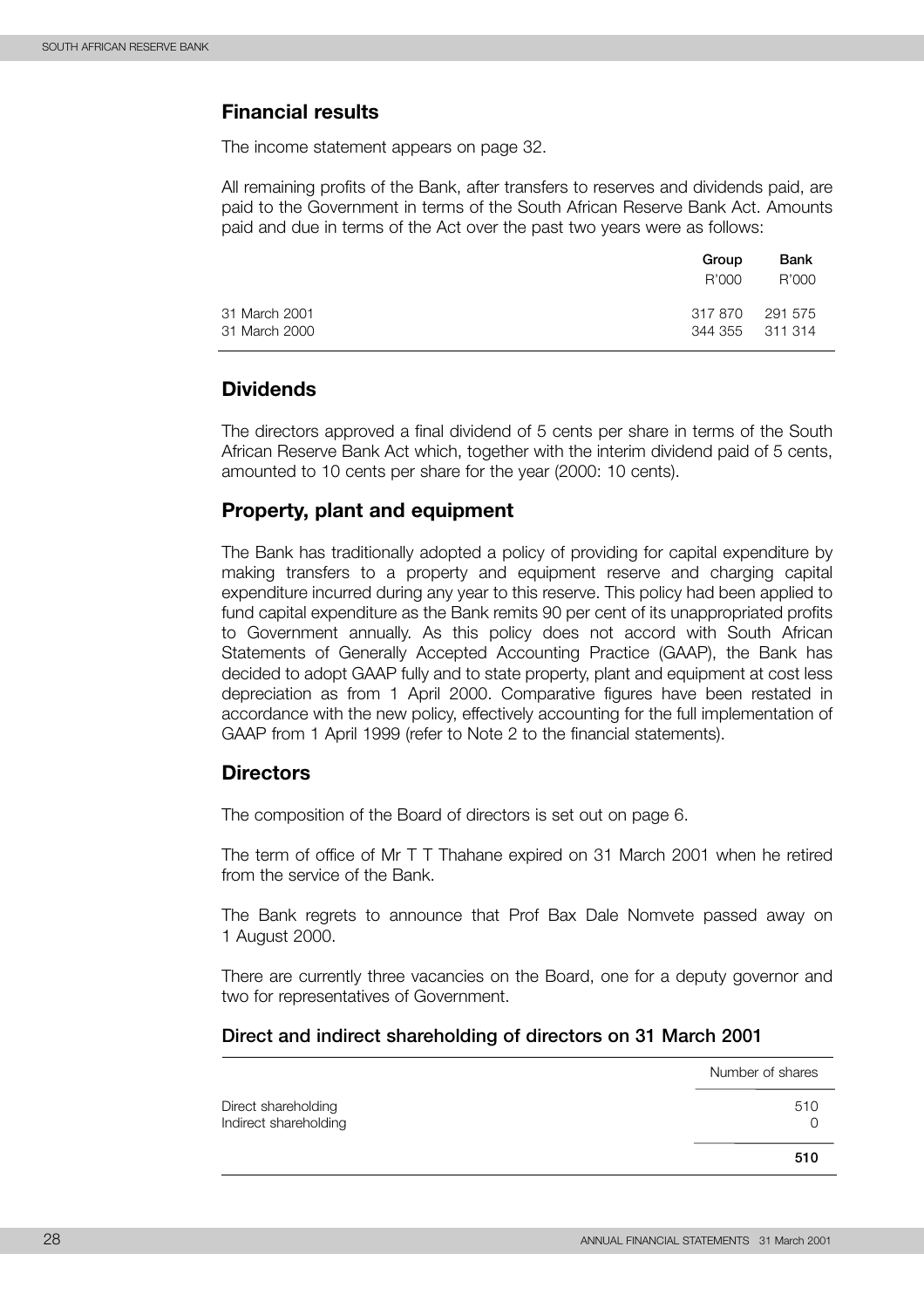# **Subsidiaries**

The following information relates to the Bank's financial interest in its subsidiaries:

|                                                                           |                                           | Authorised and<br>issued<br>share capital |               |                   |                                      |               |
|---------------------------------------------------------------------------|-------------------------------------------|-------------------------------------------|---------------|-------------------|--------------------------------------|---------------|
|                                                                           | Number<br>Percentage<br>of shares<br>held |                                           |               | Shares at<br>cost | Indebtedness to/(by)<br>Reserve Bank |               |
|                                                                           | 2001<br>'000                              | 2001<br>Per cent                          | 2001<br>R'000 | 2000<br>R'000     | 2001<br>R'000                        | 2000<br>R'000 |
| Corporation for<br><b>Public Deposits</b>                                 | 2 0 0 0                                   | 100                                       | 2 0 0 0       | 2 000             | 110 042                              | 110 384       |
| South African Mint<br>Company (Pty) Limited                               | 60 000                                    | 100                                       | 206 000       | 206 000           | 2                                    | 0             |
| South African Bank<br>Note Company<br>(Pty) Limited                       | 61 000                                    | 100                                       | 61 000        | 61 000            | 12 218                               | 12 218        |
| South African Reserve<br><b>Bank Captive</b><br>Insurance Company Limited | 7                                         | 100                                       | 10 000        | $\Omega$          | $\Omega$                             | $\Omega$      |
| South African Reserve<br><b>Bank Insurance</b><br>Company Limited         | 28 944                                    | $\Omega$                                  | $\Omega$      | 3601              | $\Omega$                             | $\Omega$      |
| Total                                                                     |                                           |                                           | 279 000       | 272 601           | 122 262                              | 122 602       |

During the year the offshore subsidiary, SA Reserve Bank Insurance Company Limited was deregistered and replaced by a locally registered company, SA Reserve Bank Captive Insurance Company Limited.

The Bank's interest in aggregate attributable net profits and losses in subsidiaries, is as follows:

|                   | <b>Bank</b> |           |  |
|-------------------|-------------|-----------|--|
|                   | 2001        | 2000      |  |
|                   | R million   | R million |  |
| Aggregate profits | 82          | 54        |  |

# **Post balance sheet events**

There was no event subsequent to the balance sheet date that has a significant effect on the financial statements.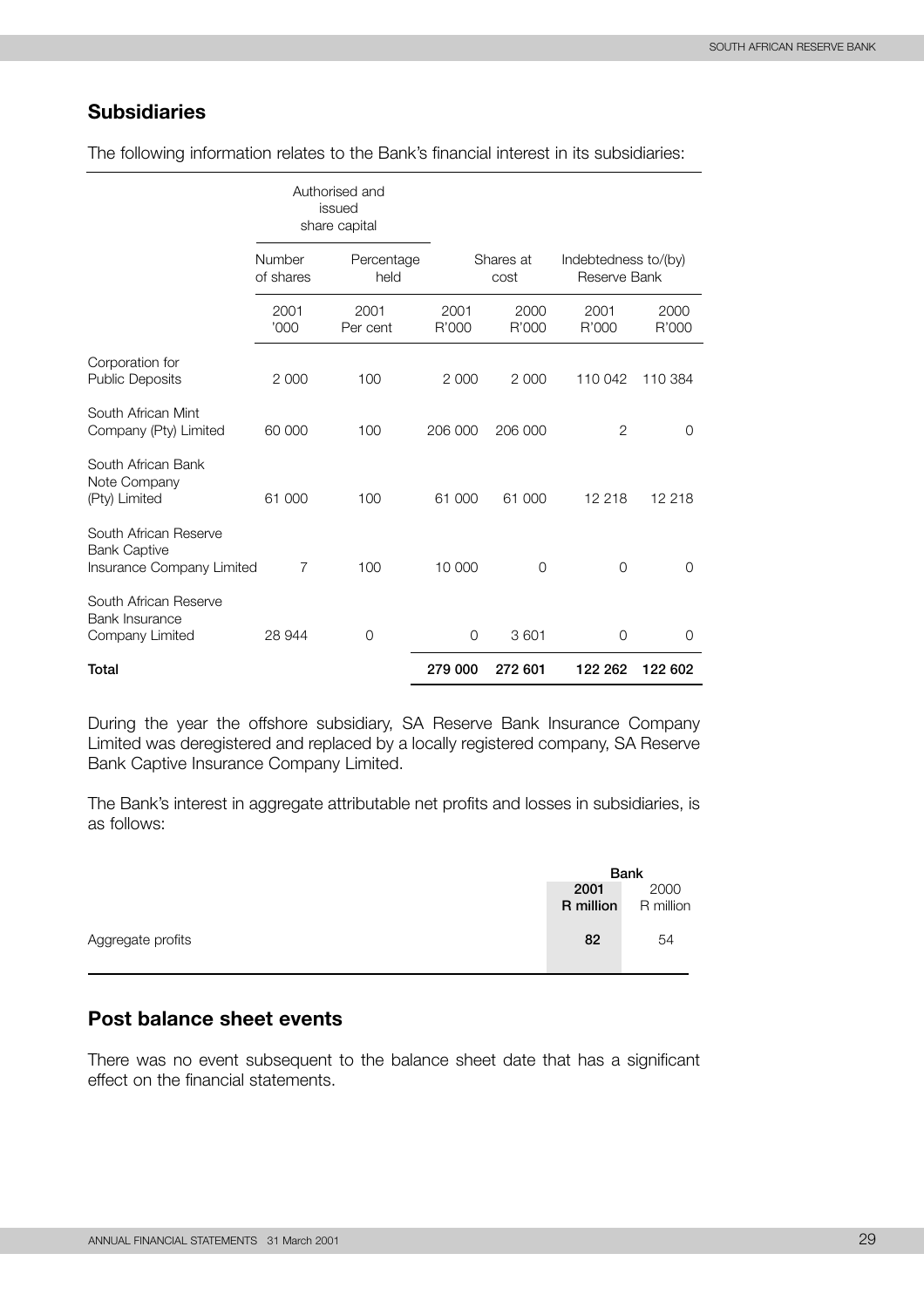#### **Secretary**

Ms Z R Matsau

370 Church Street PO Box 427 Pretoria **Pretoria** Pretoria 0002 0001

**Business address: Postal address:**

The financial statements were approved by the Board of directors on 1 June 2001 and signed on its behalf by:

1 Sower

**T T Mboweni G Marcus**

*Director Director*

Jertlamh.

**G J Terblanche** *Chief Financial Officer*

In my capacity as Secretary of the Bank, I certify that all the returns required to be submitted in terms of the South African Reserve Bank Act, No 90 of 1989, for the year ended 31 March 2001, have been correctly completed and are up to date.

**M** atsan

**Z R Matsau** *Secretary* 1 June 2001

 $r \omega$ 

*Governor Deputy Governor*

Moolen

**F Jakoet I J Moolman**

30 ANNUAL FINANCIAL STATEMENTS 31 March 2001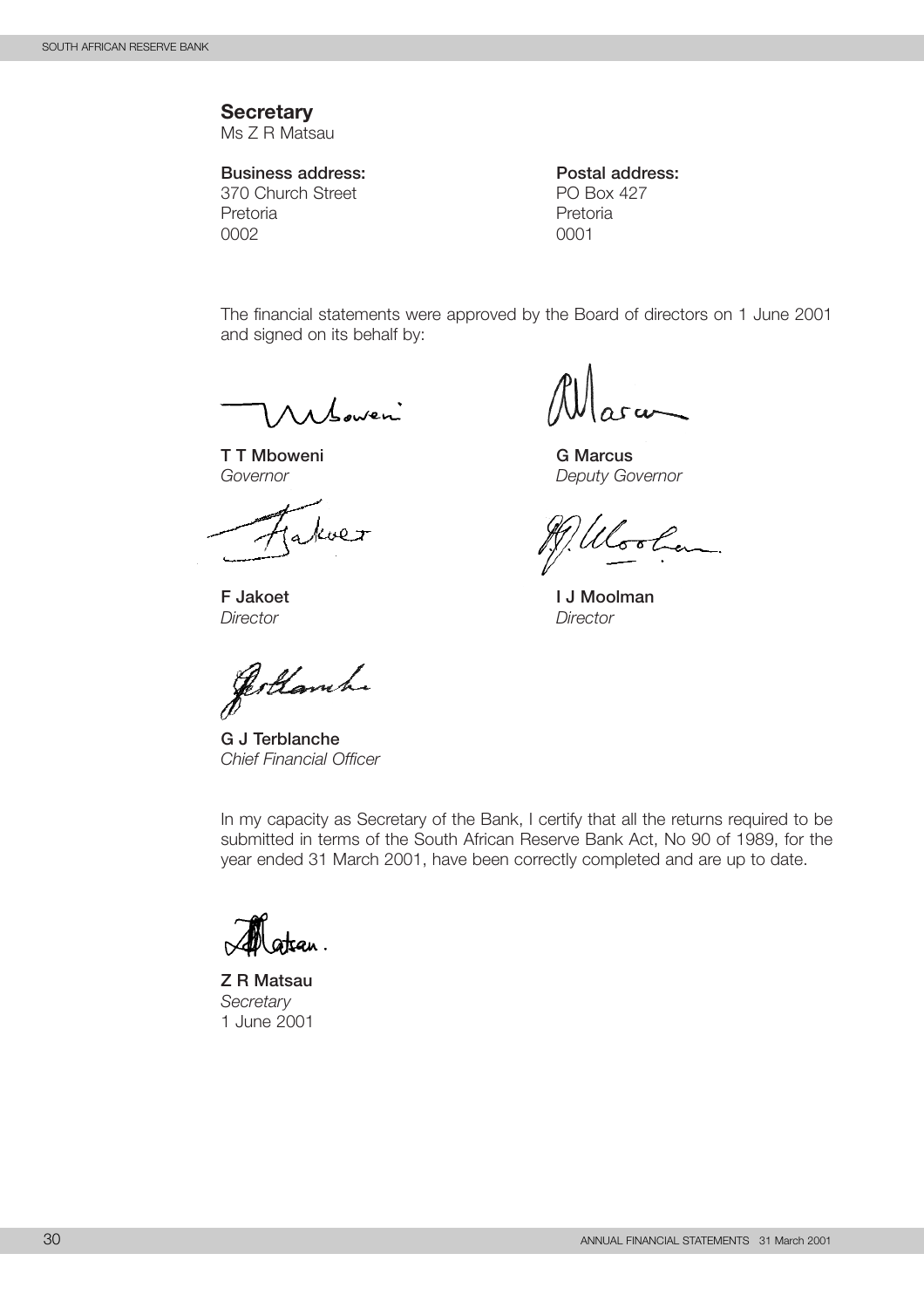# <span id="page-33-0"></span>**Balance sheet as at 31 March 2001**

|                                                        |              | Bank<br>Group      |                       |                    |                    |  |
|--------------------------------------------------------|--------------|--------------------|-----------------------|--------------------|--------------------|--|
|                                                        |              | 2001               | 2000                  | 2001               | 2000               |  |
|                                                        | <b>Notes</b> | R'000              | R'000                 | R'000              | R'000              |  |
|                                                        |              |                    |                       |                    |                    |  |
| Assets                                                 |              |                    |                       |                    |                    |  |
| Property, plant and equipment                          | 3            | 695 755            | 699 881               | 532 980            | 533 037            |  |
| Investment in subsidiaries                             | 4            | 0                  | 0                     | 401 262            | 345 450            |  |
| Loans and advances                                     | 5            | 72 754             | 74 861                | 72 754             | 74 861             |  |
| Investments                                            | 6            | 4 861 159          | 5 439 707             | 0                  | $\Omega$           |  |
| Amounts due by Government                              | 7            | 19 554 793         | 10 591 094            | 19 554 793         | 10 591 094         |  |
| Gold and foreign exchange                              | 8            | 60 345 398         | 48 451 015            | 60 345 398         | 48 451 015         |  |
| Accommodation to banks                                 | 9            | 10 607 698         | 7 961 396             | 10 607 698         | 7 961 396          |  |
| Internal registered bonds                              | 10           | 6778388            | 6 259 498             | 6778388            | 6 259 498          |  |
| Debtors and other accounts                             |              | 692 435            | 662 164               | 650 379            | 620 665            |  |
| Inventories                                            | 11           | 142749             | 102 080               | 0                  | 0                  |  |
| Cash and cash equivalents                              | 12           | 77467              | 63 559                | 0                  | 0                  |  |
| Deferred tax asset                                     | 17           | 714                | 17 527                | 0                  | 0                  |  |
| <b>Total assets</b>                                    |              | 103 829 310        | 80 322 782            | 98 943 652         | 74 837 016         |  |
|                                                        |              |                    |                       |                    |                    |  |
| Liabilities and equity                                 |              |                    |                       |                    |                    |  |
|                                                        |              |                    |                       |                    |                    |  |
| Liabilities                                            |              |                    |                       |                    |                    |  |
| Notes and coin issued                                  | 13           | 29 633 857         | 27 642 626            | 29 633 857         | 27 642 626         |  |
| SA Reserve Bank bills                                  | 14           | 3725000            | 3 000 000             | 3725000            | 3 000 000          |  |
| Deposit accounts                                       | 15<br>16     | 45 137 866         | 29 403 764            | 40 701 185         | 24 340 877         |  |
| Foreign Ioans                                          | 17           | 20 765 980<br>2610 | 16 453 990<br>2 5 8 8 | 20 765 980<br>1854 | 16 453 990<br>2047 |  |
| Deferred tax liability<br>Creditors and other accounts |              | 501 550            | 466 330               | 385 259            | 367 661            |  |
|                                                        |              |                    |                       |                    |                    |  |
| Total liabilities                                      |              | 99 766 863         | 76 969 298            | 95 213 135         | 71 807 201         |  |
| Equity                                                 |              |                    |                       |                    |                    |  |
| Share capital                                          | 18           | 2 0 0 0            | 2 0 0 0               | 2 0 0 0            | 2 0 0 0            |  |
| Statutory reserve fund                                 |              | 335 196            | 302 799               | 335 196            | 302 799            |  |
| Other reserves                                         | 19           | 3709083            | 3 005 514             | 3 393 321          | 2 725 016          |  |
| Accumulated profit                                     |              | 16 168             | 43 171                | 0                  | O                  |  |
|                                                        |              |                    |                       |                    |                    |  |
| <b>Total equity</b>                                    |              | 4 062 447          | 3 353 484             | 3730517            | 3 0 29 8 15        |  |
| Total liabilities and equity                           |              | 103 829 310        | 80 322 782            | 98 943 652         | 74 837 016         |  |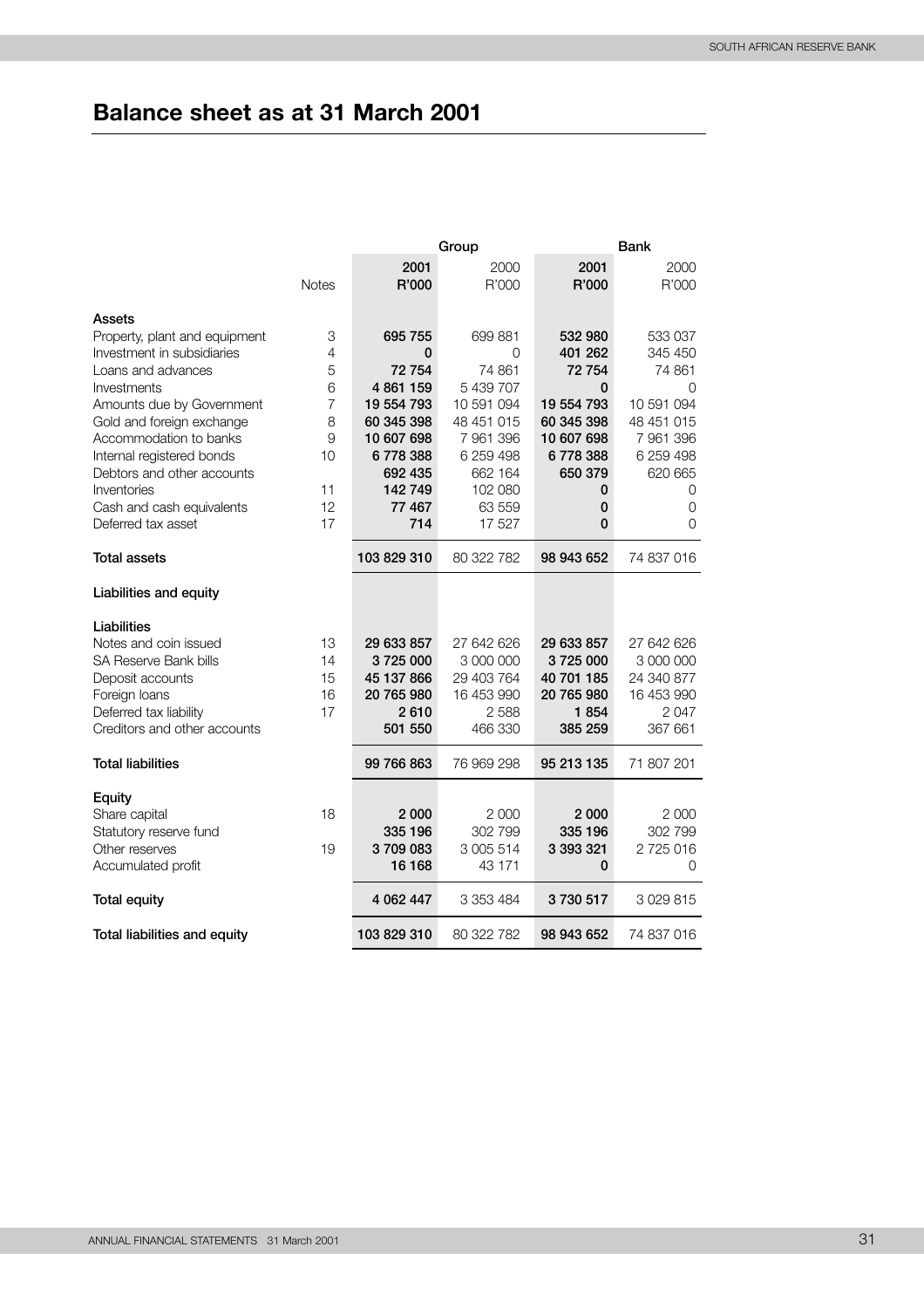# <span id="page-34-0"></span>**Income statement for the year ended 31 March 2001**

|                            |              | Group         |               |               | Bank          |  |
|----------------------------|--------------|---------------|---------------|---------------|---------------|--|
|                            | <b>Notes</b> | 2001<br>R'000 | 2000<br>R'000 | 2001<br>R'000 | 2000<br>R'000 |  |
| Interest income            |              | 4 289 372     | 3 187 790     | 3892423       | 2 720 130     |  |
| Interest expense           |              | 3 168 387     | 2 328 257     | 2817813       | 1913107       |  |
| Net interest income        | 20.1         | 1 120 985     | 859 533       | 1 074 610     | 807 023       |  |
| Other income               |              | 1 534 175     | 1 067 774     | 1421991       | 914 818       |  |
| Total income               |              | 2 655 160     | 1 927 307     | 2 496 601     | 1 721 841     |  |
| <b>Operating costs</b>     |              | 1 202 445     | 1 027 680     | 1 099 299     | 913 267       |  |
| Personnel costs            | 20.2         | 490 018       | 414 831       | 388 378       | 336 554       |  |
| Other operating costs      |              | 712 427       | 612 849       | 710 921       | 576 713       |  |
| Profit before tax          | 21           | 1 452 715     | 899 627       | 1 397 302     | 808 574       |  |
| Tax                        |              | 425 682       | 226 983       | 404 825       | 215 749       |  |
| Profit after tax           |              | 1 027 033     | 672 644       | 992 477       | 592 825       |  |
| Dividend per share (cents) | 22           | 10,0          | 10,0          | 10,0          | 10,0          |  |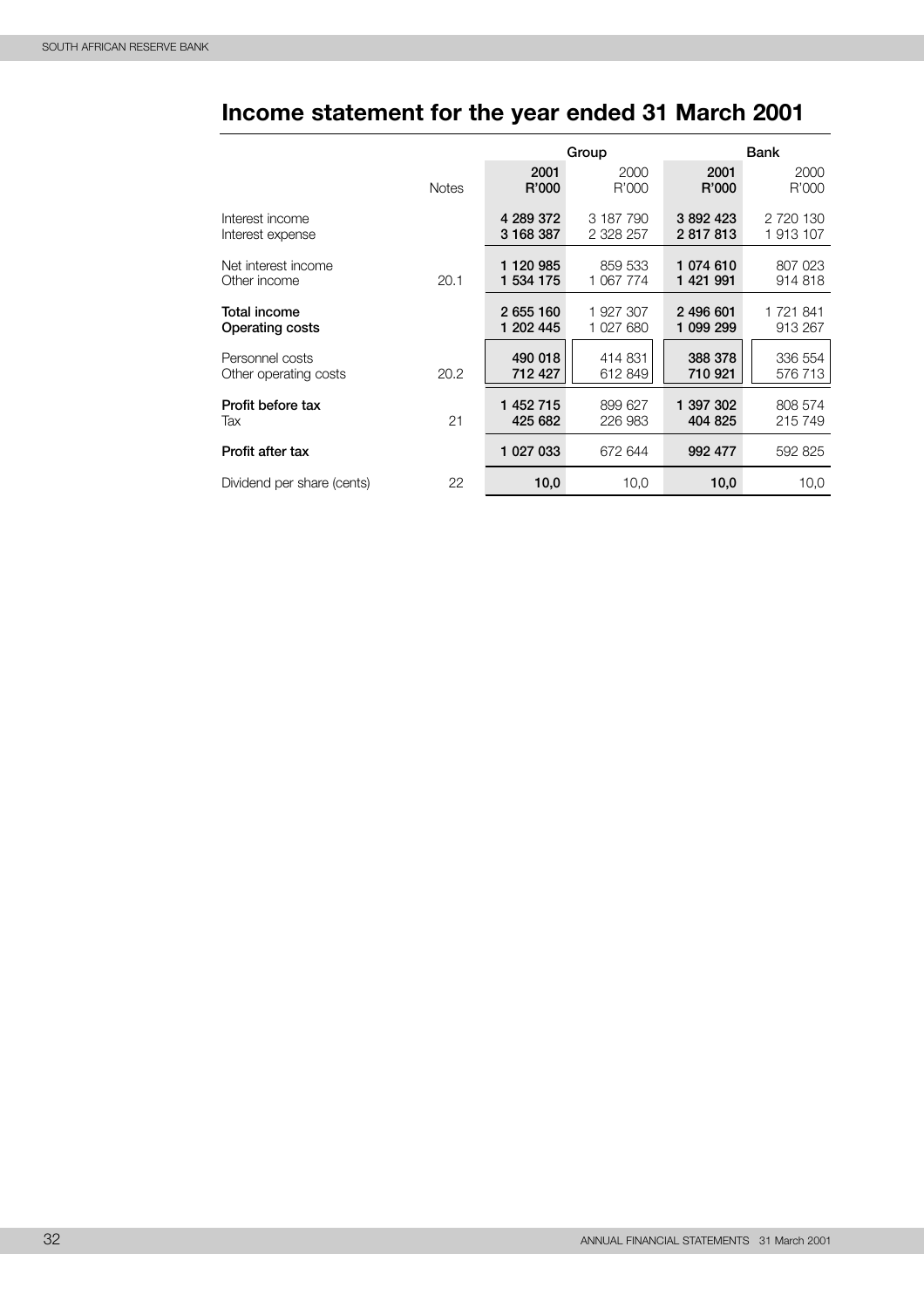# <span id="page-35-0"></span>**Cash flow statement for the year ended 31 March 2001**

|                                                                                                                  |              | Group                           |                                |                                | <b>Bank</b>                  |  |
|------------------------------------------------------------------------------------------------------------------|--------------|---------------------------------|--------------------------------|--------------------------------|------------------------------|--|
|                                                                                                                  | <b>Notes</b> | 2001<br>R'000                   | 2000<br>R'000                  | 2001<br>R'000                  | 2000<br>R'000                |  |
| Cash flows from<br>operating activities<br>Cash expended on<br>operating activities<br>Tax paid<br>Dividend paid | 23           | (1522372)<br>(557 595)<br>(200) | (961034)<br>(277 453)<br>(200) | (1037130)<br>(550177)<br>(200) | (1290453)<br>(264 824)       |  |
| Transfers to Government                                                                                          |              | (344355)                        | (282687)                       | (311314)                       | (200)<br>(281 626)           |  |
| Net cash expended on operations                                                                                  |              | (2424522)                       | (1 521 374)                    | (1898821)                      | (1837103)                    |  |
| Cash flows from financing<br>activities<br>Notes and coin issued                                                 |              | 1 991 231                       | 1 901 054                      | 1 991 231                      | 1 901 054                    |  |
| Cash flow from/(utilised by)<br>investment activities                                                            |              | 447 199                         | (322 849)                      | (92, 410)                      | (63951)                      |  |
| Purchase of property, plant<br>and equipment<br>Disposal of property, plant                                      |              | (69 375)                        | (14909)                        | (49043)                        | (125960)                     |  |
| and equipment<br>Investments disposed/(acquired)<br>Internal registered bonds                                    |              | 1843<br>578 547                 | 1 7 2 3<br>(174373)            | 1 4 3 7<br>0                   | 1 310<br>O                   |  |
| purchased<br>Liquidation of subsidiary<br>Investment in subsidiaries                                             |              | (63 816)<br>0<br>0              | (1 100)<br>0<br>$\mathbf 0$    | (63 816)<br>28 672<br>(9660)   | (1 100)<br>$\Omega$<br>61799 |  |
| Net increase in cash<br>and cash equivalents                                                                     |              | 13 908                          | 56 831                         | $\mathbf 0$                    | 0                            |  |
| Cash and cash equivalents<br>at beginning of the year                                                            |              | 63 559                          | 6728                           | $\mathbf{0}$                   | $\Omega$                     |  |
| Cash and cash equivalents<br>at the end of the year                                                              | 12           | 77 467                          | 63 559                         | $\mathbf 0$                    | $\Omega$                     |  |

Due to its role in the creation and withdrawal of money, the Bank has no cash balances on its balance sheet.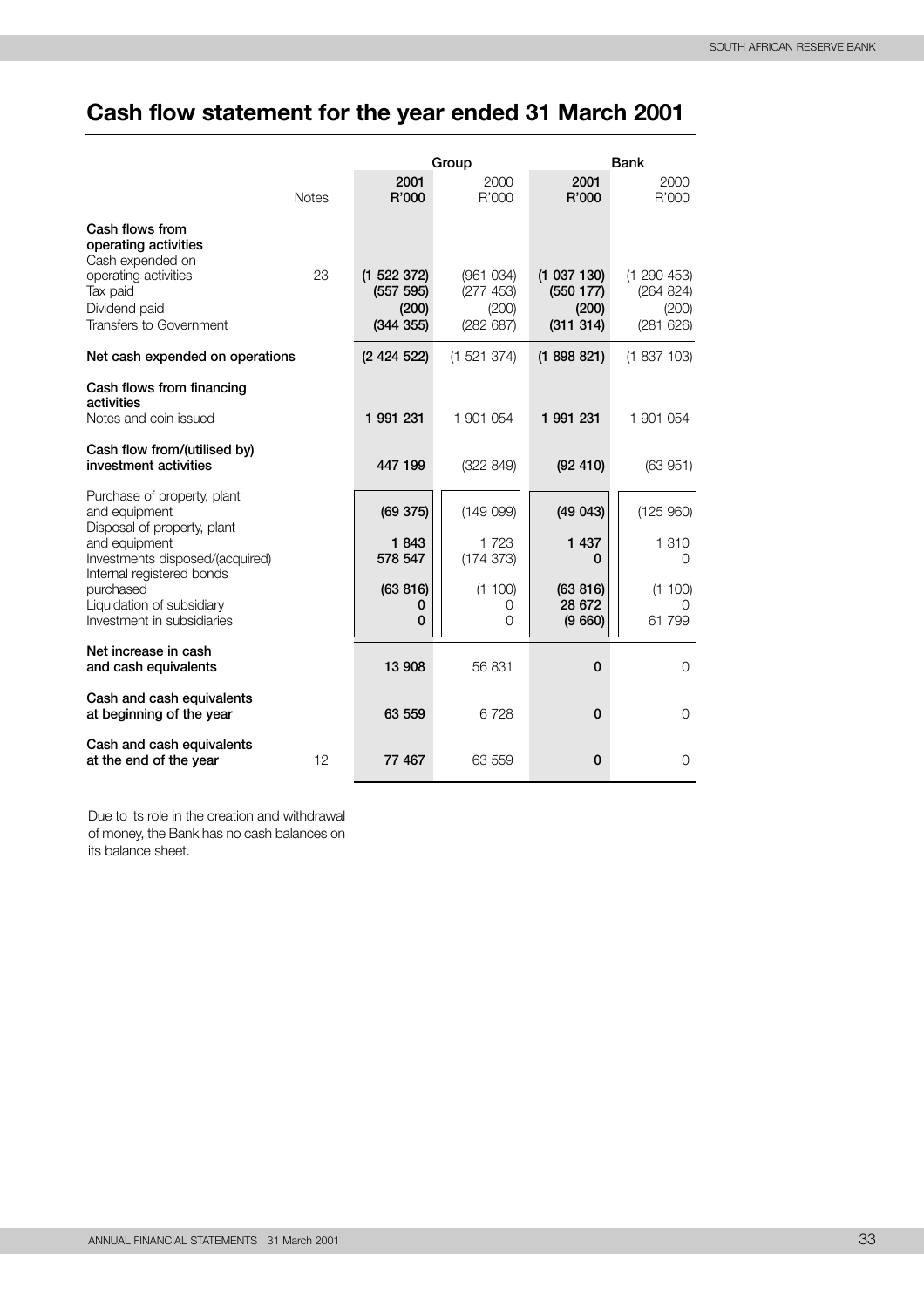# <span id="page-36-0"></span>**Statement of changes in equity: Group**

#### For the year ended 31 March 2001

|                                                          | Accumu-<br>lated<br>profit | Share<br>capital | Statutory<br>reserves | Other<br>reserves | Total                  |
|----------------------------------------------------------|----------------------------|------------------|-----------------------|-------------------|------------------------|
|                                                          | R'000                      | R'000            | R'000                 | R'000             | R'000                  |
| Balance at 31 March 1999<br>Adjustment due to changes in | 2024                       | 2 0 0 0          | 268 209               | 2 2 8 3 8 3 0     | 2 556 063              |
| accounting policy                                        | 10 269                     | 0                | $\Omega$              | 459 063           | 469 332                |
| Adjusted balance at                                      |                            |                  |                       |                   |                        |
| 31 March 1999                                            | 12 293                     | 2 0 0 0          | 268 209               | 2 742 893         | 3 025 395              |
| Profit after tax<br>Transfer to Government               | 672 644<br>(344 355)       |                  |                       |                   | 672 644<br>(344 355)   |
| Transfer to reserves                                     | (297 211)                  |                  | 34 590                | 262 621           | $\Omega$               |
| Dividends paid                                           | (200)                      |                  |                       |                   | (200)                  |
| Balance at 31 March 2000<br>Profit after tax             | 43 171<br>1 027 033        | 2 0 0 0          | 302 799               | 3 005 514         | 3 353 484<br>1 027 033 |
| Transfer to Government<br>Transfer to reserves           | (317 870)<br>(735 966)     |                  | 32 397                | 703 569           | (317 870)<br>∩         |
| Dividends paid                                           | (200)                      |                  |                       |                   | (200)                  |
| Balance at 31 March 2001                                 | 16 168                     | 2 000            | 335 196               | 3709083           | 4 062 447              |

#### **Explanatory notes**

#### **Statutory reserve**

The statutory reserve fund is maintained in terms of section 24 of the South African Reserve Bank Act, which stipulates that one-tenth of the profit after transfers to reserves and payment of dividends has to be credited to the statutory reserve fund.

#### **Transfer to Government**

In terms of section 24 of the South African Reserve Bank Act, nine-tenths of the surplus remaining after transfers to reserves and payment of dividends is paid to the Government.

In terms of section 15 of the Corporation for Public Deposits Act, the balance of net profits after transfers to reserves and payment of dividends is paid to the Government.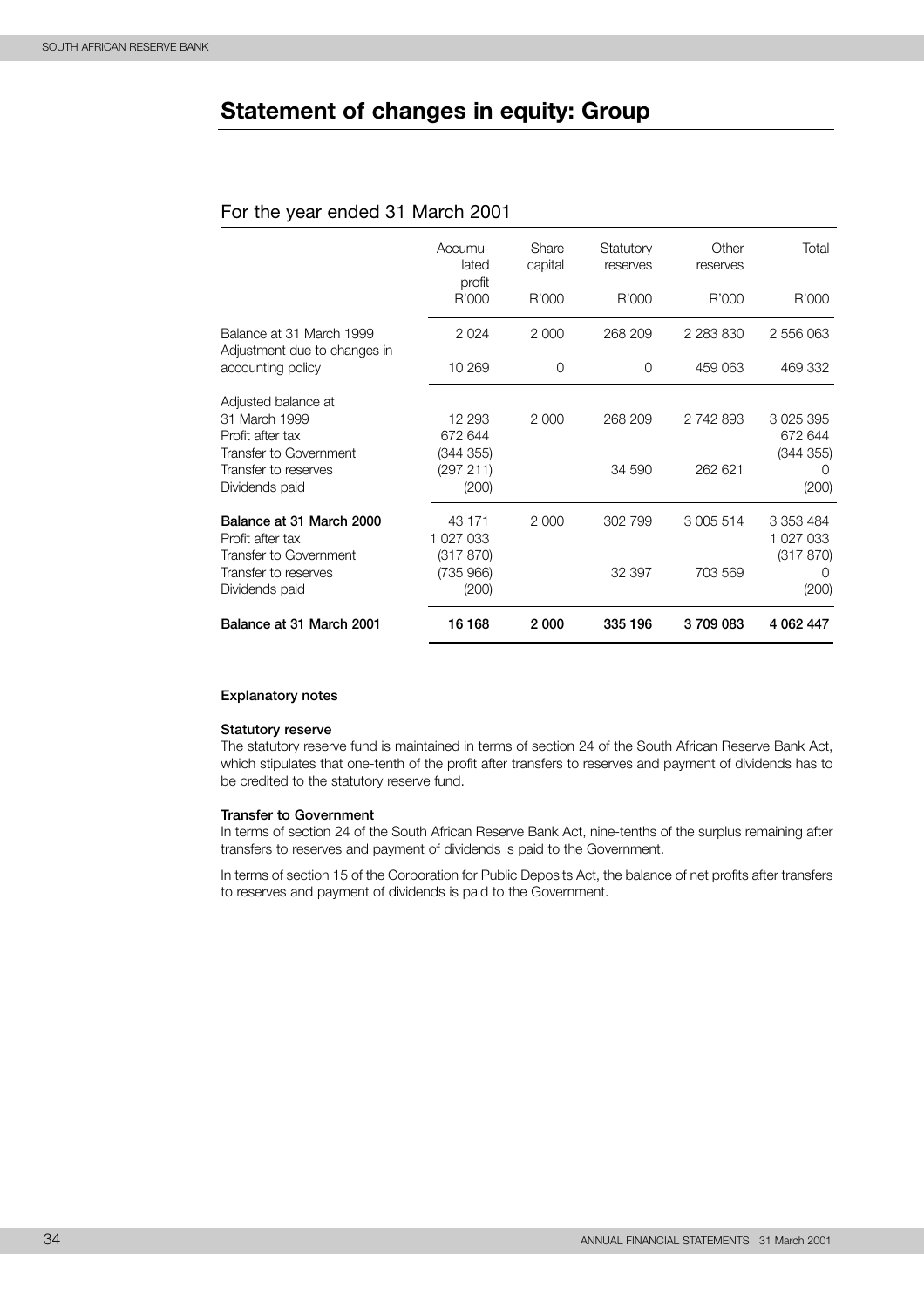# <span id="page-37-0"></span>**Statement of changes in equity: Bank**

#### **For the year ended 31 March 2001**

|                                                         | Accumu-<br>lated<br>profit | Share<br>capital | Statutory<br>reserves | Other<br>reserves | Total     |
|---------------------------------------------------------|----------------------------|------------------|-----------------------|-------------------|-----------|
|                                                         | R'000                      | R'000            | R'000                 | R'000             | R'000     |
| Balance at 31 March 1999<br>Adjustment due to change in | $\Omega$                   | 2 0 0 0          | 268 209               | 2 030 404         | 2 300 613 |
| accounting policy                                       | (11 172)                   | $\Omega$         | O                     | 459 063           | 447891    |
| Adjusted balance at                                     |                            |                  |                       |                   |           |
| 31 March 1999                                           | (11 172)                   | 2 0 0 0          | 268 209               | 2 489 467         | 2 748 504 |
| Profit after tax                                        | 592 825                    |                  |                       |                   | 592 825   |
| Transfer to Government                                  | (311314)                   |                  |                       |                   | (311314)  |
| Transfer to reserves                                    | (270139)                   |                  | 34 590                | 235 549           | $\Omega$  |
| Dividends paid                                          | (200)                      |                  |                       |                   | (200)     |
| Balance at 31 March 2000                                | $\cap$                     | 2 0 0 0          | 302 799               | 2 725 016         | 3029815   |
| Profit after tax                                        | 992 477                    |                  |                       |                   | 992 477   |
| Transfer to Government                                  | (291 575)                  |                  |                       |                   | (291 575) |
| Transfer to reserves                                    | (700 702)                  |                  | 32 397                | 668 305           | $\Omega$  |
| Dividends paid                                          | (200)                      |                  |                       |                   | (200)     |
| Balance at 31 March 2001                                | 0                          | 2000             | 335 196               | 3 393 321         | 3730517   |

#### **Explanatory notes**

#### **Statutory reserve**

The statutory reserve fund is maintained in terms of section 24 of the South African Reserve Bank Act, which stipulates that one-tenth of the profit after transfers to reserves and payment of dividends has to be credited to the statutory reserve fund.

#### **Transfer to Government**

In terms of section 24 of the South African Reserve Bank Act, nine-tenths of the surplus remaining after transfers to reserves and payment of dividends is paid to the Government.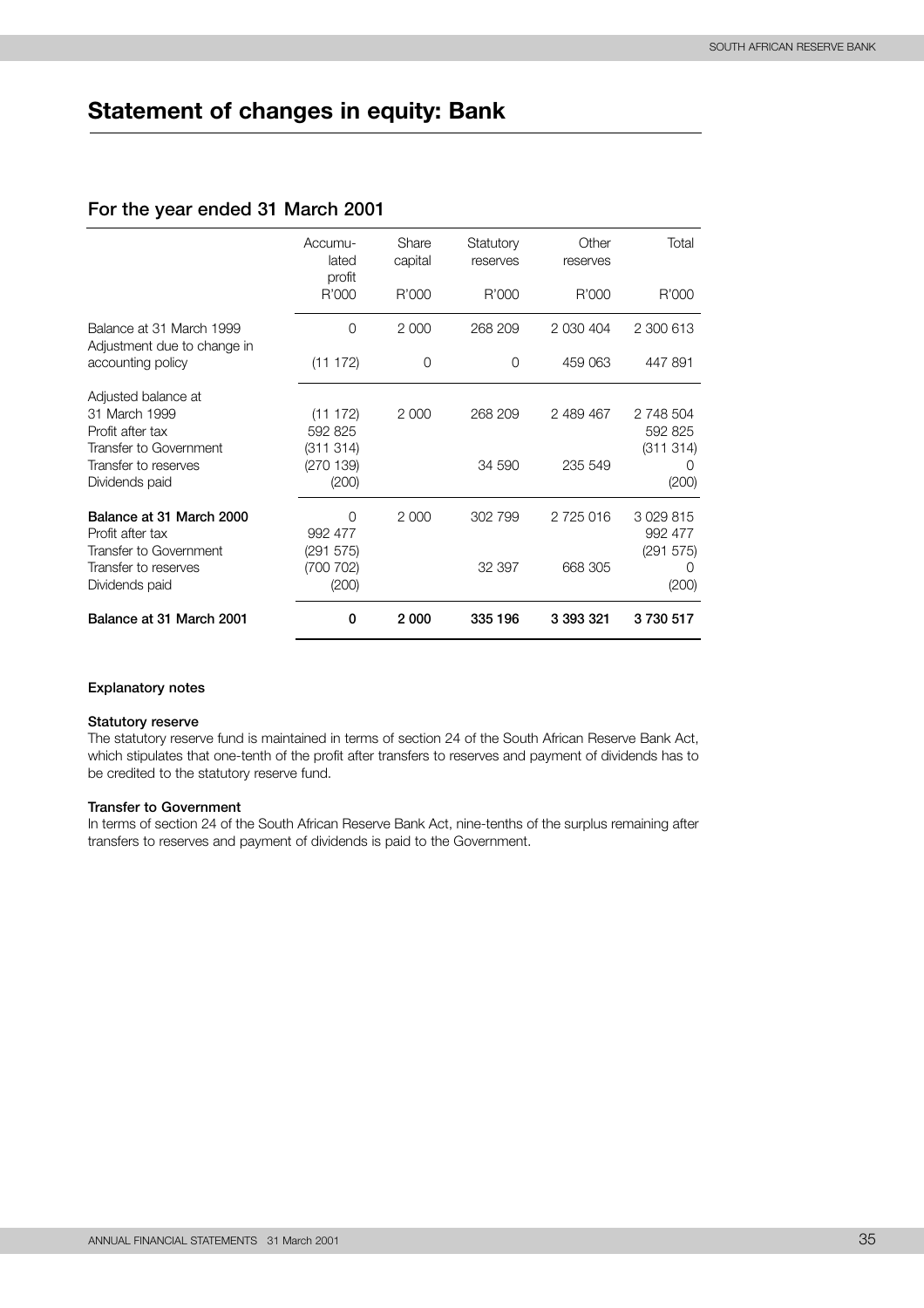# <span id="page-38-0"></span>**Notes to the financial statements**

#### **1. Accounting policies**

The following are the principal accounting policies of the group which are consistent in all material respects with those applied in the previous year, except for the changes stated in Note 2. The financial statements have been prepared on the historic cost basis, except for certain financial instruments. Foreign loans and trading assets and liabilities are stated at fair value at balance sheet date.

#### **1.1 Consolidation**

The consolidated financial statements incorporate the financial statements of the Bank and its subsidiaries. The results of the subsidiaries are included from the effective dates on which control is transferred to the Bank until the effective dates of disposal. Control is achieved where the Bank has the power to govern the financial and operational policies of an investee enterprise so as to obtain benefits from its activities. All inter-company balances, transactions and unrealised surpluses and deficits on transactions between Group companies have been eliminated.

Where necessary, comparative figures have been reclassified and restated for disclosure purposes.

#### **1.2 Financial instruments**

#### *Measurement*

Financial instruments are initially measured at cost which includes transaction costs. Subsequent to initial recognition, all instruments are measured at fair value except for the instruments set out below. Where appropriate, the particular recognition methods adopted are disclosed in the individual policy statements and notes associated with each item.

#### *Investments in subsidiaries*

Investments in subsidiaries are stated at cost less provision for losses where appropriate.

#### *Gold coin and bullion*

Gold coin and bullion are valued at 90 per cent of the average of the last 10 gold price fixings determined on the London gold market before the year-end.

#### *SA Reserve Bank bills*

The liability in respect of SA Reserve Bank bills outstanding is stated as the amount of the consideration received at date of issue. Due to the short-term nature of these instruments, the fair value approximates the issue value thereof, regardless of interest rate fluctuations. Interest is accrued on a dayto-day basis.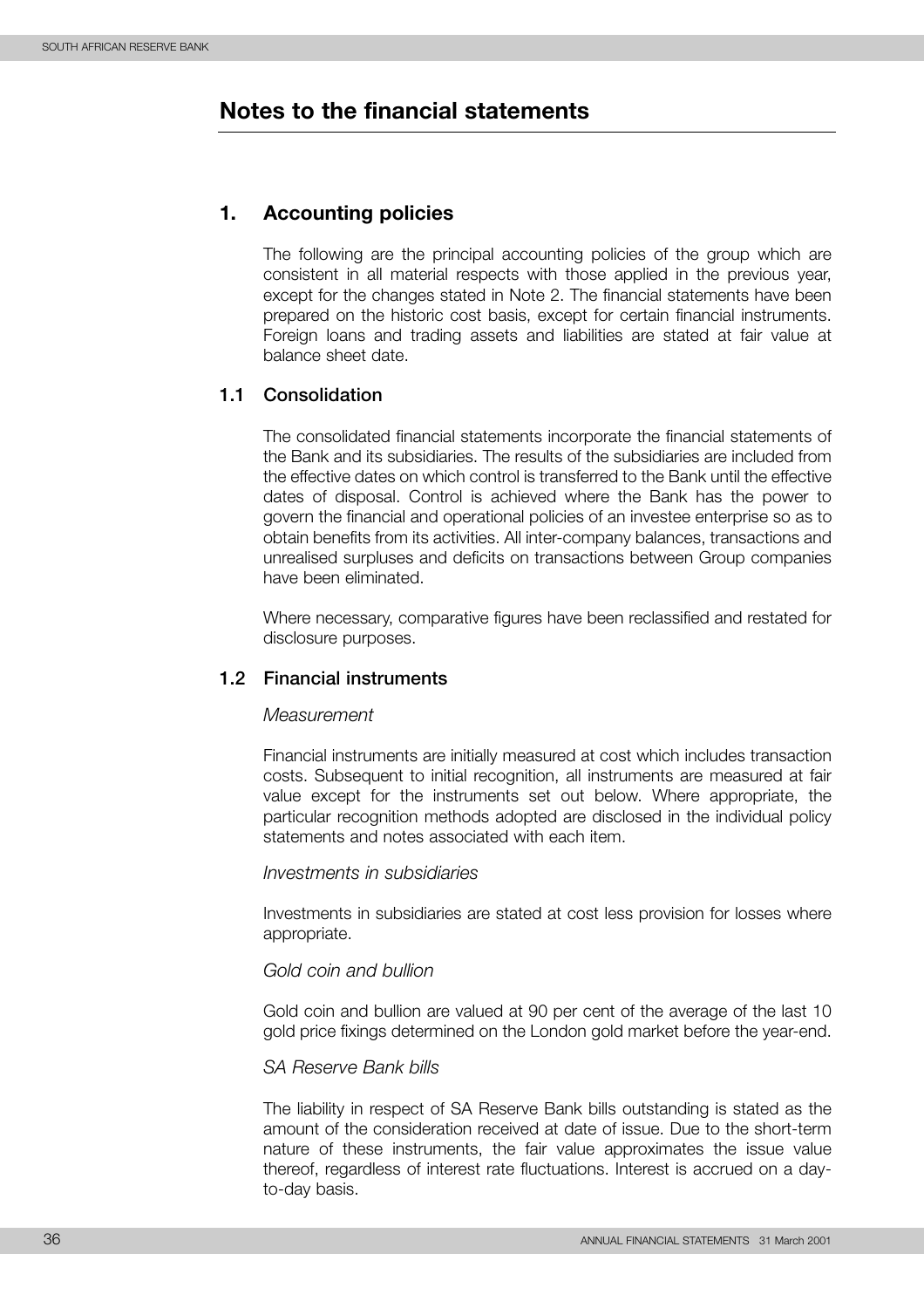#### **1.3 Property, plant and equipment and depreciation**

Property, plant and equipment are initially recorded at cost. Land is not depreciated. Depreciation is calculated on the straight line method to write off the cost of each asset to its residual value over its expected useful life as follows:

– With the exception of the factory building of the SA Bank Note Company, property and buildings are not depreciated as they are maintained in order to retain their value over time. The factory of the Bank Note Company is depreciated over 50 years. Furniture, plant and equipment and vehicles are depreciated over 2 to 25 years. Computer software is expensed as incurred. The cost of renewal and maintainance of assets is expensed as incurred.

The recorded value of depreciated assets is periodically compared to the anticipated recoverable amount of assets if the assets were to be sold. Where the value of assets have declined below the carrying amount, and the decline is expected to be permanent, the decline is recognised as an expense.

#### **1.4 Foreign currency activities**

Assets and liabilities in foreign currencies are converted to rands at the rates ruling at the close of the financial year. Exchange profits and losses of the Bank are for the account of the Government and are transferred to the gold and foreign exchange contingency reserve account. Exchange profits and losses of the subsidiary companies are charged to the income statement.

#### **1.5 Taxation**

The charge for current tax is based on the results for the year as adjusted for items which are non-assessable or disallowed. It is calculated using tax rates that have been enacted by the balance sheet date.

Deferred tax is accounted for by using the balance sheet liability method in respect of temporary differences arising from differences between the carrying amount of assets and liabilities in the financial statements and the corresponding tax bases used in the computation of taxable profit. In principle, deferred tax assets are recognised to the extent that it is probable that taxable profit will be available against which deductible temporary differences can be off-set.

#### **1.6 Pension and retirement funds**

The expected costs of post-retirement benefits under defined benefit and defined contribution schemes are charged to income over the service lives of the employees entitled to these benefits according to the projected benefit method. Costs are actuarially assessed and expense adjustments and pastservice costs resulting from plan amendments are amortised over the expected average remaining service lives of the employees.

The SA Bank Note Company (Pty) Limited, a wholly owned subsidiary of the Bank, applies the revised South African Statement of Generally Accepted Accounting Practice, Statement AC 116 on Employee benefits. This statement requires that a different actuarial valuation method be used, namely the projected Unit Credit method. The new statement comes into effect from 31 December 2001, and will be applied by the Bank from next year onwards.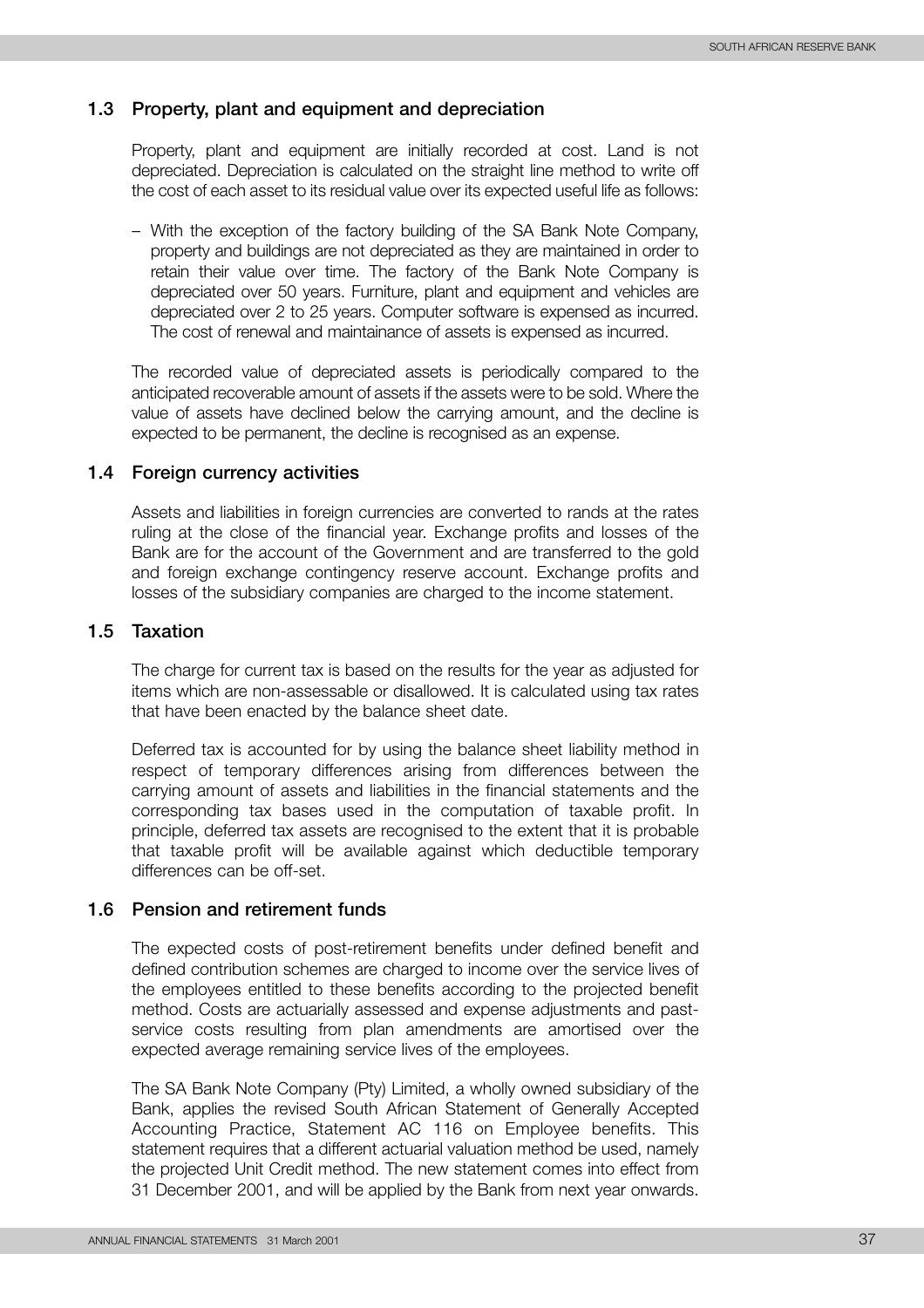#### **1.7 Post-retirement medical benefits**

The Bank provides for post-retirement medical benefits in the form of a medical aid scheme for eligible employees and pensioners. The liability for the Bank's contributions to the scheme is, in respect of current pensioners, provided for by means of an on-balance-sheet reserve. The liability in respect of future pensioners is provided for by means of an insurance policy. The magnitude of both liabilities is based on actuarial valuations.

#### **1.8 Sale and repurchase agreements**

Securities purchased under agreements to resell are recorded as funds receivable under the heading: "Accommodation to banks". Likewise, securities sold under agreement to repurchase are disclosed as deposits received. The differences between the purchase and sale prices are treated as interest and accrued evenly over the life of repurchase and reverse repurchase agreements.

#### **1.9 Inventories**

Inventories stated are those held by the Bank's wholly owned subsidiaries.

Inventories are stated at the lower of cost and net realisable value, which is based on the assumption that raw materials and work in progress will become finished goods for sale.

Redundant and slow moving stocks are identified and written down to their estimated economic or realisable values. Raw materials are valued according to the first-in, first-out basis by the SA Mint. Some raw material is valued at standard cost which closely approximates the actual cost on a first-in, first-out basis.

Consumable stores are valued at the weighted average purchase price. Included in consumable stores are insurance spares that are written off over five years.

Maintenance spares are valued at average cost.

Finished goods and work-in-progress are valued at direct costs of conversion and production overheads on a first-in, first-out basis. Production overheads, based on normal operating capacity, are included in the cost of manufactured goods.

#### **1.10 Cash flow**

For the purposes of the cash flow statement, cash includes cash on hand and bank overdrafts of the subsidiaries. As far as the Bank is concerned, no cash balances are shown because of the Bank's role as central bank in the creation of money.

#### **1.11 Provisions**

Provisions are recognised when the group has a present legal or constructive obligation as a result of past events, for which it is probable that an outflow of economic benefits will be required to settle the obligation, and a reliable estimate can be made of the amount of the obligation.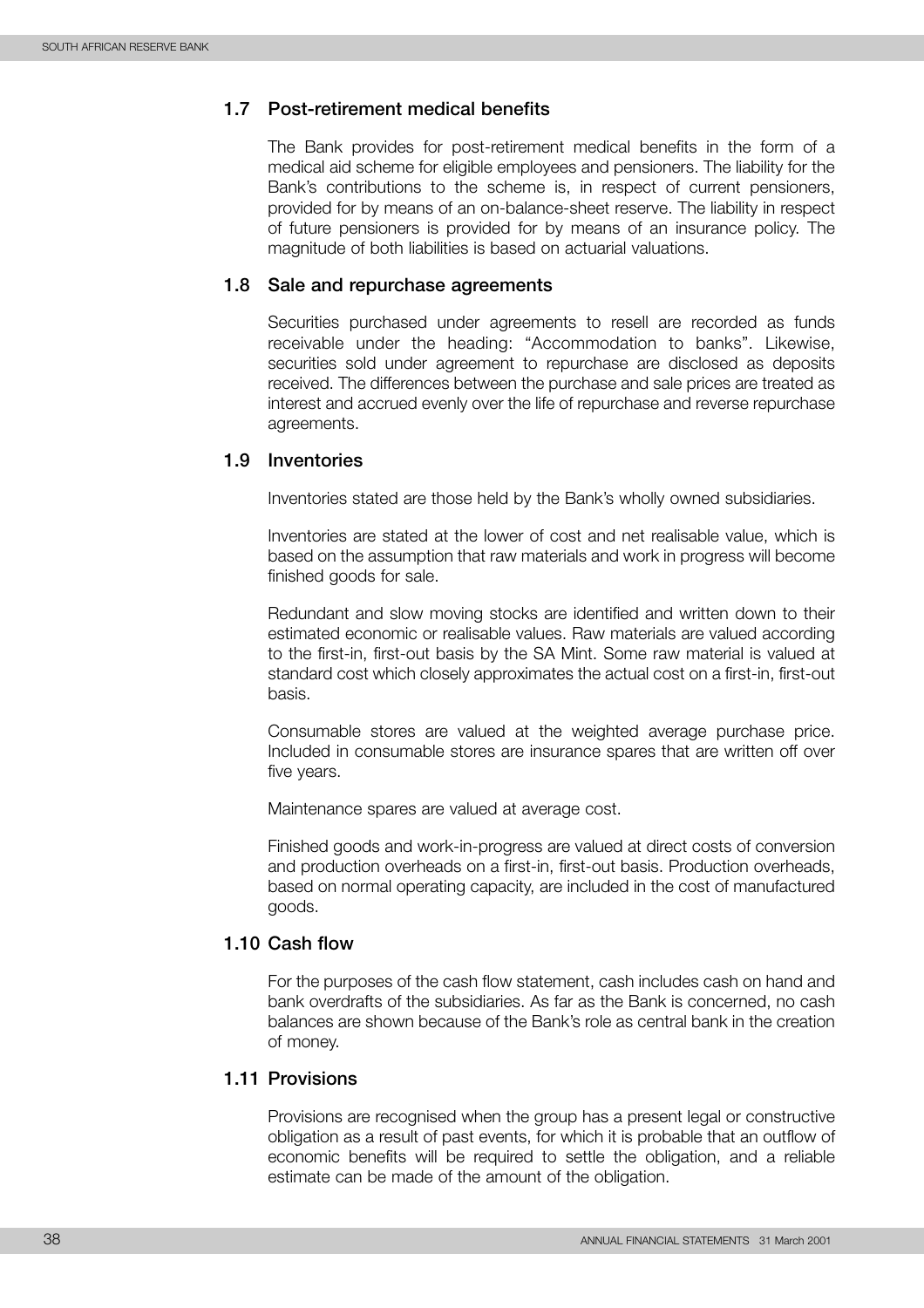#### **2. Changes in accounting policies**

Previously, it was the Bank's accounting policy to provide for expenditure on fixed assets by transferring funds from the income statement to a fixed property and equipment reserve and to write off expenditure on fixed assets when incurred against the reserve.

In order to comply with GAAP, the accounting policy has been changed and the opening net asset values and accumulated reserves have been restated, taking into account original cost and accumulated depreciation since acquisition. Comparative figures have been restated.

|                                                                        |                      | Group              | <b>Bank</b>    |                    |
|------------------------------------------------------------------------|----------------------|--------------------|----------------|--------------------|
|                                                                        | 2001<br>R'000        | 2000<br>R'000      | 2001<br>R'000  | 2000<br>R'000      |
| Increase/(decrease) in net profit:<br>Gross<br>Deferred tax            | (47108)<br>(1744)    | (51986)<br>5 2 1 1 | (47108)<br>193 | (51986)<br>9 1 2 5 |
| <b>Net</b>                                                             | (64 552)             | (46 775)           | (46915)        | (42 861)           |
| Increase/(decrease) in<br>accumulated profit:<br>Gross<br>Deferred tax | $\mathbf 0$<br>(110) | $\Omega$<br>17 527 | 0<br>0         | O<br>0             |
| <b>Net</b>                                                             | (110)                | 17 527             | 0              | $\Omega$           |

In order to comply with AC102 (revised), a subsidiary has raised a deferred tax asset and restated its comparative figures.

The changes in the Bank's accounting policy had no effect on accumulated profits as an offsetting change has been made to the transfers to reserves of the Bank.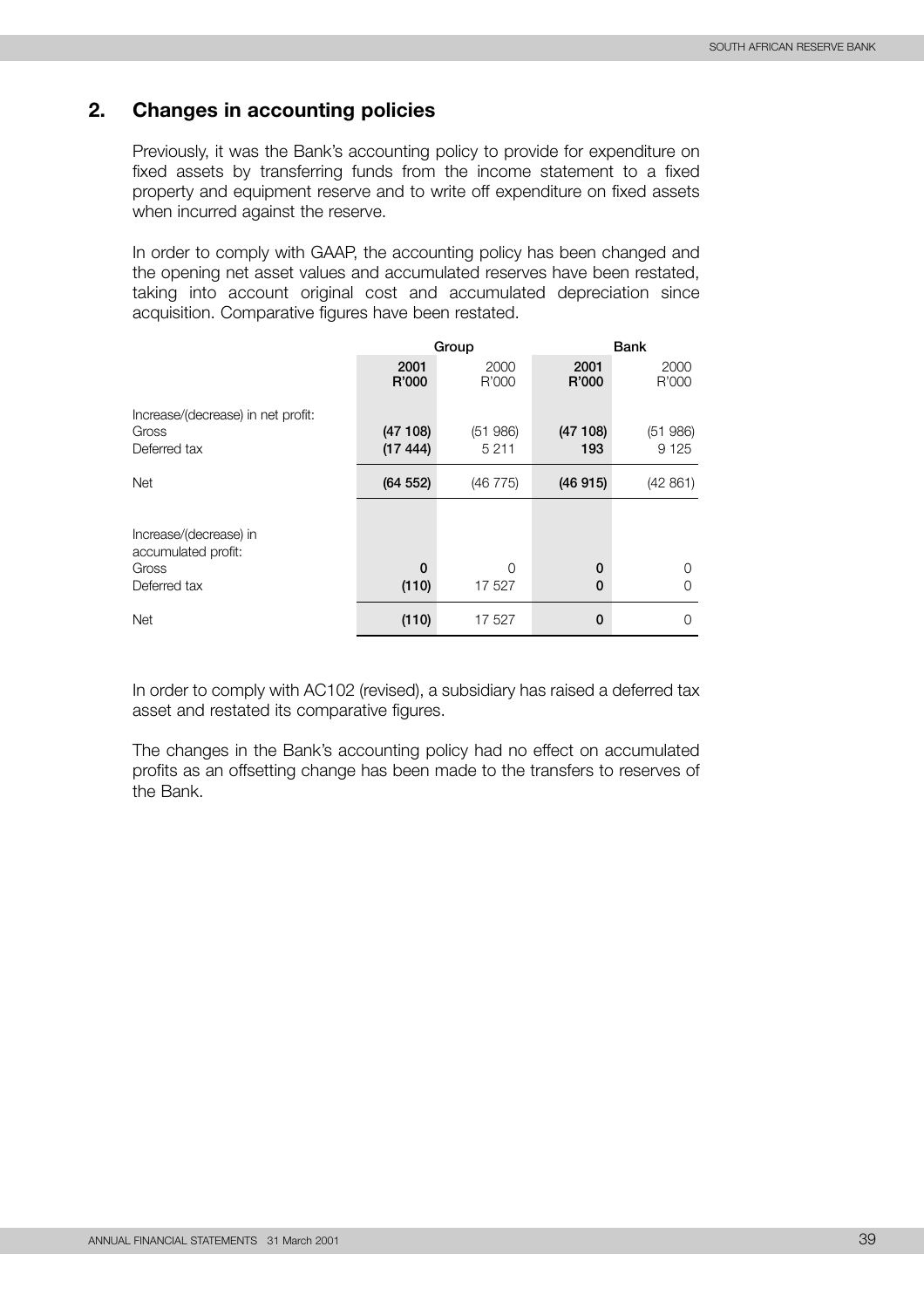# **3. Property, plant and equipment**

## **3.1 Group**

|                                                                                                                             | Land and<br>buildings<br>At cost<br>R'000 | Plant, vehicles,<br>furniture and<br>equipment<br>At cost<br>R'000 | Work in<br>progress<br>At cost<br>R'000 | Total<br>R'000                  |
|-----------------------------------------------------------------------------------------------------------------------------|-------------------------------------------|--------------------------------------------------------------------|-----------------------------------------|---------------------------------|
| Cost<br>Cost at 31 March 2000<br>Additions/reclassifications<br><b>Disposals</b>                                            | 424 040<br>10 050<br>0                    | 892 979<br>17 383<br>(21 517)                                      | 20 278<br>41 942<br>(190)               | 1 337 297<br>69 375<br>(21 707) |
| Cost at 31 March 2001                                                                                                       | 434 090                                   | 888 845                                                            | 62 030                                  | 1 384 965                       |
| Accumulated depreciation<br>Balance at 31 March 2000<br>Charge for the year<br>Written back on disposals during<br>the year | 26 148<br>599<br>0                        | 611 268<br>70 511<br>(19316)                                       | $\Omega$<br>$\Omega$<br>0               | 637 416<br>71 110<br>(19316)    |
| Balance at 31 March 2001                                                                                                    | 26 747                                    | 662 463                                                            | $\Omega$                                | 689 210                         |
| Net book value at 31 March 2001                                                                                             | 407 343                                   | 226 382                                                            | 62 030                                  | 695 755                         |
| Net book value at 31 March 2000                                                                                             | 397 892                                   | 281 711                                                            | 20 278                                  | 699 881                         |

#### **3.2 Bank**

|                                  |           | Plant, vehicles, |          |         |
|----------------------------------|-----------|------------------|----------|---------|
|                                  | Land and  | furniture and    | Work in  |         |
|                                  | buildings | equipment        | progress | Total   |
|                                  | At cost   | At cost          | At cost  |         |
|                                  | R'000     | R'000            | R'000    | R'000   |
| Cost                             |           |                  |          |         |
| Cost at 31 March 2000            | 304 286   | 486 635          | 20 278   | 811 199 |
| Additions/reclassifications      | 9957      | (2 855)          | 41 942   | 49 044  |
|                                  | 0         | (11806)          | (190)    | (11996) |
| Disposals                        |           |                  |          |         |
| Cost at 31 March 2001            | 314 243   | 471 974          | 62 030   | 848 247 |
| Accumulated depreciation         |           |                  |          |         |
| Balance at 31 March 2000         | 0         | 278 162          | 0        | 278 162 |
| Charge for the year              | 0         | 47 108           | O        | 47 108  |
| Written back on disposals during |           |                  |          |         |
| the year                         | 0         | (10003)          | 0        | (10003) |
|                                  |           |                  |          |         |
| Balance at 31 March 2001         | 0         | 315 267          | 0        | 315 267 |
| Net book value at 31 March 2001  | 314 243   | 156 707          | 62 030   | 532 980 |
|                                  |           |                  |          |         |
| Net book value at 31 March 2000  | 304 286   | 208 473          | 20 278   | 533 037 |
|                                  |           |                  |          |         |

Registers containing details of land and buildings are available for inspection by members at the registered offices of the Bank and its subsidiaries.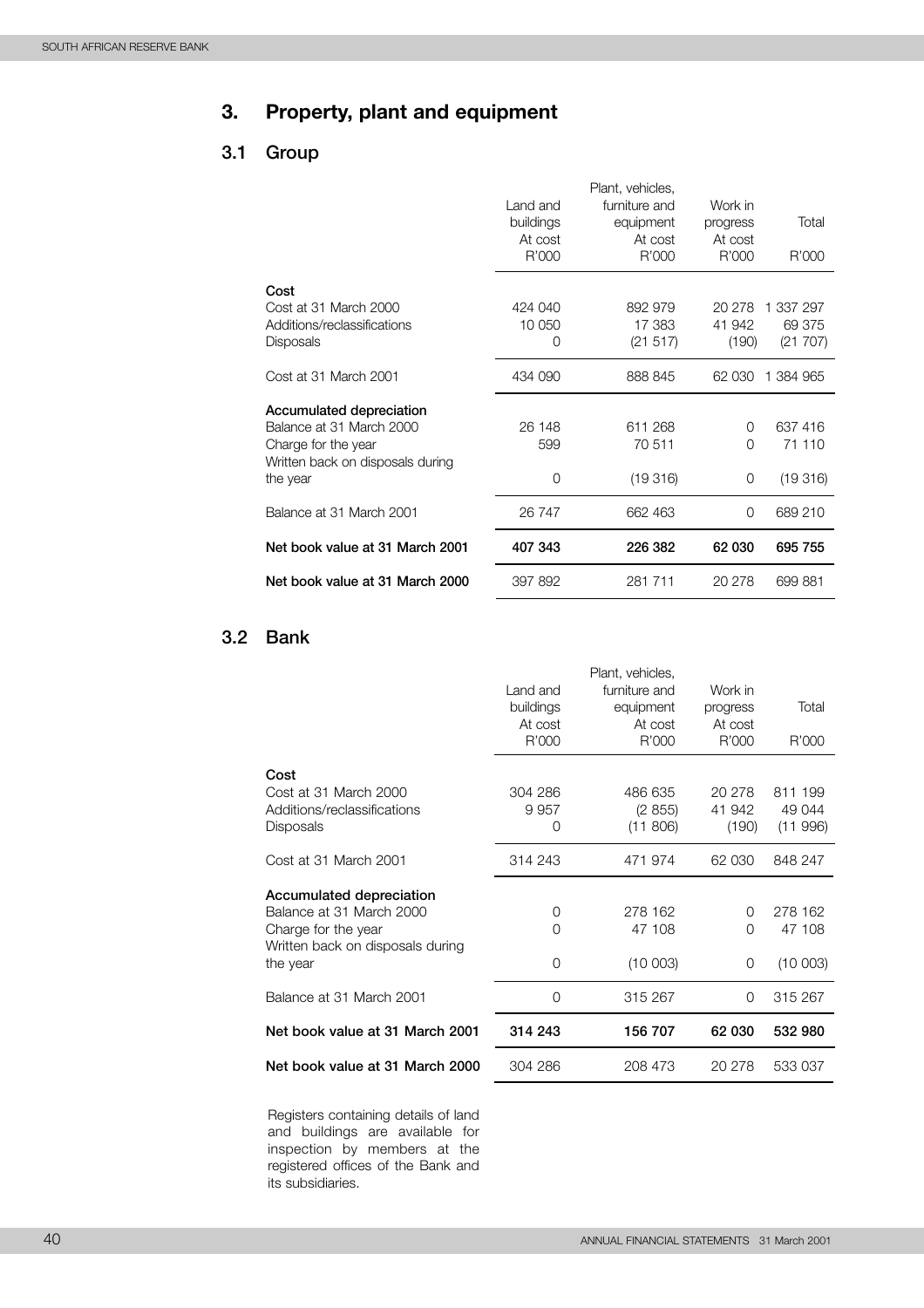# **4. Investment in subsidiaries**

|                                                                                                         |               | <b>Bank</b> |               |
|---------------------------------------------------------------------------------------------------------|---------------|-------------|---------------|
|                                                                                                         | 2001<br>R'000 |             | 2000<br>R'000 |
| <b>Shares</b>                                                                                           | 279 000       |             | 222 848       |
| Corporation for Public Deposits – at cost<br>South African Mint Company (Pty) Limited – at cost         | 2 0 0 0       |             | 2 0 0 0       |
| $(2000 - \text{less provision for loss})$                                                               | 206 000       |             | 156 247       |
| South African Bank Note Company (Pty) Limited – at cost<br>South African Reserve Bank Captive Insurance | 61 000        |             | 61 000        |
| Company Limited – at cost                                                                               | 10 000        |             |               |
| South African Reserve Bank Insurance Company Limited – at cost                                          | 0             |             | 3601          |
| Loan – South African Bank Note Company (Pty) Limited                                                    | 12 218        |             | 12 218        |
| Current accounts                                                                                        | 44            |             |               |
| Corporation for Public Deposits                                                                         | 42            |             |               |
| South African Mint Company (Pty) Limited                                                                | $\mathbf{2}$  |             | O             |
| Deposit account                                                                                         |               |             |               |
| Corporation for Public Deposits                                                                         | 110 000       |             | 110 383       |
|                                                                                                         | 401 262       |             | 345 450       |

The loan to the South African Bank Note Company is unsecured with no fixed repayment terms. Currently the loan bears no interest.

|    |                                                                                                                                                                                                                                                                                                                                                                                |               | Group         |               |               |
|----|--------------------------------------------------------------------------------------------------------------------------------------------------------------------------------------------------------------------------------------------------------------------------------------------------------------------------------------------------------------------------------|---------------|---------------|---------------|---------------|
|    |                                                                                                                                                                                                                                                                                                                                                                                | 2001<br>R'000 | 2000<br>R'000 | 2001<br>R'000 | 2000<br>R'000 |
| 5. | <b>Loans and advances</b>                                                                                                                                                                                                                                                                                                                                                      |               |               |               |               |
|    | Secured foreign loans<br>Repayable by 31 December 2001 if<br>not renegotiated. The loan is secured<br>by a pledge of South African Treasury<br>bills and bears interest at the repo rate.<br>Repayable in two instalments of<br>R250 000 each on 31 December 2001<br>and 2002. The loan is secured by a<br>government guarantee and earns<br>interest at 3 per cent per annum. | 72 254<br>500 | 74 111<br>750 | 72 254<br>500 | 74 111<br>750 |
|    |                                                                                                                                                                                                                                                                                                                                                                                | 72 754        | 74 861        | 72 754        | 74 861        |
| 6. | <b>Investments</b>                                                                                                                                                                                                                                                                                                                                                             |               |               |               |               |
|    | Short-term South African<br>money-market investments<br>Portfolio investments<br>(Market value - R179 282: 2000)                                                                                                                                                                                                                                                               | 4 688 597     | 5 306 031     | $\Omega$      | $\Omega$      |
|    | $-$ R119 538)                                                                                                                                                                                                                                                                                                                                                                  | 172 562       | 133 676       | $\mathbf 0$   | 0             |
|    |                                                                                                                                                                                                                                                                                                                                                                                | 4 861 159     | 5 439 707     | 0             | $\Omega$      |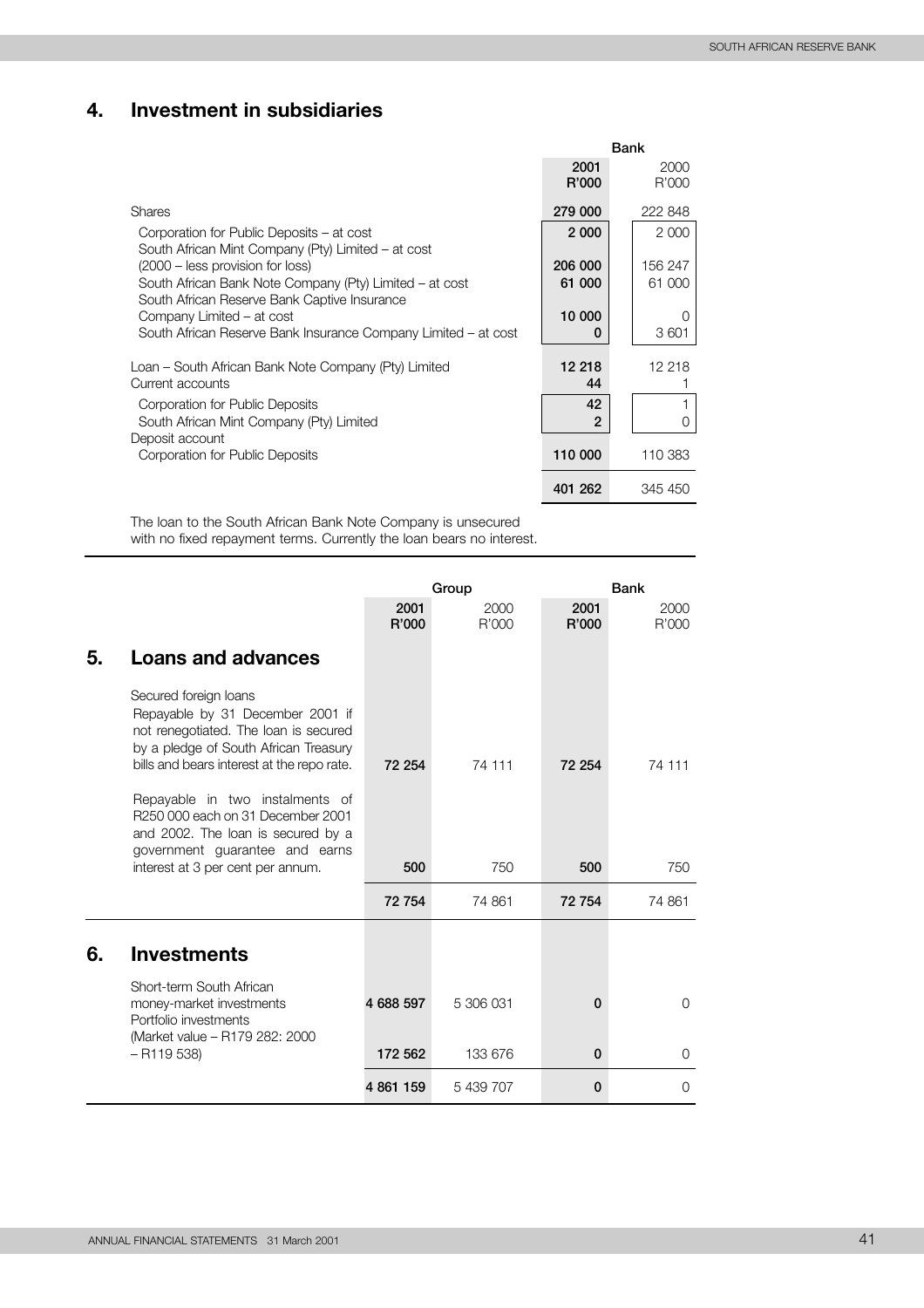|    |                                                                                                                                                                                                                                                                                                                                                                                                                       |                          | Group                   |                          |                         |  |
|----|-----------------------------------------------------------------------------------------------------------------------------------------------------------------------------------------------------------------------------------------------------------------------------------------------------------------------------------------------------------------------------------------------------------------------|--------------------------|-------------------------|--------------------------|-------------------------|--|
|    |                                                                                                                                                                                                                                                                                                                                                                                                                       | 2001<br>R'000            | 2000<br>R'000           | 2001<br>R'000            | 2000<br>R'000           |  |
| 7. | <b>Amounts due by</b><br>Government                                                                                                                                                                                                                                                                                                                                                                                   |                          |                         |                          |                         |  |
|    | Gold and foreign-exchange<br>contingency reserve account<br>IMF accounts administered on                                                                                                                                                                                                                                                                                                                              | 18 169 585               | 9 200 355               | 18 169 585               | 9 200 355               |  |
|    | behalf of Government<br>Government of Namibia debt                                                                                                                                                                                                                                                                                                                                                                    | 799 587                  | 799 852                 | 799 587                  | 799 852                 |  |
|    | taken over by Government                                                                                                                                                                                                                                                                                                                                                                                              | 585 621                  | 590 887                 | 585 621                  | 590 887                 |  |
|    |                                                                                                                                                                                                                                                                                                                                                                                                                       | 19 554 793               | 10 591 094              | 19 554 793               | 10 591 094              |  |
|    | The gold and foreign-exchange<br>contingency reserve account which<br>is operated in terms of section 28 of<br>the South African Reserve Bank Act.<br>represents the net amount due to the<br>Bank by the Government in respect<br>of realised profits and losses incurred<br>on gold and foreign exchange<br>transactions. The amounts due are<br>interest free and no fixed repayment<br>terms have been agreed on. |                          |                         |                          |                         |  |
| 8. | Gold and foreign<br>exchange                                                                                                                                                                                                                                                                                                                                                                                          |                          |                         |                          |                         |  |
|    | Gold coin and bullion<br>Foreign exchange                                                                                                                                                                                                                                                                                                                                                                             | 11 026 542<br>49 318 856 | 6 609 965<br>41 841 050 | 11 026 542<br>49 318 856 | 6 609 965<br>41 841 050 |  |
|    |                                                                                                                                                                                                                                                                                                                                                                                                                       | 60 345 398               | 48 451 015              | 60 345 398               | 48 451 015              |  |
|    | The foreign exchange is primarily<br>invested in short-term US dollar<br>money-market instruments.                                                                                                                                                                                                                                                                                                                    |                          |                         |                          |                         |  |
| 9. | <b>Accommodation to</b><br>banks                                                                                                                                                                                                                                                                                                                                                                                      |                          |                         |                          |                         |  |
|    | Repurchase agreements<br>Application of cash reserve balances                                                                                                                                                                                                                                                                                                                                                         | 9 900 000<br>707 698     | 7 140 000<br>821 396    | 9 900 000<br>707 698     | 7 140 000<br>821 396    |  |
|    |                                                                                                                                                                                                                                                                                                                                                                                                                       | 10 607 698               | 7 961 396               | 10 607 698               | 7 961 396               |  |

Repurchase agreements are treated as advances and are secured by financial instruments valued at a premium at the time of the transaction. The Bank has the right to call for additional collateral should the value of the securities decline during the tenure of the contract. All repurchase agreements expire within seven days of the transaction date.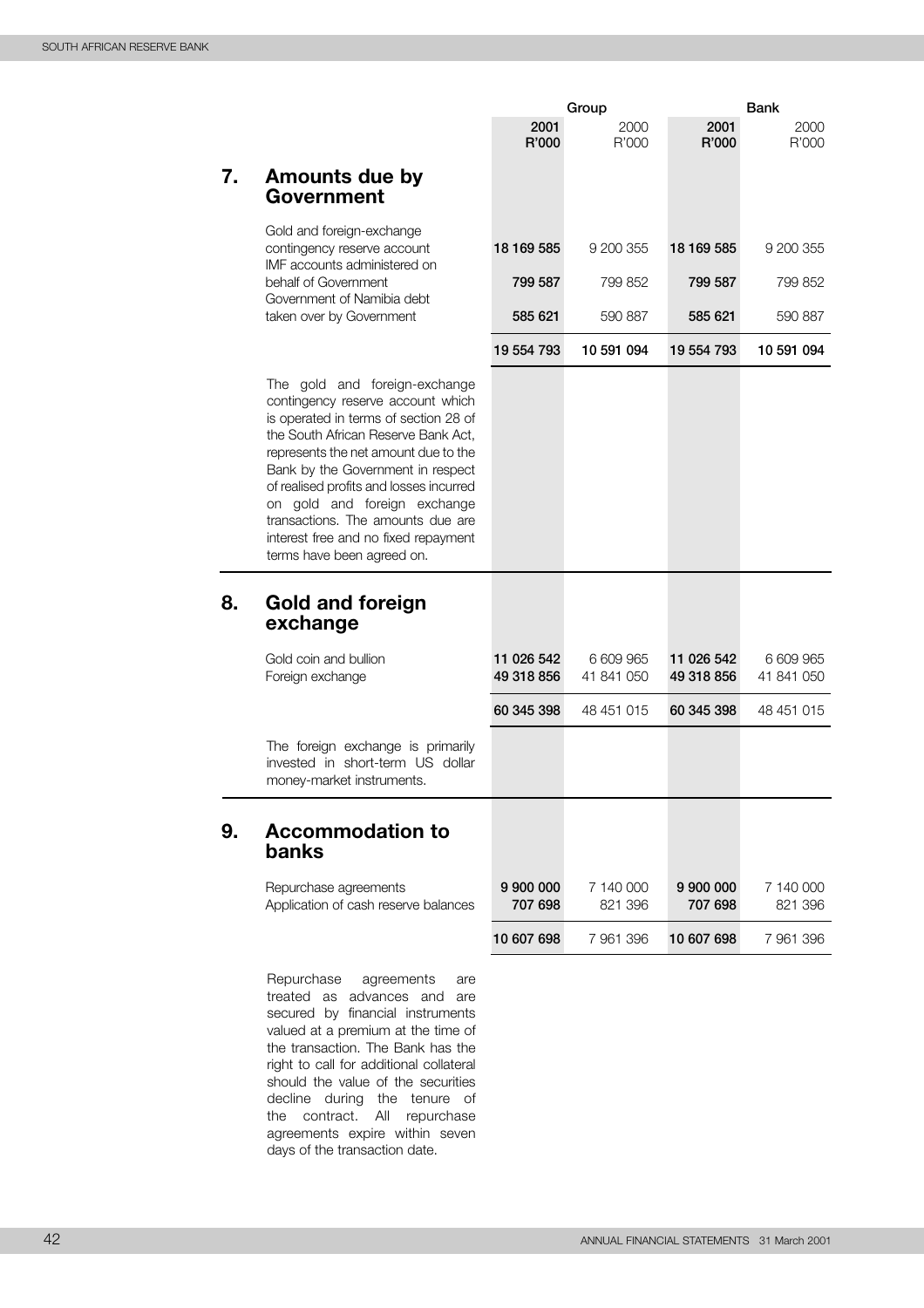|     | <b>Bank</b><br>Group                                                                                                                                                                                                                                                                                                                                                                                                                                                                                                                                                     |                          |                        |                          |                        |
|-----|--------------------------------------------------------------------------------------------------------------------------------------------------------------------------------------------------------------------------------------------------------------------------------------------------------------------------------------------------------------------------------------------------------------------------------------------------------------------------------------------------------------------------------------------------------------------------|--------------------------|------------------------|--------------------------|------------------------|
|     |                                                                                                                                                                                                                                                                                                                                                                                                                                                                                                                                                                          | 2001                     | 2000                   | 2001                     | 2000                   |
|     |                                                                                                                                                                                                                                                                                                                                                                                                                                                                                                                                                                          | R'000                    | R'000                  | R'000                    | R'000                  |
| 10. | <b>Internal registered</b><br>bonds                                                                                                                                                                                                                                                                                                                                                                                                                                                                                                                                      |                          |                        |                          |                        |
|     | Government bonds: zero coupon<br>Government bonds: interest bearing                                                                                                                                                                                                                                                                                                                                                                                                                                                                                                      | 1 253 894<br>5 5 24 4 94 | 3 299 722<br>2 959 776 | 1 253 894<br>5 5 24 4 94 | 3 299 722<br>2 959 776 |
|     |                                                                                                                                                                                                                                                                                                                                                                                                                                                                                                                                                                          | 6778388                  | 6 259 498              | 6778388                  | 6 259 498              |
|     | The zero-coupon bonds have no set<br>repayment date, but the Bank has the<br>right to have them converted to bonds<br>valued at the face value of the zero-<br>coupon bonds should it be required<br>for monetary policy implementation.<br>These bonds have therefore been<br>valued at their nominal value. The<br>interest bearing bonds represent<br>previously converted zero-coupon<br>bonds and have been employed to<br>secure reverse repurchase agree-<br>ments entered into with banks. These<br>bonds are shown at fair market<br>values (refer to Note 15). |                          |                        |                          |                        |
| 11. | <b>Inventories</b>                                                                                                                                                                                                                                                                                                                                                                                                                                                                                                                                                       |                          |                        |                          |                        |
|     | Raw materials                                                                                                                                                                                                                                                                                                                                                                                                                                                                                                                                                            | 48 056                   | 39 892                 | 0                        | 0                      |
|     | Work in progress                                                                                                                                                                                                                                                                                                                                                                                                                                                                                                                                                         | 50 165                   | 36 905                 | 0                        | 0                      |
|     | Consumable stores                                                                                                                                                                                                                                                                                                                                                                                                                                                                                                                                                        | 6 187                    | 5 3 4 0                | 0                        | 0                      |
|     | Maintenance spares                                                                                                                                                                                                                                                                                                                                                                                                                                                                                                                                                       | 4 3 9 1                  | 4 182                  | 0                        | 0                      |
|     | Finished goods<br>Less: Provision for obsolescence                                                                                                                                                                                                                                                                                                                                                                                                                                                                                                                       | 34 182<br>(232)          | 16 29 2<br>(531)       | 0<br>0                   | 0<br>0                 |
|     |                                                                                                                                                                                                                                                                                                                                                                                                                                                                                                                                                                          | 142 749                  | 102 080                | $\mathbf 0$              | 0                      |
| 12. | <b>Cash and cash</b><br>equivalents                                                                                                                                                                                                                                                                                                                                                                                                                                                                                                                                      |                          |                        |                          |                        |
|     | Bank and cash balances                                                                                                                                                                                                                                                                                                                                                                                                                                                                                                                                                   | 77 467                   | 63 559                 | 0                        | 0                      |
| 13. | Notes and coin issued                                                                                                                                                                                                                                                                                                                                                                                                                                                                                                                                                    |                          |                        |                          |                        |
|     | <b>Notes</b>                                                                                                                                                                                                                                                                                                                                                                                                                                                                                                                                                             | 27 754 863               | 25 826 927             | 27 754 863               | 25 826 927             |
|     | Coin                                                                                                                                                                                                                                                                                                                                                                                                                                                                                                                                                                     | 1878994                  | 1815699                | 1878994                  | 1815699                |
|     |                                                                                                                                                                                                                                                                                                                                                                                                                                                                                                                                                                          | 29 633 857               | 27 642 626             | 29 633 857               | 27 642 626             |
|     | Notoe and opin hold by the Rapk as                                                                                                                                                                                                                                                                                                                                                                                                                                                                                                                                       |                          |                        |                          |                        |

Notes and coin held by the Bank as cash on hand at the end of the financial year have been netted off against the liability for notes and coin in circulation because they no longer represent currency in circulation.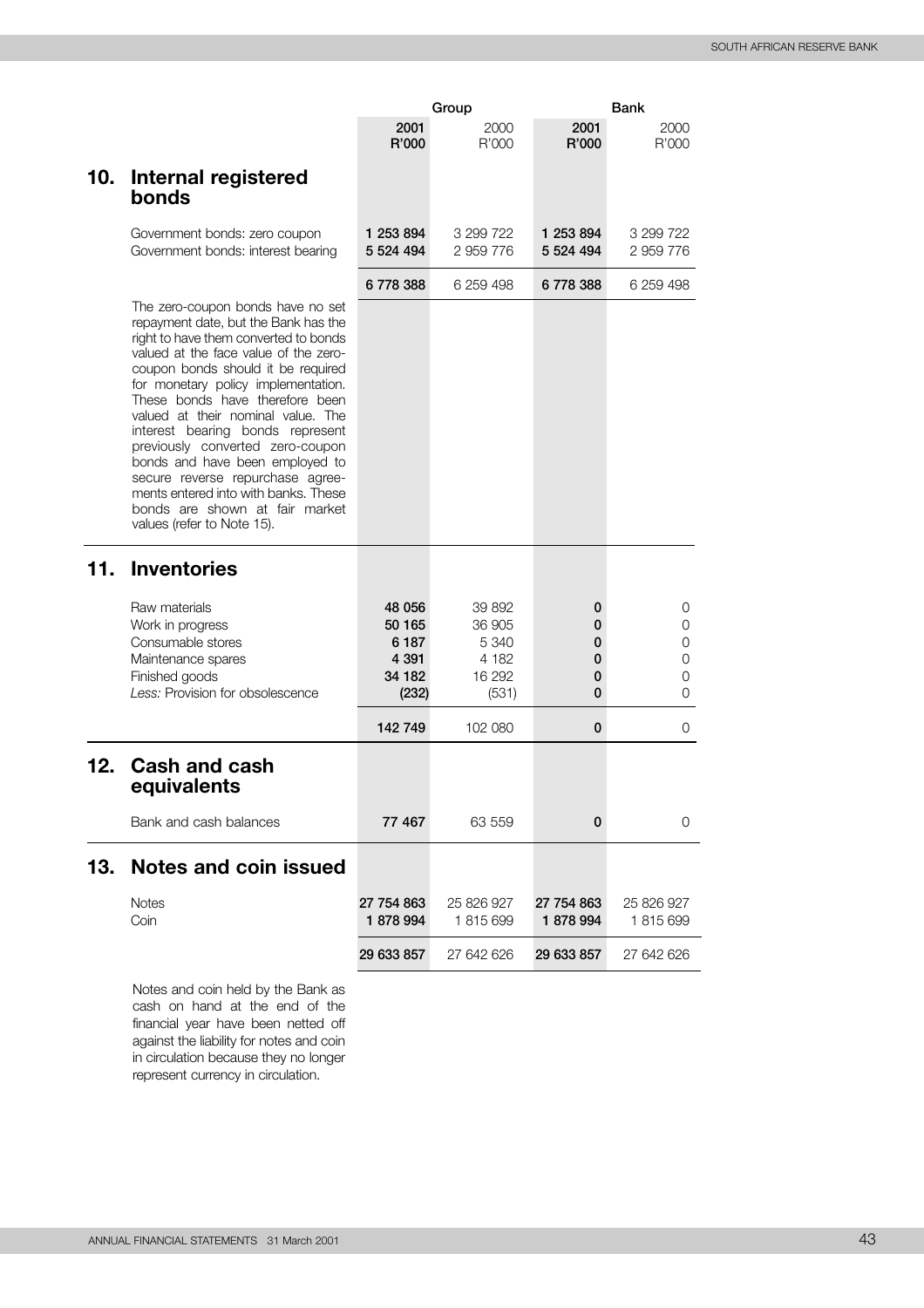|                                                                                                                                                                                                                                                                            |               | Group         |               | <b>Bank</b>   |
|----------------------------------------------------------------------------------------------------------------------------------------------------------------------------------------------------------------------------------------------------------------------------|---------------|---------------|---------------|---------------|
|                                                                                                                                                                                                                                                                            | 2001<br>R'000 | 2000<br>R'000 | 2001<br>R'000 | 2000<br>R'000 |
| 14. SA Reserve Bank bills                                                                                                                                                                                                                                                  | 3725000       | 3 000 000     | 3725000       | 3 000 000     |
| SA Reserve Bank bills are issued to<br>the market on tender, normally for<br>28-day terms. Details of the bills in<br>issue at 31 March 2001 are as<br>follows:<br>Maturity date<br>Interest<br>Capital<br>rate<br>R million<br>Per cent<br>4 April 2001<br>10,41<br>1 000 |               |               |               |               |
| 11 April 2001<br>10,41<br>1 000<br>18 April 2001<br>10,43<br>885<br>25 April 2001<br>10,48<br>840                                                                                                                                                                          |               |               |               |               |

# **15. Deposit accounts**

|     | Non-interest bearing                                                                                                         | 12 646 419 | 11 370 352    | 12 646 419 | 11 370 352    |
|-----|------------------------------------------------------------------------------------------------------------------------------|------------|---------------|------------|---------------|
|     | Banks' reserve accounts                                                                                                      | 9 730 265  | 8 568 990     | 9730265    | 8 5 6 8 9 9 0 |
|     | Government current accounts                                                                                                  | 2774818    | 2 459 709     | 2774818    | 2 459 709     |
|     | Other current accounts                                                                                                       | 141 336    | 341 653       | 141 336    | 341 653       |
|     | Interest bearing                                                                                                             | 32 491 447 | 18 033 412    | 28 054 766 | 12 970 525    |
|     | Reverse repurchase agreements                                                                                                | 5 425 000  | 3 013 015     | 5 425 000  | 3013015       |
|     | Money market swaps with banks                                                                                                | 22 629 766 | 9 9 5 7 5 1 0 | 22 629 766 | 9 9 5 7 5 1 0 |
|     | Call deposits                                                                                                                | 4 436 681  | 5 062 887     | 0          | O             |
|     |                                                                                                                              | 45 137 866 | 29 403 764    | 40 701 185 | 24 340 877    |
|     | The reverse repurchase agreements<br>are secured by government bonds<br>valued at R5 524 million (2000 -<br>R2 960 million). |            |               |            |               |
|     |                                                                                                                              |            |               |            |               |
| 16. | <b>Foreign loans</b>                                                                                                         | 20 765 980 | 16 453 990    | 20 765 980 | 16 453 990    |
|     | Foreign loans represent credit lines<br>utilised which bear interest at<br>market-related rates.                             |            |               |            |               |
|     |                                                                                                                              |            |               |            |               |
| 17. | Deferred tax                                                                                                                 |            |               |            |               |
|     | Deferred tax asset                                                                                                           | (714)      | (17527)       | 0          | 0             |
|     | At beginning of the year                                                                                                     | (17527)    | (21441)       | 0          | 0             |
|     | Income statement charge                                                                                                      | 16813      | 3914          | 0          | 0             |
|     | Deferred tax liability                                                                                                       | 2610       | 2588          | 1854       | 2 0 4 7       |
|     | At beginning of the year                                                                                                     | 2 5 8 8    | 9651          | 2047       | 11 172        |
|     | Income statement charge                                                                                                      | 22         | (7063)        | (193)      | (9125)        |
|     | Net deferred tax liability/(asset)                                                                                           | 1896       | (14939)       | 1854       | 2047          |

Deferred tax (assets) and liabilities and charged/(credited) to the income statement are attributed to the following: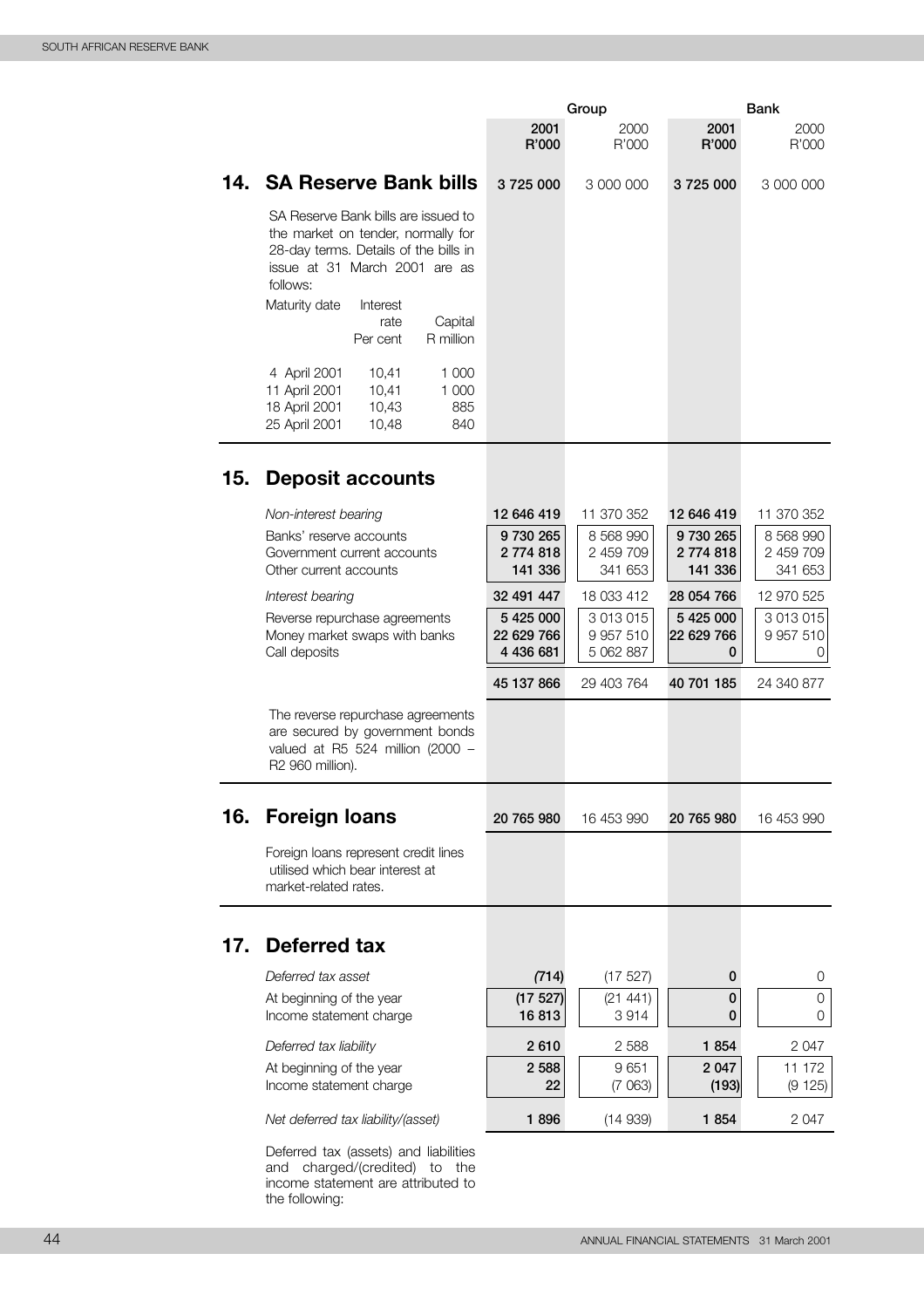|                                                                                                                                                                                                                                          | 31 March<br>2001                                                                      | Transfer<br>from/(to)<br>income<br>statement                                     | 31 March<br>2000                                                                      |
|------------------------------------------------------------------------------------------------------------------------------------------------------------------------------------------------------------------------------------------|---------------------------------------------------------------------------------------|----------------------------------------------------------------------------------|---------------------------------------------------------------------------------------|
| 17.1 Group                                                                                                                                                                                                                               |                                                                                       |                                                                                  |                                                                                       |
| Property, plant and equipment<br>Post-retirement medical subscriptions<br>Disability benefit provision<br>Provisions<br>Deferred retirement fund contributions<br>Deferred development costs<br>Prepaid expenditure<br>Tax loss<br>Other | 9376<br>(3 900)<br>(158)<br>(2887)<br>(725)<br>(2 100)<br>5 2 5 8<br>(1319)<br>(1649) | (212)<br>(206)<br>$\Omega$<br>289<br>1725<br>(1 190)<br>(836)<br>17 630<br>(365) | 9588<br>(3694)<br>(158)<br>(3176)<br>(2450)<br>(910)<br>6 0 9 4<br>(18949)<br>(1 284) |
|                                                                                                                                                                                                                                          | 1896                                                                                  | 16 835                                                                           | (14939)                                                                               |
| <b>17.2 Bank</b>                                                                                                                                                                                                                         |                                                                                       |                                                                                  |                                                                                       |
| Deferred retirement fund contributions<br>Deferred development costs<br>Employee housing allowance<br>Prepaid expenditure                                                                                                                | (725)<br>(2 100)<br>7<br>4 6 7 2                                                      | 1 7 2 5<br>(1 190)<br>0<br>(728)                                                 | (2450)<br>(910)<br>7<br>5 400                                                         |
|                                                                                                                                                                                                                                          | 1854                                                                                  | (193)                                                                            | 2 0 4 7                                                                               |

|     |                                                                                     | Group                           |                               | <b>Bank</b>               |                                |
|-----|-------------------------------------------------------------------------------------|---------------------------------|-------------------------------|---------------------------|--------------------------------|
|     |                                                                                     | 2001<br>R'000                   | 2000<br>R'000                 | 2001<br>R'000             | 2000<br>R'000                  |
|     | 18. Share capital                                                                   | 2 0 0 0                         | 2 0 0 0                       | 2000                      | 2 0 0 0                        |
|     | Authorised and issued<br>2000 000 shares of R1 each                                 |                                 |                               |                           |                                |
| 19. | <b>Other reserves</b>                                                               |                                 |                               |                           |                                |
|     | Contingency reserve<br>Pensioners' medical aid reserve<br>Plant replacement reserve | 3 363 624<br>110 000<br>235 459 | 2694016<br>110 000<br>201 498 | 3 283 321<br>110 000<br>0 | 2615016<br>110 000<br>$\Omega$ |
|     |                                                                                     | 3709083                         | 3 005 514                     | 3 393 321                 | 2 725 016                      |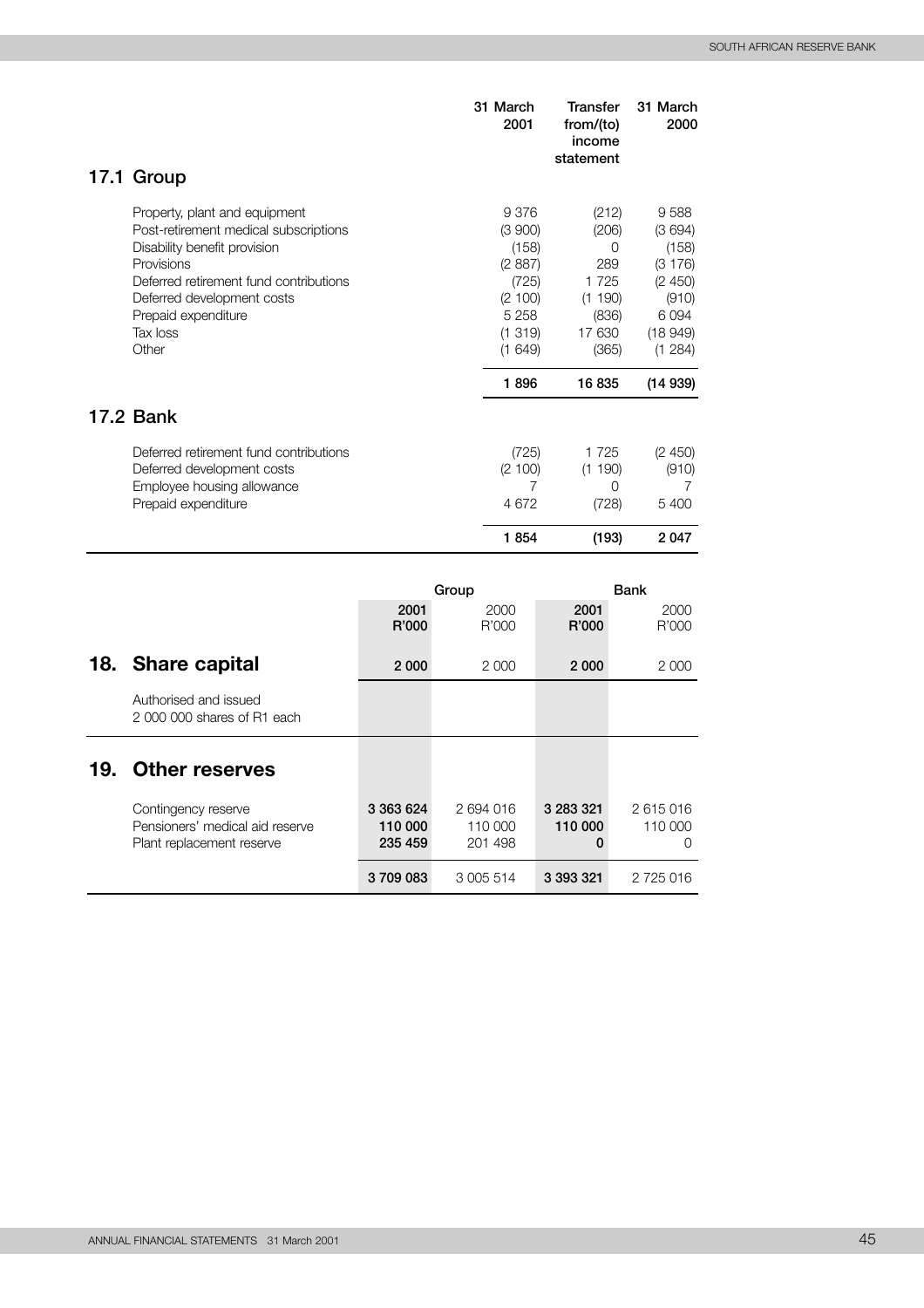|     | Group                                                                                                                                                                                                                                                                                                                                                                                                                                       |                                                                                        |                                                                                        |                                                                                                              | Bank                                                                                                |  |
|-----|---------------------------------------------------------------------------------------------------------------------------------------------------------------------------------------------------------------------------------------------------------------------------------------------------------------------------------------------------------------------------------------------------------------------------------------------|----------------------------------------------------------------------------------------|----------------------------------------------------------------------------------------|--------------------------------------------------------------------------------------------------------------|-----------------------------------------------------------------------------------------------------|--|
|     |                                                                                                                                                                                                                                                                                                                                                                                                                                             | 2001                                                                                   | 2000                                                                                   | 2001                                                                                                         | 2000                                                                                                |  |
|     |                                                                                                                                                                                                                                                                                                                                                                                                                                             | R'000                                                                                  | R'000                                                                                  | R'000                                                                                                        | R'000                                                                                               |  |
| 20. | <b>Operating profit</b>                                                                                                                                                                                                                                                                                                                                                                                                                     |                                                                                        |                                                                                        |                                                                                                              |                                                                                                     |  |
|     | 20.1 Other income is stated<br>after crediting                                                                                                                                                                                                                                                                                                                                                                                              |                                                                                        |                                                                                        |                                                                                                              |                                                                                                     |  |
|     | Reduction in provision for loss<br>in subsidiary<br>Income from investments:                                                                                                                                                                                                                                                                                                                                                                |                                                                                        |                                                                                        | 49 753                                                                                                       | 12 348                                                                                              |  |
|     | <b>Dividends</b><br>Profit on government bonds<br>Profit on foreign investments<br>Income from subsidiaries                                                                                                                                                                                                                                                                                                                                 | 13719<br>455 074<br>278 057                                                            | 11 153<br>75 176<br>153 189                                                            | 11 290<br>455 074<br>278 057<br>11 368                                                                       | 9850<br>75 176<br>153 189<br>13 146                                                                 |  |
|     | Dividends<br><b>Interest</b><br>Administration fees                                                                                                                                                                                                                                                                                                                                                                                         |                                                                                        |                                                                                        | 200<br>10 662<br>506                                                                                         | 200<br>12 502<br>444                                                                                |  |
|     | Commission on banking services                                                                                                                                                                                                                                                                                                                                                                                                              | 585 599                                                                                | 633 415                                                                                | 585 599                                                                                                      | 633 415                                                                                             |  |
|     | Surplus on liquidation of subsidiary                                                                                                                                                                                                                                                                                                                                                                                                        | 0                                                                                      | 0                                                                                      | 25 071                                                                                                       | 0                                                                                                   |  |
|     | 20.2 Personnel and other<br>operational costs are<br>stated after charging<br>Directors' remuneration<br>From the Bank for services as<br>directors<br>From the Bank for other services<br>Depreciation<br>Loss on disposal of fixed assets<br>Auditors' remuneration<br>Audit fee<br>Overprovision for previous year<br>Fees for other services<br><b>Expenses</b><br>Pension and Retirement Fund<br>contributions<br>Normal<br>Additional | 71 110<br>547<br>2 5 3 9<br>2 4 7 7<br>(50)<br>93<br>19<br>35 118<br>33 056<br>2 0 6 2 | 71 194<br>878<br>2 5 3 4<br>2 2 1 8<br>(26)<br>332<br>10<br>39 1 20<br>31 870<br>7 250 | 5 6 5 7<br>503<br>5 1 5 4<br>47 108<br>555<br>1957<br>1 9 5 3<br>0<br>0<br>4<br>31 891<br>29 8 29<br>2 0 6 2 | 6 541<br>597<br>5944<br>49 825<br>851<br>1 673<br>1 673<br>0<br>0<br>Ω<br>32 965<br>25 715<br>7 250 |  |
| 21. | <b>Tax</b>                                                                                                                                                                                                                                                                                                                                                                                                                                  |                                                                                        |                                                                                        |                                                                                                              |                                                                                                     |  |
|     | South African normal tax<br>Current tax<br>Over-provision in respect                                                                                                                                                                                                                                                                                                                                                                        | 408 847                                                                                | 249 290                                                                                | 405 018                                                                                                      | 244 032                                                                                             |  |
|     | of prior years<br>Deferred tax                                                                                                                                                                                                                                                                                                                                                                                                              | $\bf{0}$<br>16835                                                                      | (19 158)<br>(3149)                                                                     | 0<br>(193)                                                                                                   | (19 158)<br>(9125)                                                                                  |  |
|     |                                                                                                                                                                                                                                                                                                                                                                                                                                             | 425 682                                                                                | 226 983                                                                                | 404 825                                                                                                      | 215749                                                                                              |  |
|     | Reconciliation of tax rate<br>South African normal tax rate                                                                                                                                                                                                                                                                                                                                                                                 | 30,00%                                                                                 | 30,00%                                                                                 | 30,00%                                                                                                       | 30,00%                                                                                              |  |
|     | Adjusted for:<br>Disallowable expenses<br>Exempt income and special deductions<br>Effect of tax rate change on deferred tax<br>Utilisation of tax loss                                                                                                                                                                                                                                                                                      | 0,03%<br>$-0,73%$<br>0,00%<br>0,00%                                                    | 0,01%<br>$-0,74%$<br>$-0,18%$<br>$-2,11%$                                              | 0,04%<br>$-1,07%$<br>0,00%<br>0,00%                                                                          | 0,01%<br>$-0,76%$<br>$-0,20%$<br>0,00%                                                              |  |
|     | Effective tax rate                                                                                                                                                                                                                                                                                                                                                                                                                          | 29,30%                                                                                 | 26,98%                                                                                 | 28,97%                                                                                                       | 29,05%                                                                                              |  |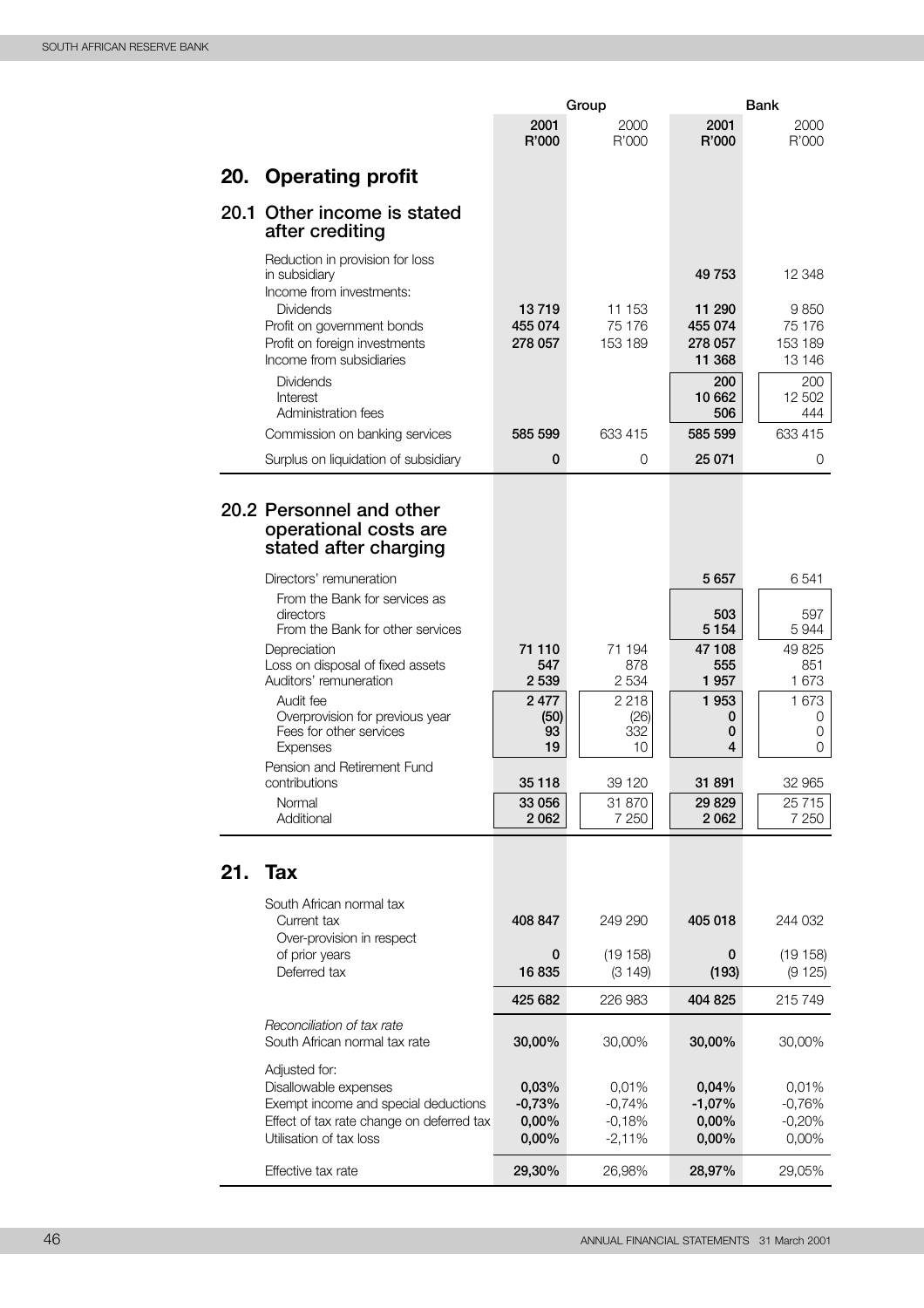|     |                                                                                                                                                                                                                                                                                  | Group                                                                                                               |                                                                                                                           |                                                                                                               | Bank                                                                                                                  |  |
|-----|----------------------------------------------------------------------------------------------------------------------------------------------------------------------------------------------------------------------------------------------------------------------------------|---------------------------------------------------------------------------------------------------------------------|---------------------------------------------------------------------------------------------------------------------------|---------------------------------------------------------------------------------------------------------------|-----------------------------------------------------------------------------------------------------------------------|--|
|     |                                                                                                                                                                                                                                                                                  | 2001<br>R'000                                                                                                       | 2000<br>R'000                                                                                                             | 2001<br>R'000                                                                                                 | 2000<br>R'000                                                                                                         |  |
| 22. | Dividends per share                                                                                                                                                                                                                                                              |                                                                                                                     |                                                                                                                           |                                                                                                               |                                                                                                                       |  |
|     | Dividends are calculated at 10 cents<br>per share                                                                                                                                                                                                                                | 200                                                                                                                 | 200                                                                                                                       | 200                                                                                                           | 200                                                                                                                   |  |
|     | Dividends were declared as follows:<br>Interim dividend of 5 cents per share<br>was declared on 30 September<br>2000 and paid on 27 October 2000.<br>Final dividend of 5 cents per share<br>was declared on 6 April 2000 and<br>paid on 11 May 2001.                             |                                                                                                                     |                                                                                                                           |                                                                                                               |                                                                                                                       |  |
|     | Earnings per share have not been<br>calculated as the shares qualify for a<br>maximum dividend of 10 cents per<br>share in terms of the South African<br>Reserve Bank Act.                                                                                                       |                                                                                                                     |                                                                                                                           |                                                                                                               |                                                                                                                       |  |
|     | 23. Cash generated<br>from operations                                                                                                                                                                                                                                            |                                                                                                                     |                                                                                                                           |                                                                                                               |                                                                                                                       |  |
|     | Reconciliation of profit before tax to<br>cash generated from operations:                                                                                                                                                                                                        |                                                                                                                     |                                                                                                                           |                                                                                                               |                                                                                                                       |  |
|     | Profit before tax                                                                                                                                                                                                                                                                | 1 452 715                                                                                                           | 899 627                                                                                                                   | 1 397 302                                                                                                     | 808 574                                                                                                               |  |
|     | Adjustments for:<br>Depreciation<br>Net loss on disposal of fixed assets<br>Unrealised foreign-exchange loss<br>Employee benefits accrual<br>Profit on liquidation of subsidiary<br>Reversal of provision for losses in                                                          | 71 110<br>547<br>41<br>687<br>0                                                                                     | 71 194<br>878<br>(58)<br>779<br>0                                                                                         | 47 108<br>555<br>0<br>0<br>(25071)                                                                            | 49 825<br>851<br>0<br>0<br>0                                                                                          |  |
|     | subsidiary                                                                                                                                                                                                                                                                       | 0                                                                                                                   | 0                                                                                                                         | (49753)                                                                                                       | (12, 348)                                                                                                             |  |
|     | Unrealised profit on revaluation of<br>internal registered bonds                                                                                                                                                                                                                 | (455074)                                                                                                            | (85 174)                                                                                                                  | (455074)                                                                                                      | (85 174)                                                                                                              |  |
|     | Net cash generated by operating<br>activities                                                                                                                                                                                                                                    | 1 070 026                                                                                                           | 887 246                                                                                                                   | 915 067                                                                                                       | 761 728                                                                                                               |  |
|     | Changes in working capital:<br>Loans and advances<br>Amounts due by Government<br>Gold and foreign exchange<br>Accommodation to banks<br>Debtors and other accounts<br>Inventories<br>SA Reserve Bank bills<br>Deposit accounts<br>Foreign Ioans<br>Creditors and other accounts | 2 107<br>(8963699)<br>(11894383)<br>(2646302)<br>113 696<br>(40669)<br>725 000<br>15 734 102<br>4 311 990<br>65 760 | (9172)<br>5 301 527<br>(15 565 406)<br>(2649727)<br>(381 214)<br>29 642<br>(900 000)<br>13 761 779<br>(1483136)<br>47 427 | 2 107<br>(8963699)<br>(11894383)<br>(2646302)<br>115 449<br>0<br>725 000<br>16 360 308<br>4 311 990<br>37 333 | (9172)<br>5 301 527<br>(15 565 406)<br>(2649727)<br>(323 526)<br>0<br>(900 000)<br>13 576 132<br>(1483136)<br>1 1 2 7 |  |
|     | Cash utilised by changes<br>in working capital                                                                                                                                                                                                                                   | (2592398)                                                                                                           | (1848280)                                                                                                                 | (1952197)                                                                                                     | (2052181)                                                                                                             |  |
|     | Cash expended on<br>operating activities                                                                                                                                                                                                                                         | (1 522 372)                                                                                                         | (961034)                                                                                                                  | (1037130)                                                                                                     | (1290453)                                                                                                             |  |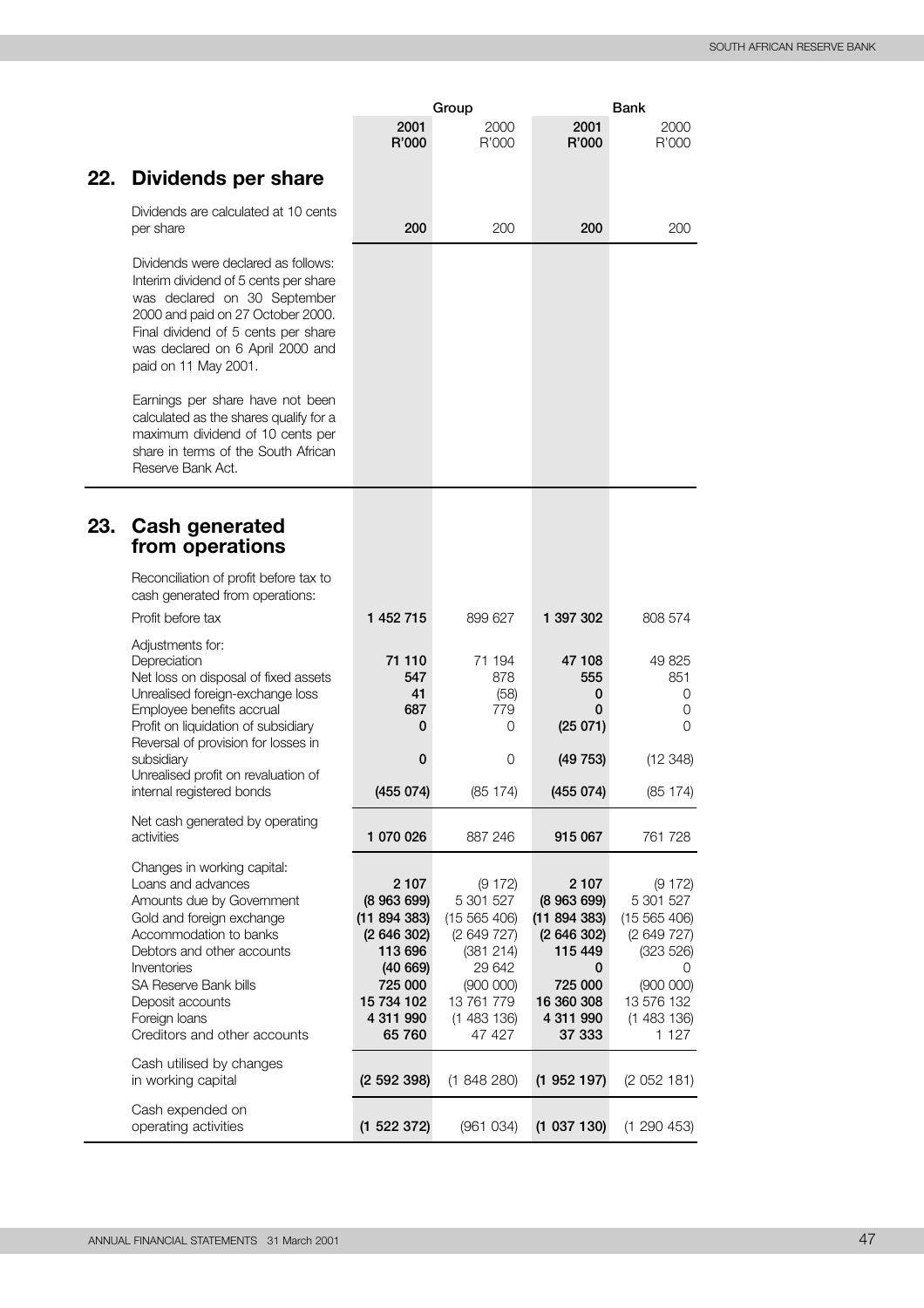#### **24. Retirement benefit information**

The group has made provision for pension and provident plans covering substantially all employees. All employees are members of either defined benefits or a defined contribution plan administered by the group or are members of funds within the various industries in which they are employed. The assets of these plans are held in administered trust funds separate from the group's assets. The funds are governed by the Pension Funds Act of 1956.

Contributions to the defined benefit fund are charged against income based upon actuarial advice. Any deficits are funded to ensure the ongoing financial soundness of the fund. The benefits provided are based on the years of membership and salary levels. These benefits are provided from contributions by employees, the employer as well as income from the assets of the plan. Current contribution levels are considered to be adequate to meet future obligations.

Principal actuarial assumptions are as follows:

- The discount rate used in determining the actuarial present value of promised benefits in respect of services rendered to the valuation date reflects the long-term rates at which such obligations are to be settled. The current rate used is 14 per cent.
- Plan assets are valued at actuarial fair value. When fair values are estimated by discounting future cash flows, the long-term rate of return reflects the average rate of total income expected to be earned on the plan assets during the time period until benefits are paid.
- When retirement benefits are based on future salaries, as in the case of final salary and career average plans, salary increases to date of termination reflect factors such as inflation and promotion.
- Automatic retirement benefit increases, such as cost of living adjustments, are taken into account. When, in the absence of formal requirements to increase benefits, it is the practice of the enterprise or the plan to grant such increases on a regular basis, it is assumed that the increases will continue.

The last actuarial valuation of the plan was performed on 31 March 2000, when it was declared financially sound.

#### **25. Post-retirement benefits**

The Bank created a reserve to fund its liability to pay for the medical aid subscriptions of its pensioners.

During 1998 the Bank entered into an insurance policy to insure its future liability in this regard. This policy is for an initial term of five years and provides an indemnity of not less than R112,2 million. The Bank's subscriptions over the next two years will not exceed R5,4 million per annum after which the insurer will pay the excess up to the Bank's full commitment. The Bank recognises its rights under this insurance policy, net of future premium obligations, as a plan asset.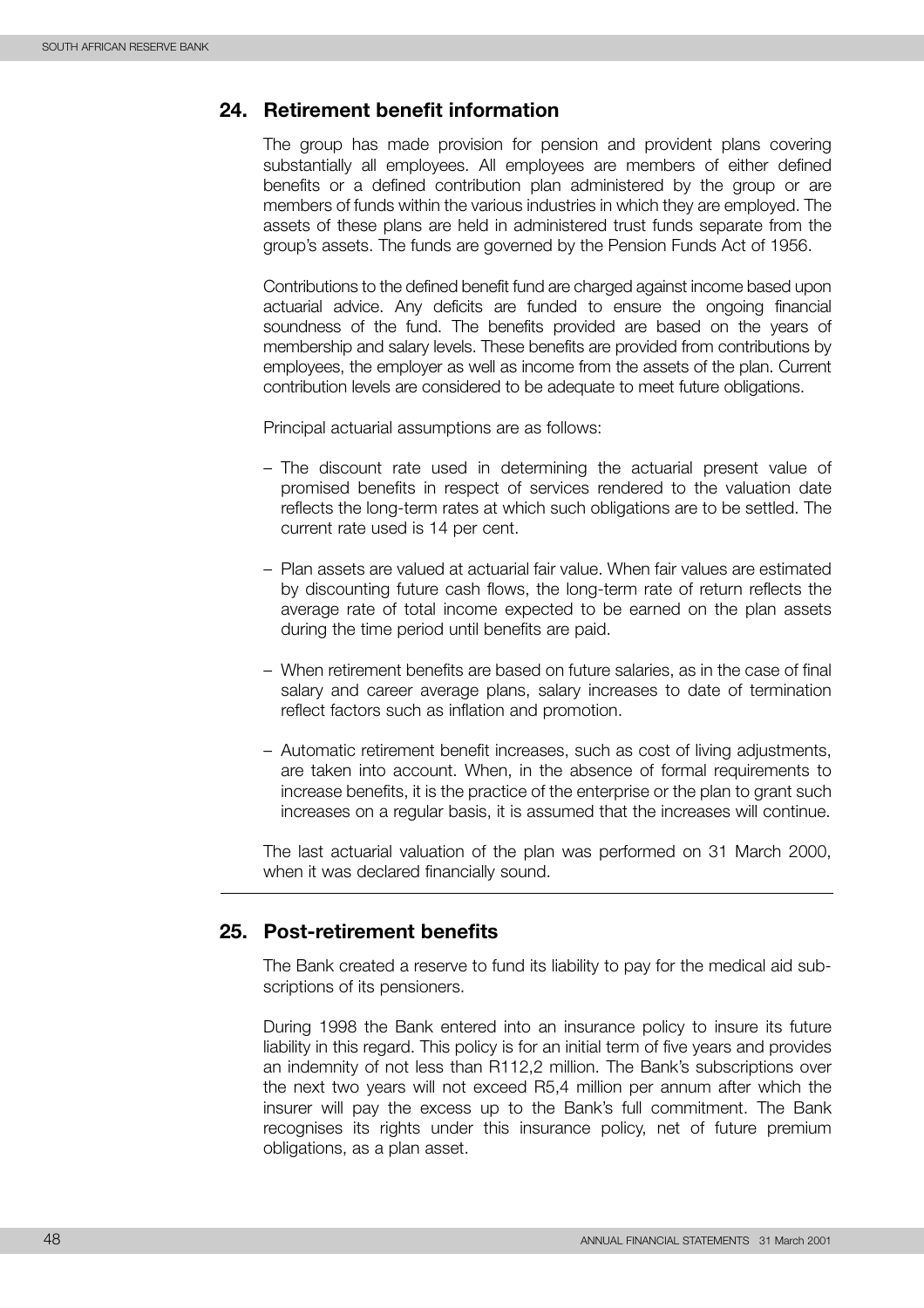The balance remaining in the reserve covers the net liability of the Bank, i.e. the excess of the accumulated post-retirement medical benefits liability over the plan asset at fair value as at 31 March 2001. The last actuarial valuation of the liability was performed on 1 October 2000, with the current balance on the reserve being considered to be adequate. In addition, a subsidiary accrued an amount of R13 million in respect of its liability in respect of postretirement benefits.

|                                      | <b>Bank</b>   |               |
|--------------------------------------|---------------|---------------|
|                                      | 2001<br>R'000 | 2000<br>R'000 |
| Pensioners' Medical Aid Reserve      |               |               |
| Balance at the beginning of the year | 110 000       | 110 000       |
| Transfer from/(to) income statement  | 0             |               |
| Balance at the end of the year       | 110 000       | 110 000       |

#### **26. Contingent liabilities, commitments and other contingencies**

Contingent liabilities, commitments and other contingencies arise in the normal course of the Bank's business activities. Reserves are maintained to meet these exposures. There are also future commitments in respect of forward transactions and derivative financial instruments.

|                                |                  | Group            |               | <b>Bank</b>      |
|--------------------------------|------------------|------------------|---------------|------------------|
|                                | 2001<br>R'000    | 2000<br>R'000    | 2001<br>R'000 | 2000<br>R'000    |
| 27. Capital commitments        |                  |                  |               |                  |
| Contracted<br>Not contracted   | 20 799<br>16 636 | 2 503<br>114 490 | 13615<br>0    | 1 240<br>104 024 |
| Total                          | 37 435           | 116 993          | 13615         | 105 264          |
| These copital commitments will |                  |                  |               |                  |

These capital commitments will be funded from internal resources.

#### **28. Risk management in respect of financial instruments**

The Bank's policies and procedures regarding risk management are dealt with in the risk management statement which appears on pages 4 and 5. Certain aspects of risk management specific to financial instruments are described more fully below.

- The Bank is not exposed to liquidity risk in respect of the domestic currency in view of the Bank's unique role as central bank.
- The Bank is generally not subject to significant interest rate risk emanating from the short-term repricing structure of the instruments.
- It is not appropriate to disclose liquidity information in respect of foreign assets.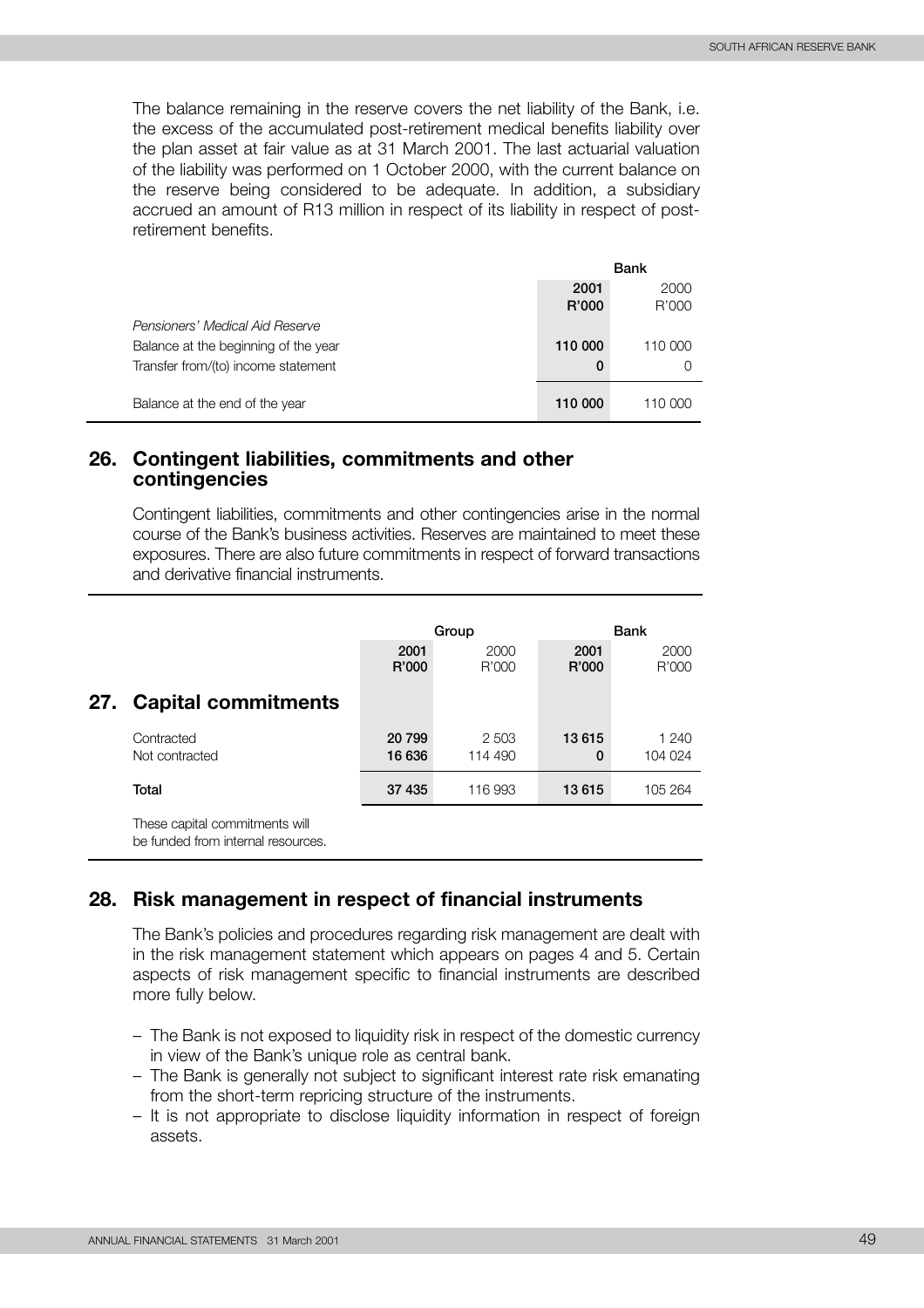### **29. Integrated foreign operation**

The Bank had an integrated foreign operation, South African Reserve Bank Insurance Company Limited, which acted as a cell captive for insurance purposes, and operated from Guernsey. The operation was translated from US dollars to SA rands using the temporal method. The cell captive was liquidated during the year. Operations are included for the seven months ended 31 October 2000.

### **30. Related party information**

During the year the company and its subsidiaries, in the ordinary course of business, entered into various transactions. These transactions were made on commercial terms and conditions at market rates.

#### **31. Segment reporting**

Due to the integrated nature of the activities of the Bank and its subsidiaries, the presentation of segmental information is not considered appropriate.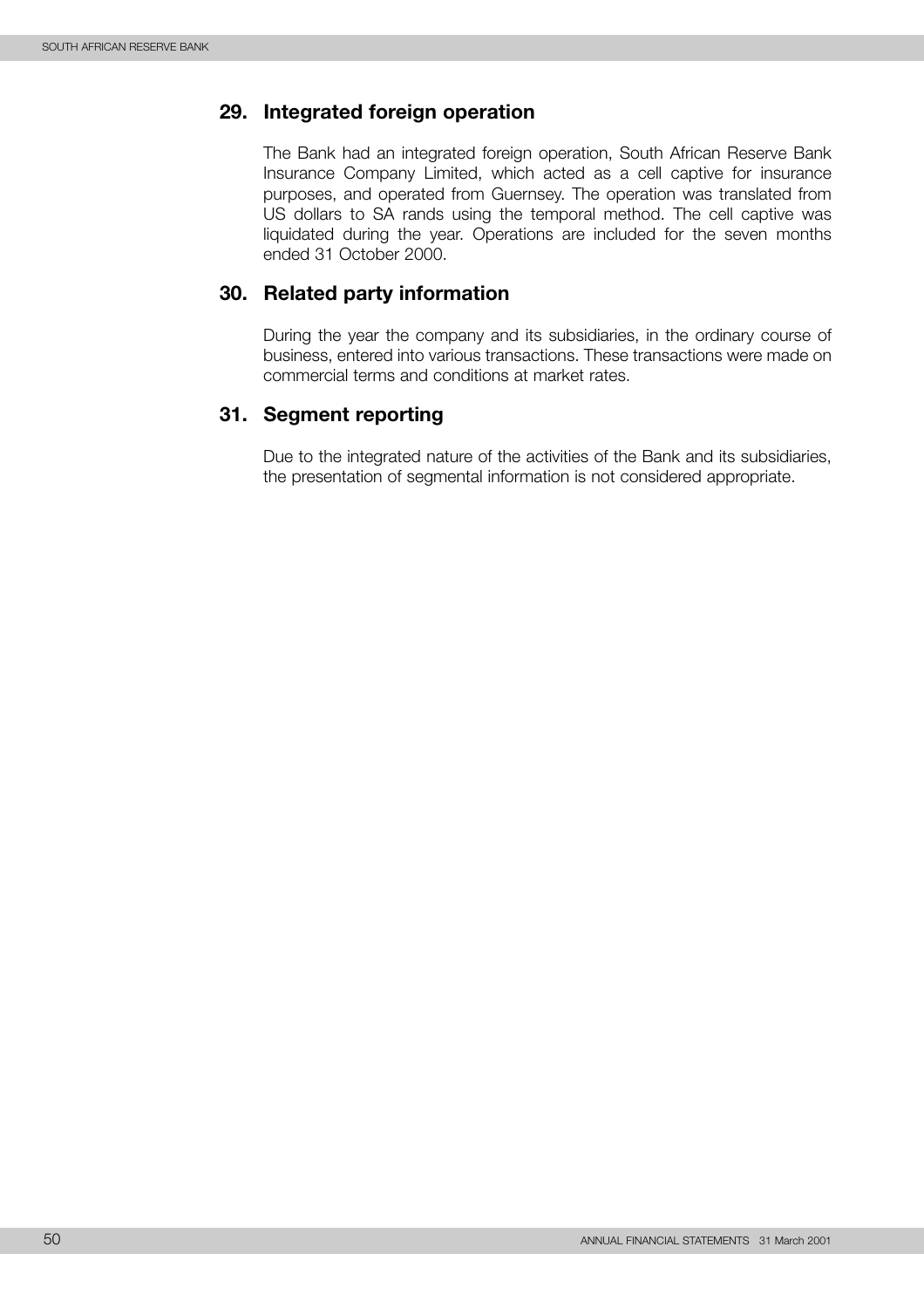# <span id="page-53-0"></span>**Notice of ordinary general meeting 2001**

Notice is hereby given that the eighty-first ordinary general meeting of the shareholders will be held at the head office of the South African Reserve Bank, 370 Church Street, Pretoria on Tuesday, 28 August 2001, at 09:00.

### **Agenda**

- 1. To receive the annual financial statements and reports of the Board of directors and the auditors for the year ended 31 March 2001.
- 2. To elect shareholders' representatives to the Board of directors.
- 3. To determine the remuneration of the auditors for the past audit and to appoint auditors for the 2001/02 financial year.
- 4. To transact any other business to be transacted at an annual general meeting.

In terms of section 23(1) of the South African Bank Act, No 90 of 1989, no shareholder is entitled to vote at an ordinary general meeting unless the shareholder has been the registered holder of shares for not less than six months prior to the date of the meeting and is ordinarily resident in the Republic.

Shareholders who are unable to attend the meeting in person may use the enclosed proxy form. All proxy forms must be deposited at the head office of the Bank in Pretoria at least twenty-four hours prior to the meeting.

*By order of the Board*

Z R Matsau *Secretary*

Pretoria 1 June 2001